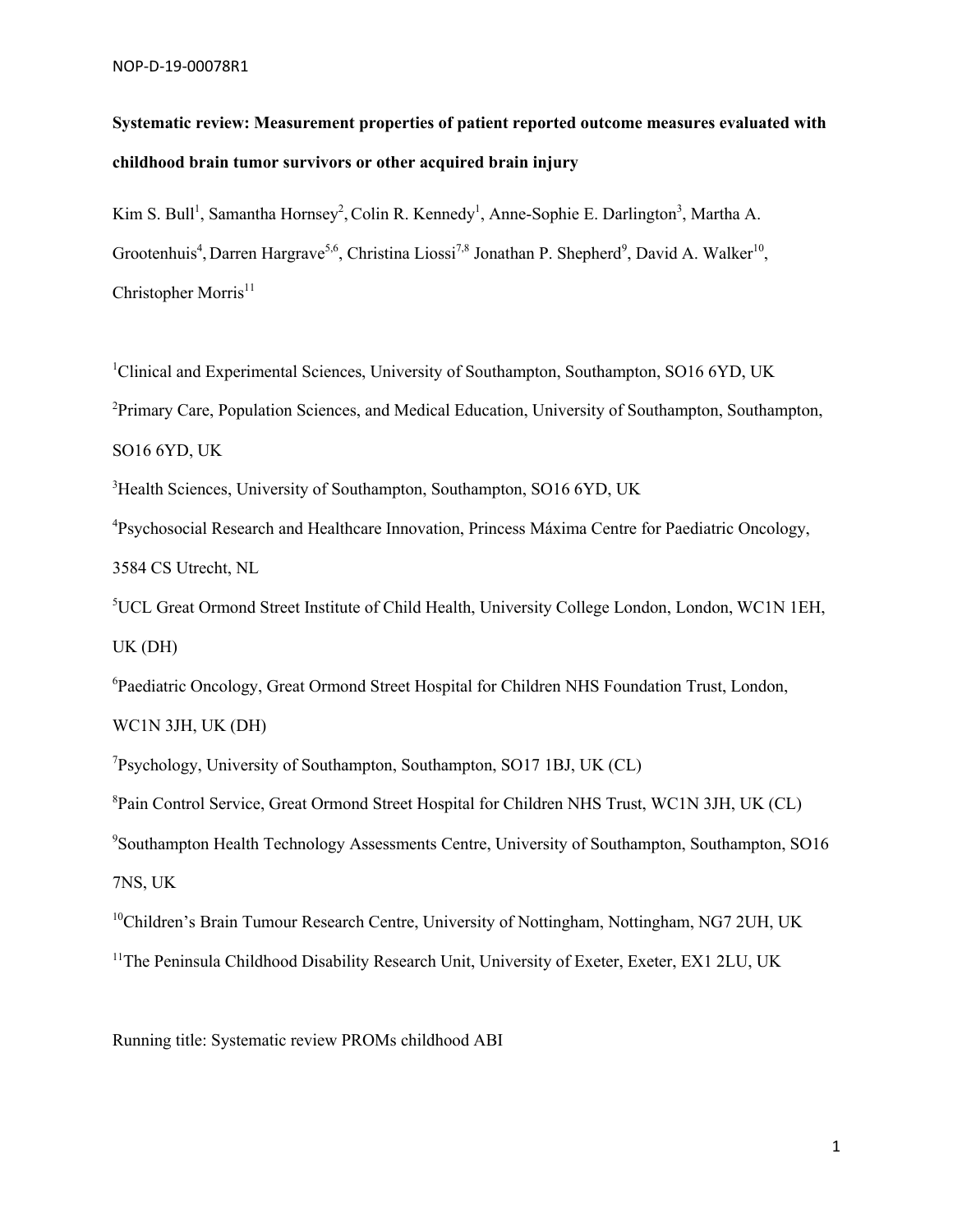Corresponding author: Dr Kim Bull, Department of University Child Health, MP803 G level Centre

Block, Southampton General Hospital, Southampton SO16 6YD, UK. Email:

k.s.bull@southampton.ac.uk Tel: 0044 2381203980

Co-first authorship will be shared between Kim Bull and Samantha Hornsey

### **Funding**

This research was supported by The Brain Tumour Charity

### **Conflict of Interest**

None declared by any of the authors

Total manuscript word count: 5462 (including words in references, all text sections, abstract, and figure legends, but not supplementary text)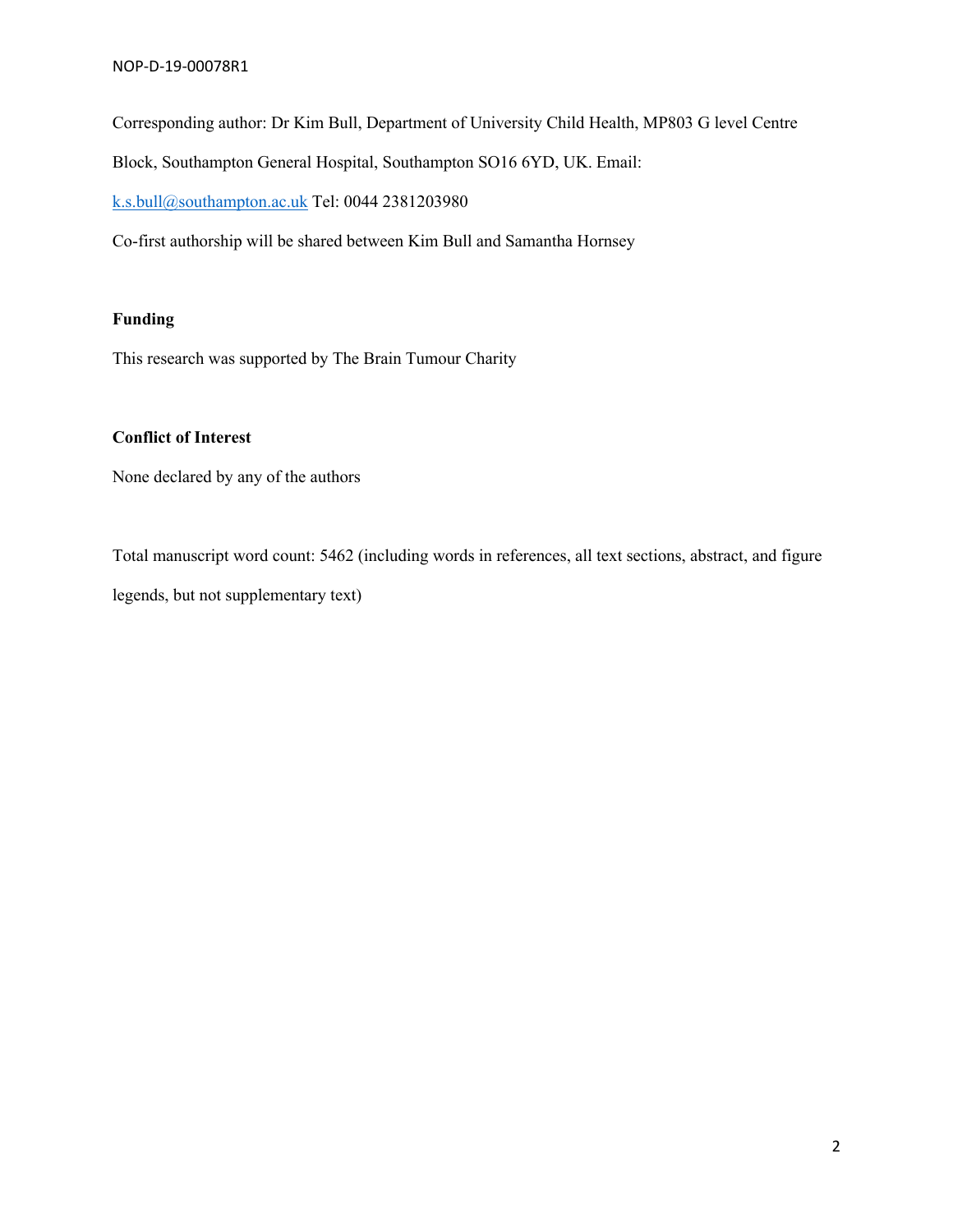#### **Abstract**

#### **Background**

Survivors of childhood brain tumors or other acquired brain injury (ABI) are at risk of poor health-related quality of life (HRQoL); its valid and reliable assessment is essential to evaluate the effect of their illness on their lives. The aim of this review was to critically appraise psychometric properties of patientreported outcome measures (PROMs) of HRQoL for these children, to be able to make informed decisions around selection of the most suitable PROM for use in clinical practice.

#### **Methods**

We searched MEDLINE, EMBASE, and PsycINFO for studies evaluating measurement properties of HRQoL PROMs in children treated for brain tumors or other ABI. Methodological quality of relevant studies was evaluated using the COSMIN checklist.

#### **Results**

Eight papers reported measurement properties of four questionnaires: Health Utilities Index (HUI), PedsQL Core and Brain Tumor Modules, and Child and Family Follow-up Survey (CFFS). Only the CFFS had evidence of content and structural validity. It also demonstrated good internal consistency whereas both PedsQL modules had conflicting evidence regarding this. Conflicting evidence regarding test-retest reliability was reported for HUI and PedsQL Core Module only. Evidence of measurement error/precision was favorable for HUI and CFFS and absent for both PedsQL modules. All four PROMs had some evidence of construct validity/hypothesis testing but no evidence of responsiveness to change.

#### **Conclusions**

Valid and reliable assessment is essential to evaluate impact of ABI on young lives. However, measurement properties of PROMs evaluating HRQoL appropriate for this population require further evaluation, specifically construct validity, internal consistency, and responsiveness to change.

**Keywords:** systematic review, patient-reported outcomes, acquired brain injury, brain tumor, children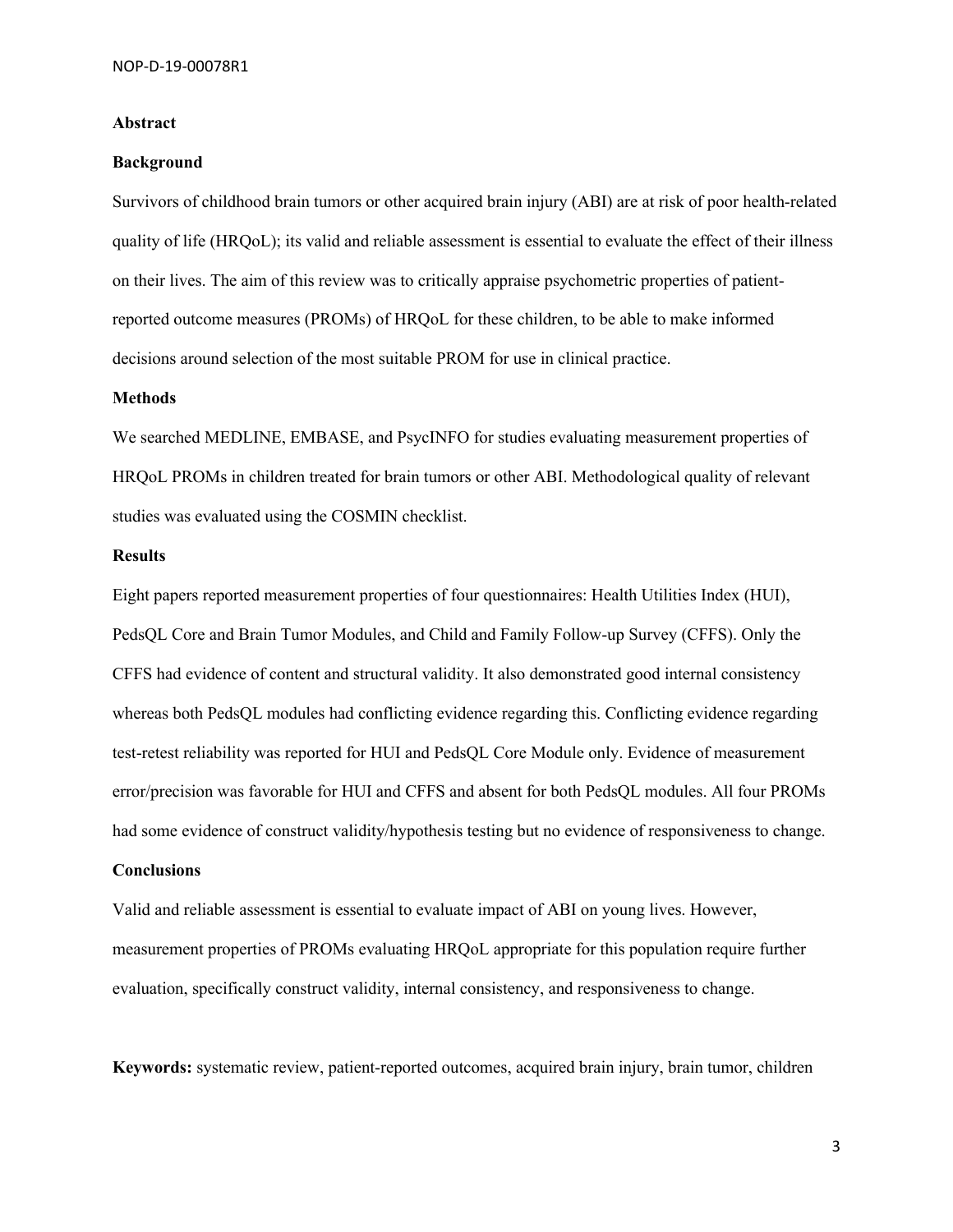#### **Introduction**

One child in every 600 will develop some form of cancer by 16 years of age<sup>1</sup> and around 20% to 27% of these children will have a brain tumor<sup>2</sup>. Currently, 65.4% of children diagnosed with a brain tumor in Europe from 1999-2007 are reported to survive 5 or more years from diagnosis<sup>3</sup> and the majority should have prolonged survival and become adults. They often have multiple impairments and reduced healthrelated quality of life (HRQoL)<sup>4-8</sup>. Approximately 62% will be left with a life-altering long-term disability<sup>9</sup> comparable to the life-changing sequelae of severe traumatic or other acquired childhood brain injuries (ABI). ABI is post-natal injury to the brain that is sudden in onset and may be the result of head trauma or non-traumatic, following meningitis, stroke, metabolic derangement, sickle cell disease, or a brain tumor.

In children aged less than 16 years, the incidence of hospitalization for traumatic brain injury (TBI) has been reported to be between 280 and 500 per 100,000. This implies that the total number of children admitted to hospital for TBI per annum in the UK is at least 35,000. Of these, about 2,000 (5.7%) will have severe TBI, 3,000 (8.6%) moderate TBI, and 30,000 (85.7%) mild TBI. In addition, the total number of children who sustain non-traumatic coma associated with severe or moderate encephalopathy is around  $4,000$  per year<sup>10</sup>. Also, the Central Brain Tumor Registry of the United States reported an incidence rate of newly diagnosed cases of brain tumor in children to be 5.54 per 100,000, equating to 4,500 new cases annually<sup>11</sup> and the overall annual incidence of childhood stroke has been estimated to be around 1.2 to 13 cases per 100,000 children under the age of 18 years<sup>12</sup>.

In the context of delivery of clinical care, doctors vary in their ability to explore, elicit, and respond to information about  $HRQoL<sup>13</sup>$  and discussion of the emotional, social, and cognitive issues impacting HRQoL after ABI or childhood cancer does not routinely take place in clinic consultations<sup>14</sup>. In addition, children and parents are often reluctant to raise psychosocial issues at clinic appointments<sup>15,16</sup> which they perceive to be more focused on medical issues such as monitoring tumor status and its response to anti-tumor treatments or complications of other types of ABI.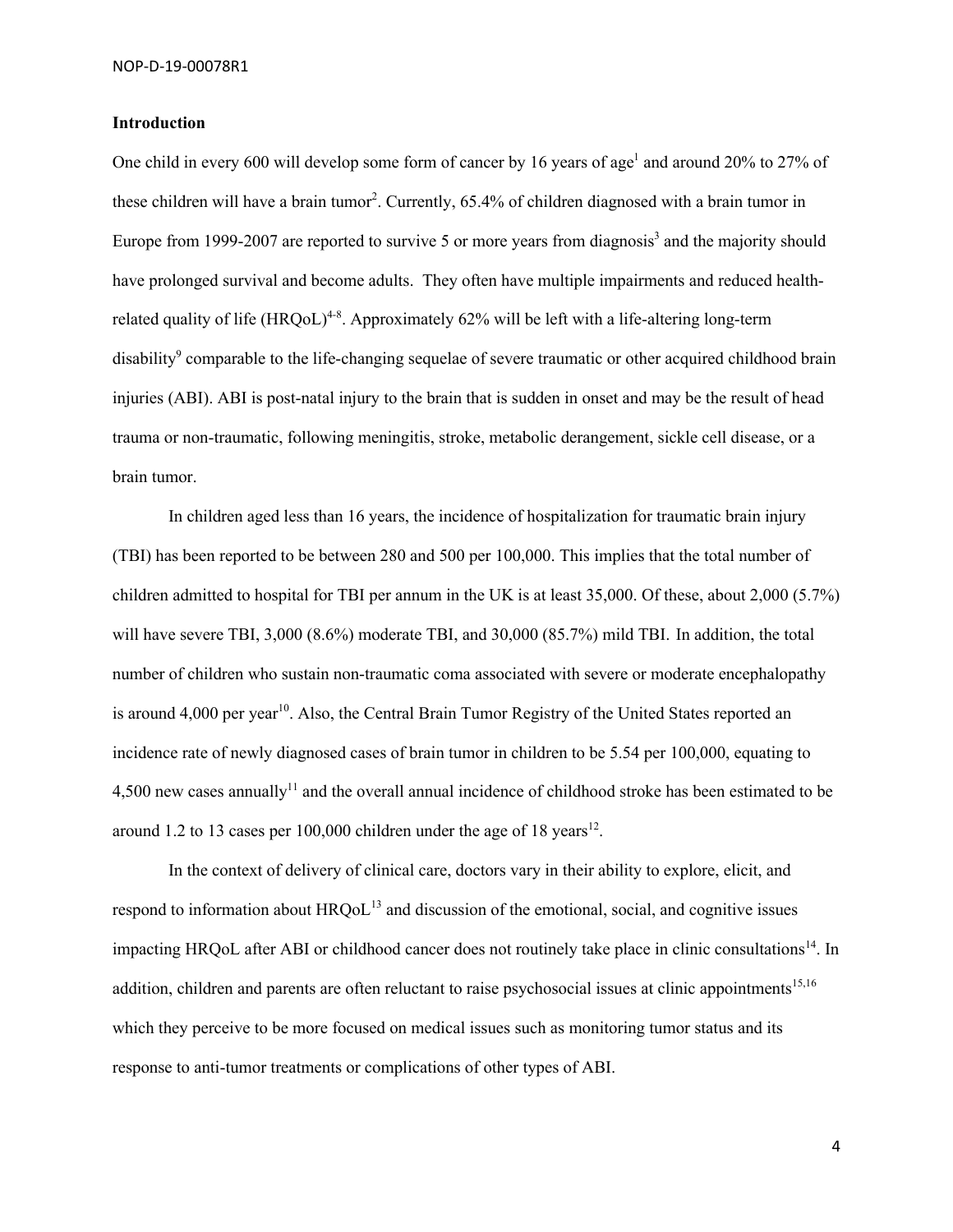PROMs measure a patient's health status or health-related quality of life at a single point in time, and are collected through short, self-completed questionnaires<sup>17</sup> without any third party acting as an intermediary. In the context of clinical research, the use of PROMs, including those assessing HRQoL, has proved to be a practicable means of assessing quality of survival in multicenter treatment trials<sup>18,19</sup>. Individualized use of PROMs in the routine care of children with a long-term illness has the potential to add valuable information about the impact of the disease, inform treatment planning, provide clinicians with timely information about a patient's functional and emotional status and wellbeing $2<sup>0</sup>$ , and enhance family-clinician communication<sup>21</sup>. This helps clinical staff to deliver care focused on the needs and choices of each individual child and family<sup>22</sup>. Such use of PROMs has been evaluated in large groups of typically developing children, adolescents and adults and in adult patients with cancer<sup>23</sup> and children with other long-term conditions<sup>24-27</sup> but not in child/adolescent survivors of brain tumor or other ABI.

When selecting PROMs for a specific purpose, it is necessary to examine how robust (valid and reliable) is the measurement of HRQoL produced by such questionnaires. A number of methodological approaches are available to determine aspects of reliability and validity<sup>28</sup>. The aim of the present systematic review was to critically appraise the psychometric properties of patient-reported outcome measures (PROMs) of HRQoL for these children, in order to be able to make informed decisions around selection of the most suitable PROM for use in clinical practice.

#### **Materials and Methods**

#### **Systematic Review**

We undertook a systematic review of published evidence relating to the measurement properties of PROMs in children with brain tumors and other ABI and the Preferred Reporting Items for Systematic Reviews and Meta-Analyses (PRISMA) statement<sup>29</sup>. A protocol was written which specified, a priori, the inclusion criteria and methods to be used. We also used methods recommended for appraising measurement properties and for assessing the methodological quality of papers that evaluate PROMs<sup>30</sup>, including the consensus-based standards for the selection of health status measurement instruments (COSMIN) checklist for evaluation of publications  $31$ .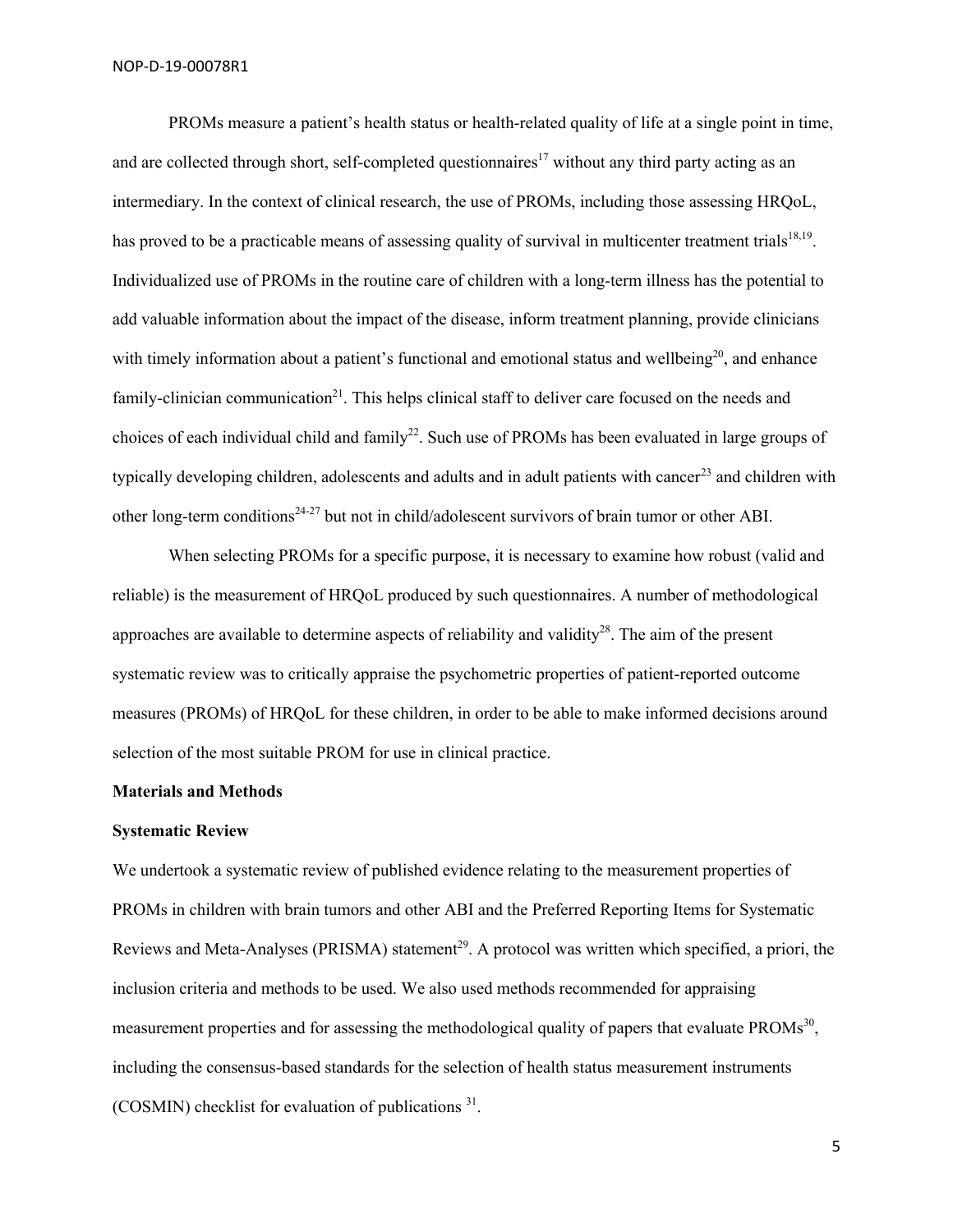#### **Search strategy**

The search strategy was designed by an experienced information specialist (see acknowledgements) in discussion with topic experts (KB, CK, and CM) and an experienced systematic reviewer (JS). Blocks of search terms were combined including variants of 'brain tumor/acquired brain injury', 'child/adolescent', 'patient reported outcome measure', 'psychometric' and the titles of generic PROMs suitable for use in all children or in all children with long-term health conditions, as listed in the most recent systematic review focusing on HRQoL in children with disabilities $32$ .

MEDLINE, EMBASE, and PsycINFO were searched for studies published from 1992 onwards in peer-reviewed journals whose purpose was to evaluate measurement properties of PROMs. An example from MEDLINE of this search strategy is shown in Appendix 1. The electronic searches were completed on 7<sup>th</sup> February 2017 and updated on 28<sup>th</sup> May 2019. Publication details were uploaded into an Endnote reference management database and duplicates removed. Backwards citation chasing (one generation) from the reference lists of included papers was conducted by CM. Forwards citation chasing for each included study using all databases in the Web of Science cited reference search resource was conducted by SH.

#### **Inclusion and exclusion criteria**

We sought published papers reporting evaluations of the measurement properties of multi-dimensional child (aged 5 to 18 years) self-report and/or parent-proxy report PROMs assessing health and wellbeing in children receiving care either for a brain tumor or other ABI of any kind (rather than for specific types of brain tumors or ABI). Evaluation of an English language version of the PROM was a requirement for inclusion. Studies in which only part of the sample were eligible for review were included only if psychometric analyses had been conducted on the eligible sub-groups within the sample. Instruments administered by an interviewer and single domain-specific questionnaires (e.g. to assess only depression, fatigue, or pain) were excluded.

#### **Study selection**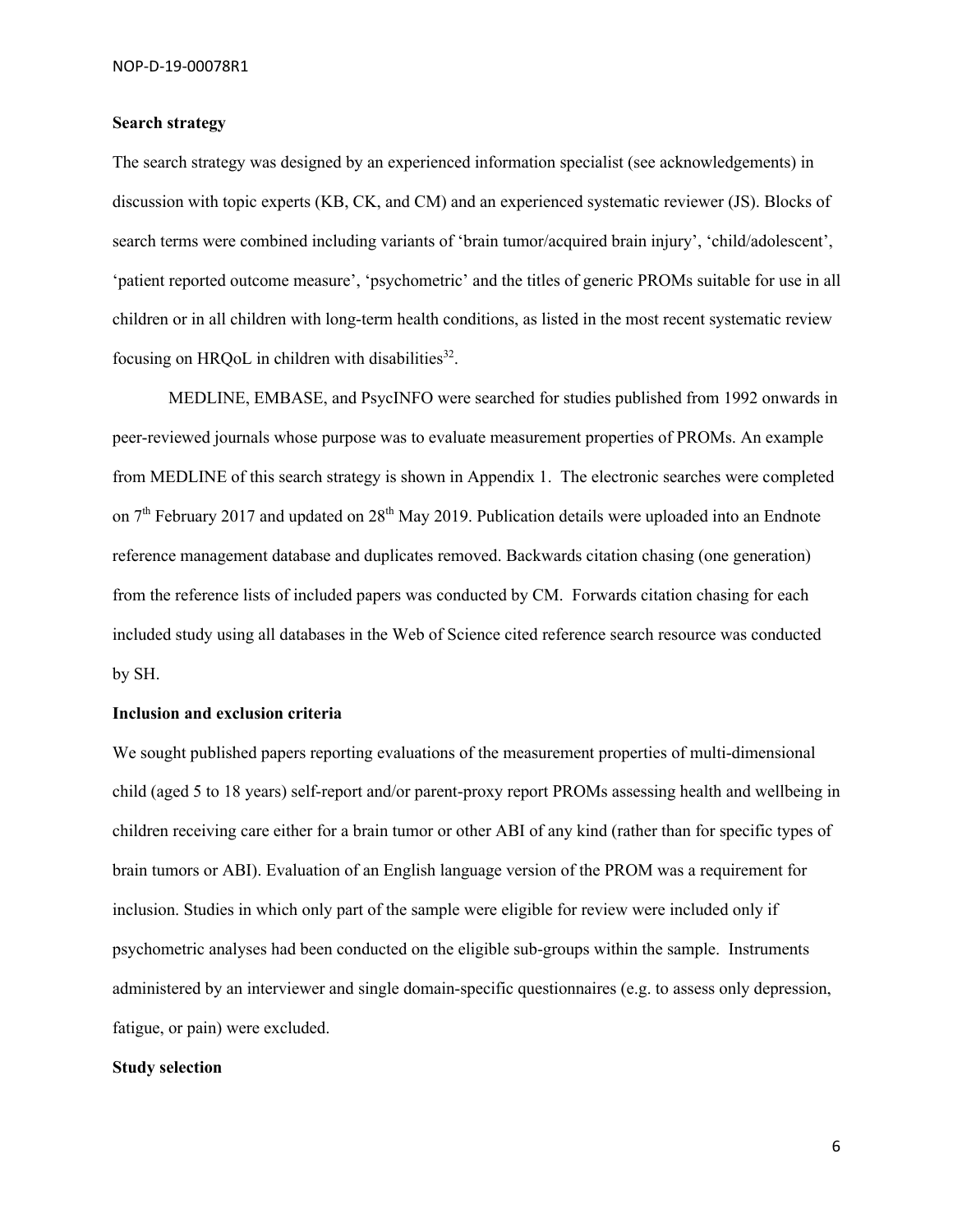An inclusion/exclusion criteria decision chart was used to aid the selection of articles likely to yield relevant results from their titles and abstracts. The use of this chart was piloted by SH and KB who screened the first 10 articles together to test agreement over inclusion of articles. All remaining titles and abstracts were screened in batches of 40 by SH and, independently, by KB. The evaluations of each batch of 40 by the two reviewers were then compared and any disagreements discussed and resolved. Full texts were then retrieved from this list of potential studies by SH. KB then checked the list of included and excluded studies to confirm agreement. Disagreements were discussed and resolved between the reviewers.

#### **Data extraction, appraisal, and synthesis of included studies**

Descriptive characteristics of included studies and measurement properties of the PROMs were extracted by SH. These extracted data were checked by KB and the final extracted data set was agreed in discussion with CM. The criteria of Fitzpatrick et al. (1998)<sup>33</sup> were adopted for evaluation of the patient-based outcome measures within the extracted data set.

The COSMIN Risk of Bias checklist of Consensus-based standards for the selection of health status measurement instruments (COSMIN) was used to assess the methodological quality of the included studies. The checklist is comprised of 12 boxes which together cover three domains: content validity, internal structure, and remaining measurement properties – namely reliability, measurement error, criterion validity, hypothesis testing for construct validity, and responsiveness to change<sup>31</sup>. Ten of the 12 boxes can be used to assess whether a study meets standards for good methodological quality and 9 of them contain standards for the included measurement properties. These are each scored on a four-point rating scale of the way in which each measurement property was assessed.

All of the above properties were assessed (Table 1) excepting cross-cultural validity which was not relevant as our search only included English language reports. Criterion validity was not applicable as in the case of HRQoL there is no criterion against which HRQoL measures can be judged (except for the purpose of comparing long versions of an instrument and shortened forms of the same instrument).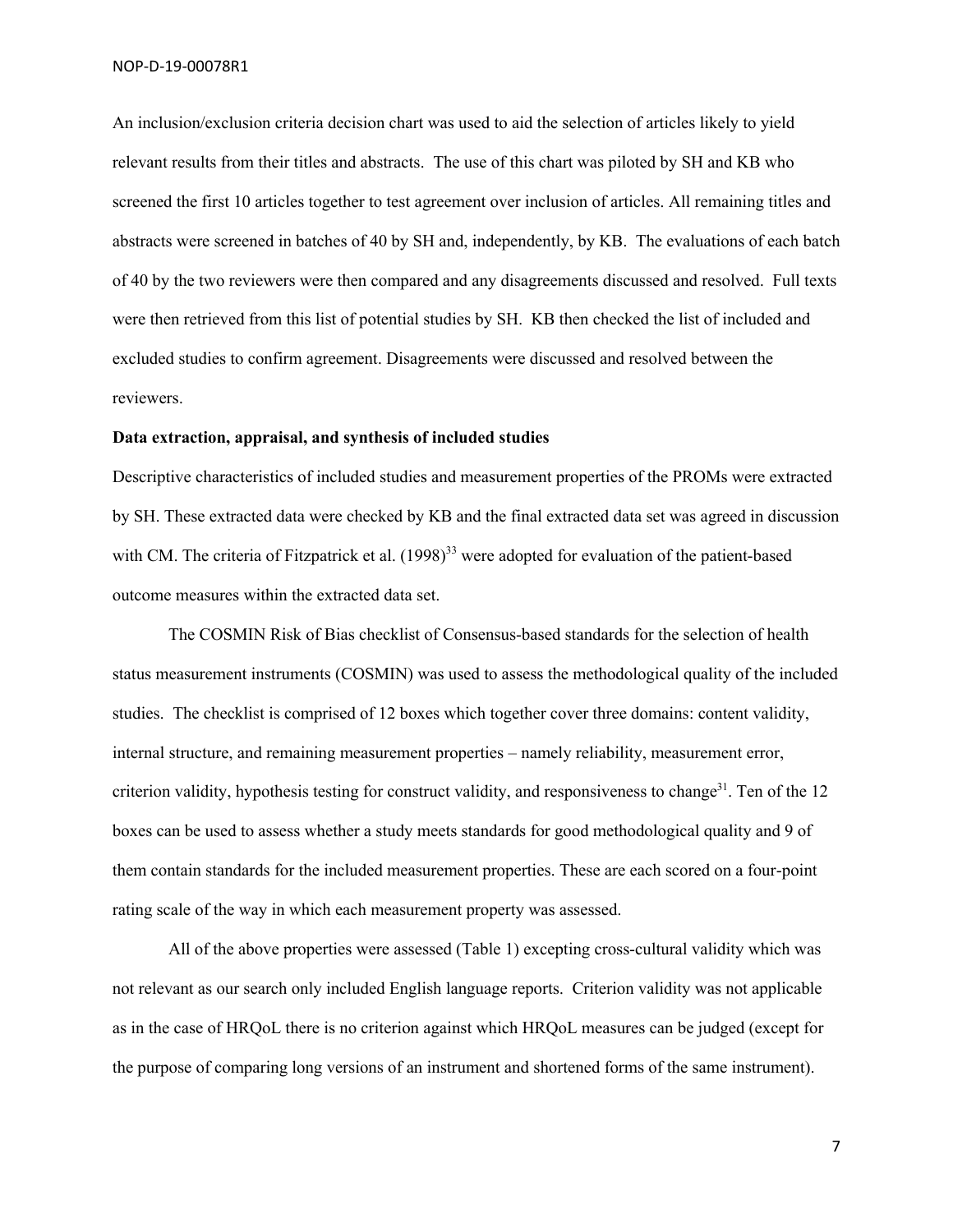An overall score for the methodological quality of a study was determined by CM for each measurement property separately as a single rating<sup>34</sup>, arrived at by taking the lowest rating of any of the items in a box<sup>35</sup>. The review team then considered the evidence for each PROM and summarized in a single rating for each measurement property following methods commonly used for presentation of findings against the COSMIN criteria (Table 2). From these ratings conclusions were drawn on the extent to which each PROM could be considered robust for measuring HRQoL in children treated for brain tumors or other ABI.

**Table 1** about here**.** 

#### **Table 2** about here

#### **Results**

The electronic searches resulted in 472 articles after the removal of duplicates. Of these, 374 were excluded leaving 98 potentially relevant studies whose full text articles were retrieved. Screening of these led to the exclusion of a further 90 papers leaving eight studies remaining for evaluation (Fig. 1). Backwards citation chasing identified two potentially relevant papers and forward citation chasing identified six potentially relevant papers, all of which were subsequently excluded due to inappropriate population (n=4), inappropriate instrument (n=3), or lack of relevant data (n=1).

Four self-report and/or parent-proxy report PROMs – the Health Utilities Index (HUI), the Pediatric Quality of Life Inventory Core Module (PedsQL), the PedsQL Brain Tumor Module, and the Child and Family Follow-Up Survey (CFFS) - were evaluated and appraised in the eight included studies (Tables 3&4) and these are briefly described here.

The HUI and PedsQL are generic measures of HRQoL whereas the PedsQL Brain Tumor Module and the CFFS are disease-specific. The HUI is a rating scale used to measure general health status with one question relating to HRQoL. Health utility values are commonly produced using HUI as a component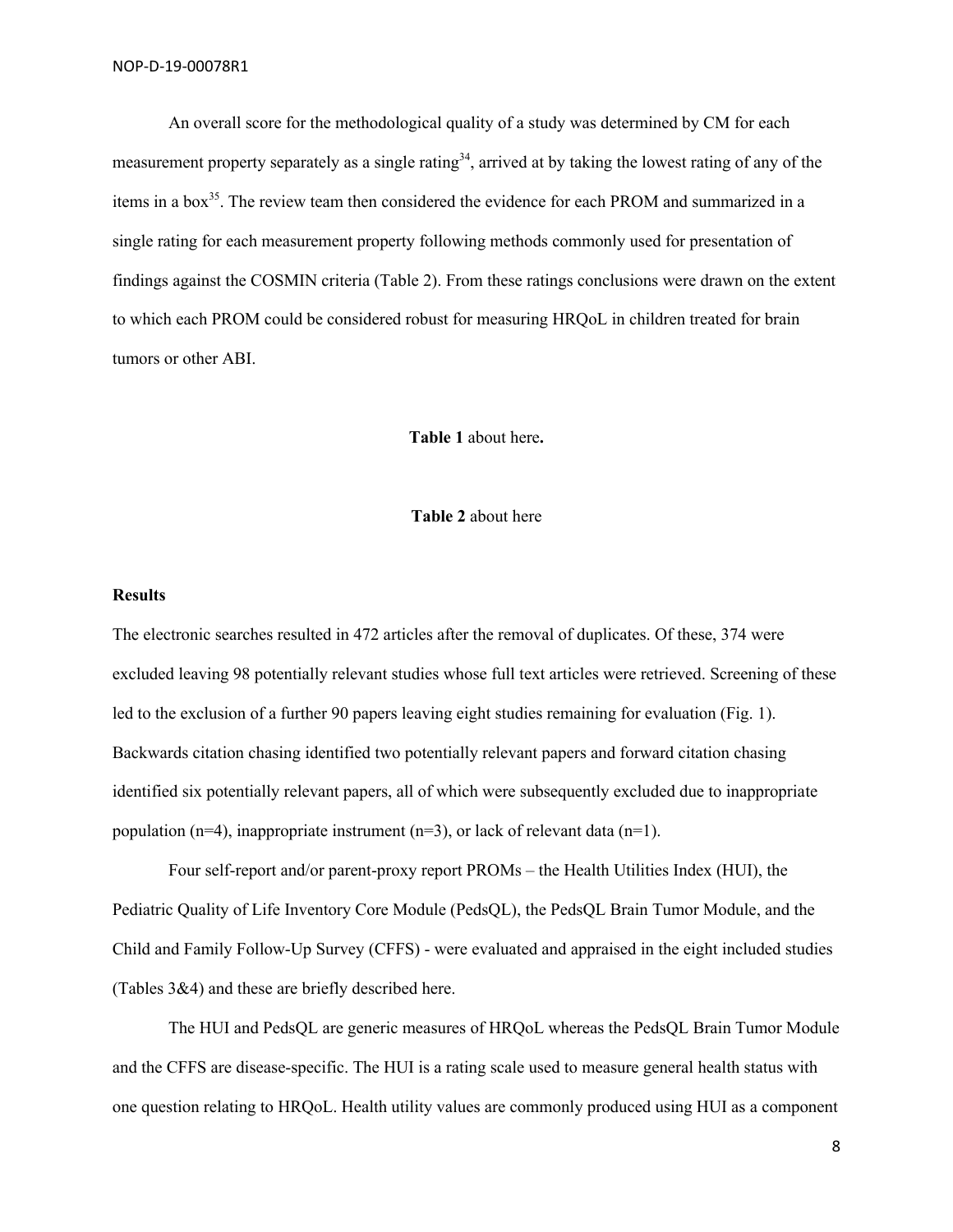of the quality-adjusted life years (QALY) calculation used in population health and economics. Answers to 15 questions about health state, scored at 3 to 6 health status levels, can be grouped in two different ways to produce either HUI2 or HUI3 scores across 7 or 8 'attributes' of health. HUI3, for example, groups health status levels to create attribute scores for Vision, Hearing, Speech, Ambulation, Dexterity, Emotion, Cognition, and Pain.

The PedsQL is a measure of HRQoL with 23 questions across four core scales: Physical, Emotional, Social, and School. The 24-item PedsQL Brain Tumor Module was designed to measure HRQoL in children undergoing treatment for a brain tumor. The questions are divided between six subscales: Cognitive problems, pain and hurt, movement and balance, procedural anxiety, nausea, and worry.

The CFFS was developed as a parent report measure to monitor needs and outcomes of children and youth with acquired brain injury and their families. It consists of five sections with a total of 71 closed or open-ended questions. Section 1 asks about the child's physical and emotional health and wellbeing, primary way of moving around and communicating, and medical problems or hospitalizations within the last year or since leaving the rehabilitation program. Section 2 includes the Child and Adolescent Scale of Participation (CASP) and three subsequent open-ended questions about equipment, modifications or strategies that are used to promote the child's participation. Section 3 includes the Child and Adolescent Factors Inventory (CAFI) and Child and Adolescent Scale of Environment (CASE) and a question about health or medical restrictions on the child's daily activities. Section 4 enquires about the child's current educational placement, rehabilitation and health services, satisfaction with services, the family's quality of life, and current services and needs. Finally, Section 5 seeks suggestions to improve services at the program from where the child was discharged to better address the needs of the child and family and additional information that was not addressed in the CFFS.

Completion time for the HUI and the PedsQL (core or brain tumor module) is about 5 minutes and for the CFFS about 30 minutes. Child self-report is available from 5 years old for the PedsQL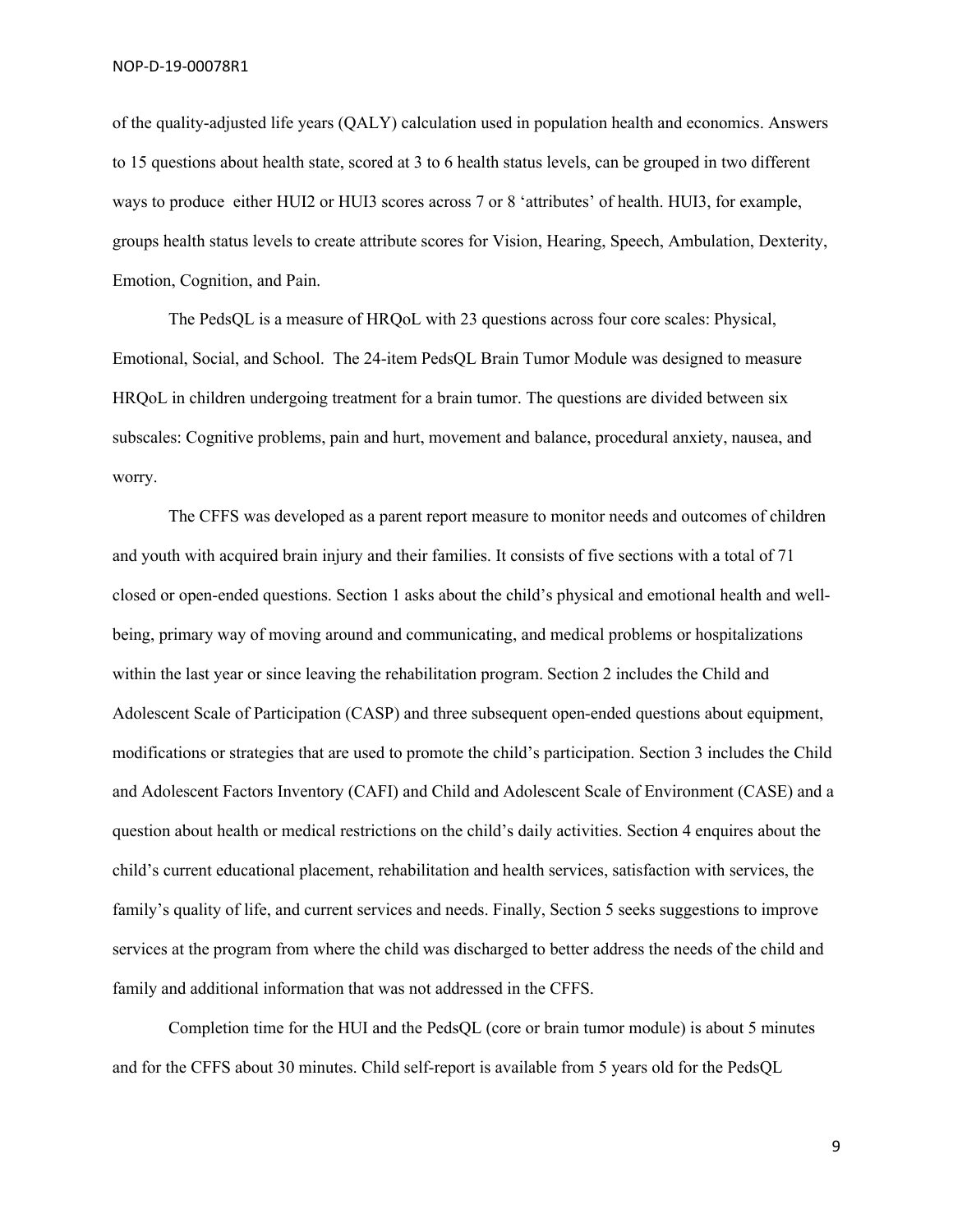modules and from 12 years old for the HUI while the CFFS is available as parent-report only (Table 4). None of the studies had assessed all psychometric properties of the PROM in question.

**Content validity**: this had been assessed only for the CFFS and in this case the evidence for its validity was good.

**Internal structure**: only the CFFS had been assessed for evidence of structural validity and there was good evidence that it possessed this property. Internal consistency had been evaluated for the CFFS (good evidence) and for the PedsQL Core and PedsQL Brain Tumor Modules (equivocal evidence) but not for the HUI (Supplementary Table S1and Table 5).

**Other measurement properties**: evidence for test/re-test reliability and proxy reliability was available but conflicting for the HUI and PedsQL Core module and absent for the PedsQL Brain Tumor module and the CFFS. Favorable evidence of precision was available for the HUI but absent for the PedsQL Core and Brain Tumor Modules or the CFFS. Favorable evidence of hypothesis testing/construct validity was available for all measures. There was no evidence of responsiveness to change over time for any of the PROMs.

The methodological quality of the included studies varied from adequate to very good (Supplementary Table S2). The CFFS had had the most measurement properties evaluated and these studies were of high quality (Supplementary Table S2).

### **Table 3 about here**

**Table 4 about here**

#### **Table 5 about here**

#### **Discussion**

This is the first systematic review of evaluations of the psychometric properties of PROMs in survivors of childhood brain tumors and other ABI of childhood. It identified only eight papers describing four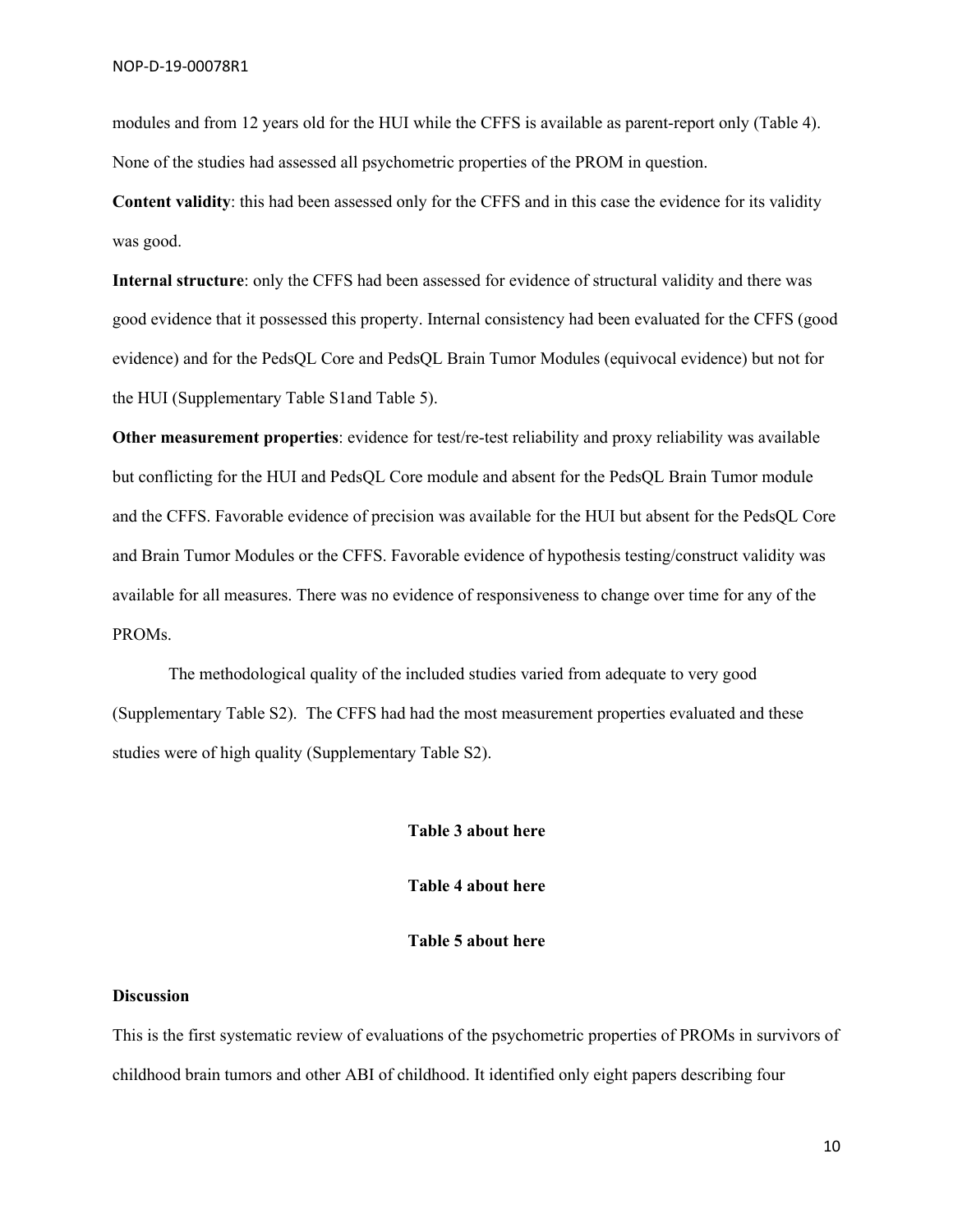PROMs with relevant information about their measurement properties in children treated for brain tumors or ABI. Some evidence in favor of each instrument was found with respect to those properties that had been examined but caution is needed with respect to those properties that have not been evaluated: notably content and structural validity for the HUI and the PedsQL; test/retest reliability and precision / measurement error for the PedsQL; and responsiveness to change over time for all measures. In contrast to the HUI and the CFFS, the self-report versions of the two PedsQL modules had been specifically designed for the pediatric age group.

The PedsQL Core Module has previously been reported, in the setting of orthopedic, and rheumatology clinics, to be sensitive to increasing disease severity, responsive to clinical change over time, and to demonstrate impact on clinical decision-making resulting in increases in  $HROoL<sup>36</sup>$ . The developer of the PedsQL has recommended it as a screening instrument to use in conjunction with disease-specific modules to target symptoms for interventions<sup>37</sup>.

Our strict selection criteria did not reveal any longitudinal/follow-up studies in which responsiveness to change may have been assessed incidentally but the present study does not rule out their existence. Assessing the size of meaningful change above measurement error of the scores from PROMs is desperately needed from further research. It therefore behoves the user to design validation steps when adopting one of the questionnaires for clinical or research use to plug this evidence gap, for example when interpreting studies that have used these questionnaires to measure change.

The validity of the use of a PROM to communicate with families and better focus their care to improve their HRQoL depends on the method by which it was developed. This method of development of a PROM is to an extent separate from its measurement properties although may be reflected in measures of content validity. These methods have been highly variable and are often not clearly specified. Thus, there would be merit in discussing further with survivors of brain tumor or other ABI and their caregivers the salience and relevance of the individual questions within questionnaires and relying on responses to individual questions rather than questionnaire scores as a means to enhance communication between careproviders and service users about HRQoL. Such discussion with survivors of brain tumors or other ABI in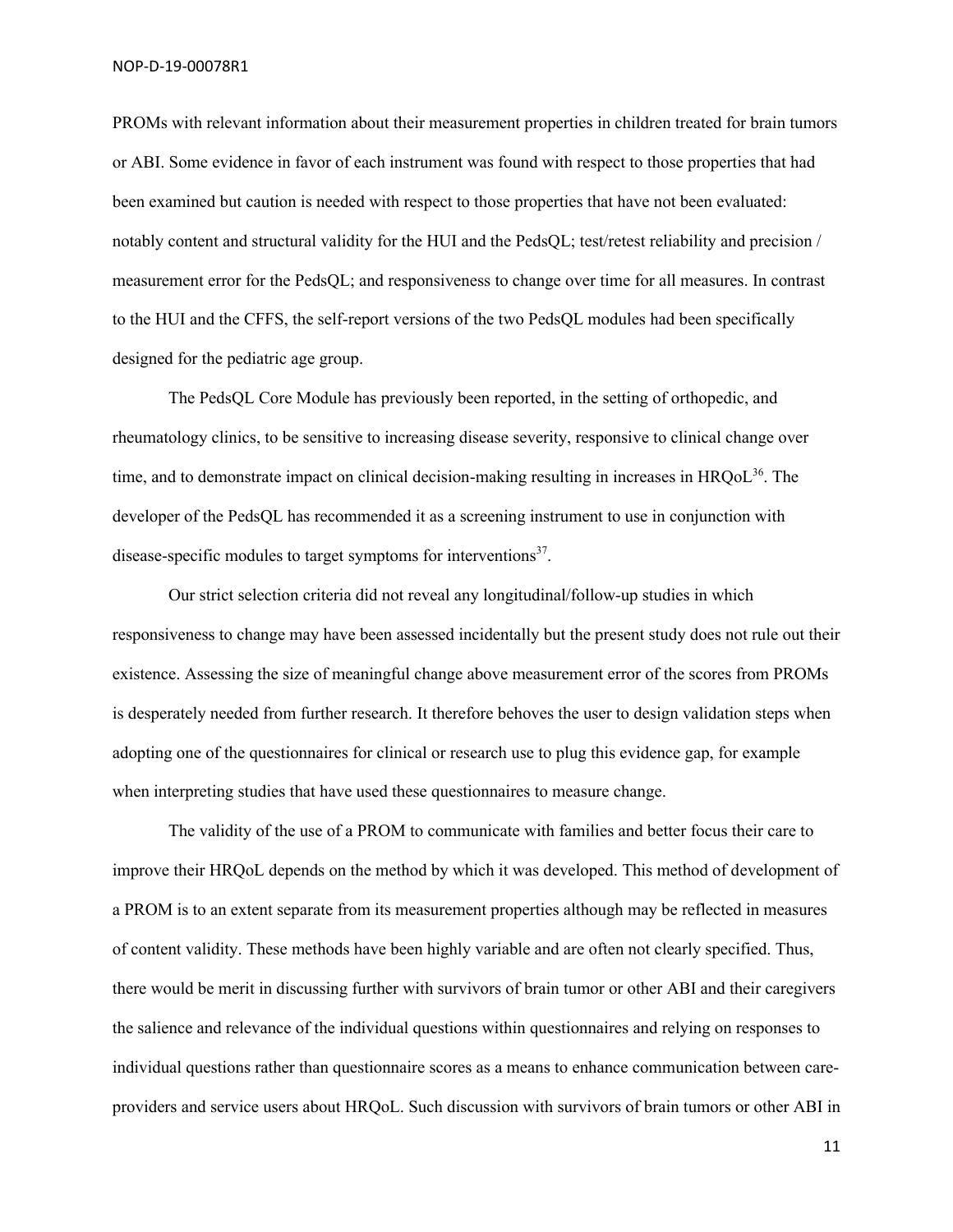NOP-D-19-00078R1

childhood would also help to identify whether or not there is a need to develop a condition-specific PROM for use in child and adult survivors of brain tumor or other ABI in childhood.

Two systematic reviews of HRQoL measures in children with long-term conditions other than ABI seem to have particular relevance to selection for use in child survivors of brain tumors or other ABI. The first conducted was a systematic review of the psychometric properties of measures for use in children with neurodisability<sup>32,38</sup>. It found evidence relating to measurement properties of seven generic PROMs (The Child Health and Illness Profile, The Child Health Questionnaire, the Child Quality of Life questionnaire, KIDSCREEN, the PedsQL, the Student Life Satisfaction Scales, and the Youth Quality of Life Instrument), two chronic-generic PROMs (the DISABKIDS and the Neurology Quality of Life Measurement System) and three preference-based measures (HUI, the EQ-5D-Y, and the Comprehensive Health Status Classification system – Preschool). In the instance of preference-based measures, they noted a dearth of evidence of face, content, and construct validity, or test-retest reliability and for all measures, a lack of evidence for responsiveness and measurement error.

The second systematic review was of PROMs of 'cancer-specific' HRQoL measures for use in children with cancer and identified nine measures for proxy completion, of which six had parallel measures for self-completion by children<sup>39</sup>. This review did not consider generic scales that had been applied in children with cancer (e.g. the PedsQL Core Module) but did note that the MMQL-UK child and parent versions have been validated as generic measures of QoL that can be used with healthy children and those with chronic conditions other than cancer. Adequate detail about how questionnaire items were generated from qualitative interviews was provided for only four questionnaires and most did not combine this with literature review or expert opinion. Some questionnaires required further psychometric evaluation before they could be recommended leaving just five recommendable measures: the Miami Pediatric Quality of Life Questionnaire (MPQS), the Minneapolis-Manchester Quality of Life Instrument (MMQL), the PedsQL Cancer Module, the Pediatric Functional Assessment of Cancer Therapy-Childhood: Brain Tumor Survivor (PFACT-BT), and the Pediatric Oncology Quality of Life Scale (POQOLS) (ibid.). These questionnaires may be suitable for clinical use in children receiving care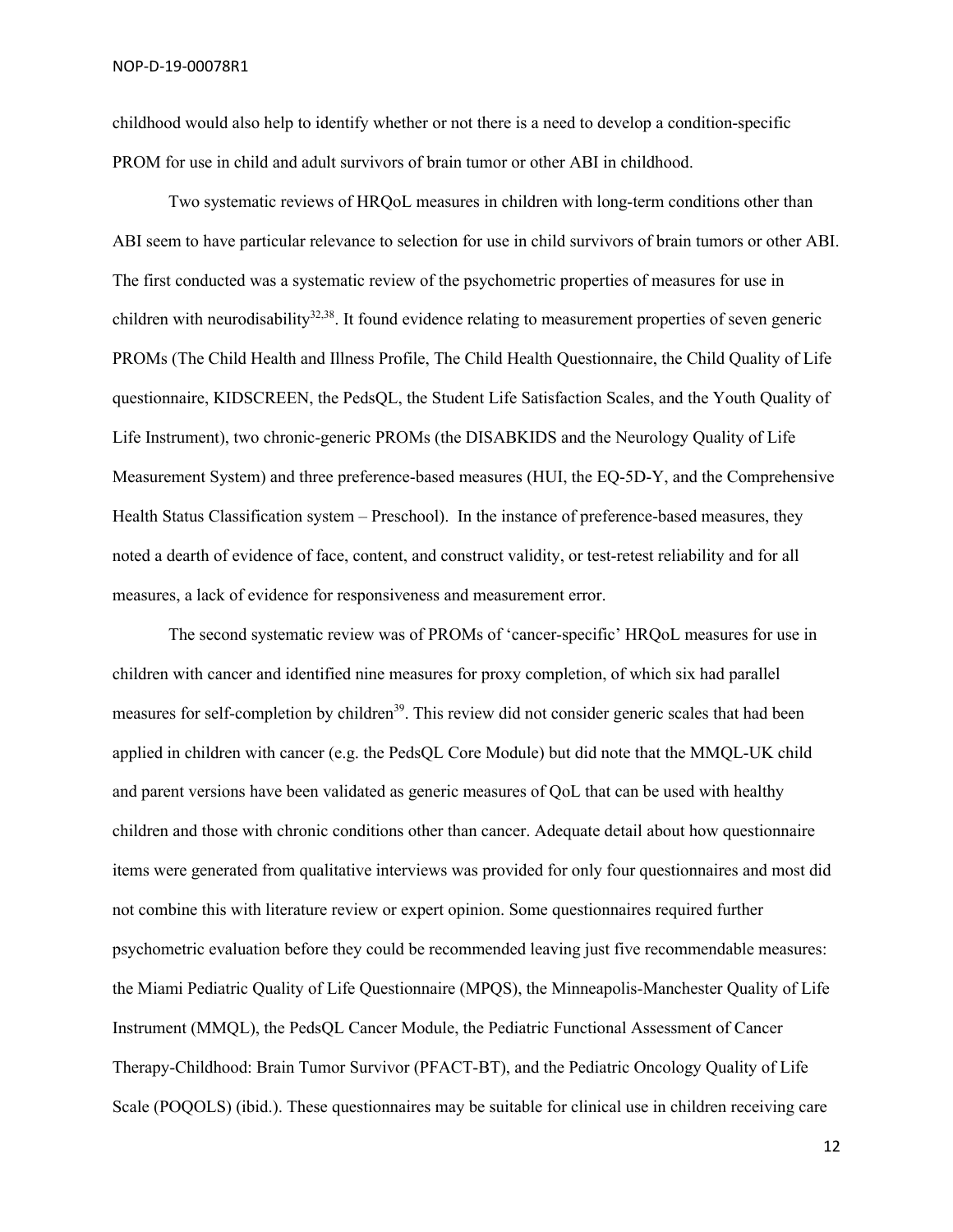for a brain tumor or other ABI but, with the exception of the PFACT-BT, their measurement properties and performance have not been evaluated in either of these groups. The PFACT-BT is administered by an interviewer. This was an exclusion criterion for the present review and unfortunately also greatly limits the applicability of this measure.

Advantages of self-administered questionnaires include the reduction in burden associated with respondents of being able to answer at their own convenience and in their own time, the obviation of any need for a trained administrator, and, when done on line, the avoidance of transcription errors and greater efficiency and of data being entered at the moment that it is self-administered. However, the development of the questionnaires needs to be robust since measurement error may be made more likely by the absence of a trained administrator, if questions are poorly worded or formatted.

However, other considerations relating to the constraints of health care systems, including time and resources, need to be taken into account. Not all the PROMs we identified are suitable for systematic use in an outpatient clinical health care setting. PROMs with costly licensing fees are not feasible to use in public health care systems where funds are limited. Also PROMs which are lengthy to discuss will not be adopted due to clinical time constraints. PROMs also need to be relevant and suitable for follow-up consultations after treatment has ended. The CFFS appears to be the most thoroughly developed and comprehensive measure in this population but it is lengthy, at 71 questions, and the absence of any selfreport version is a limitation of its use as a measure of quality of life. For these reasons, the PedsQL – Core Module, which is being widely used in childhood cancer research, may be the most suitable PROM for use in a clinical setting, notwithstanding the gaps in evidence regarding some of its psychometric properties.

Strengths of the present review include a comprehensive and systematic search strategy, use of standard criteria for the evaluation of the measurement properties of each PROM, and use of defined criteria to measure the quality of the studies that had been undertaken to assess these properties in participants with brain tumors or acquired brain injury in childhood. Synthesis of the findings of this review with the findings of previous reviews relating to children with other long-term conditions is also a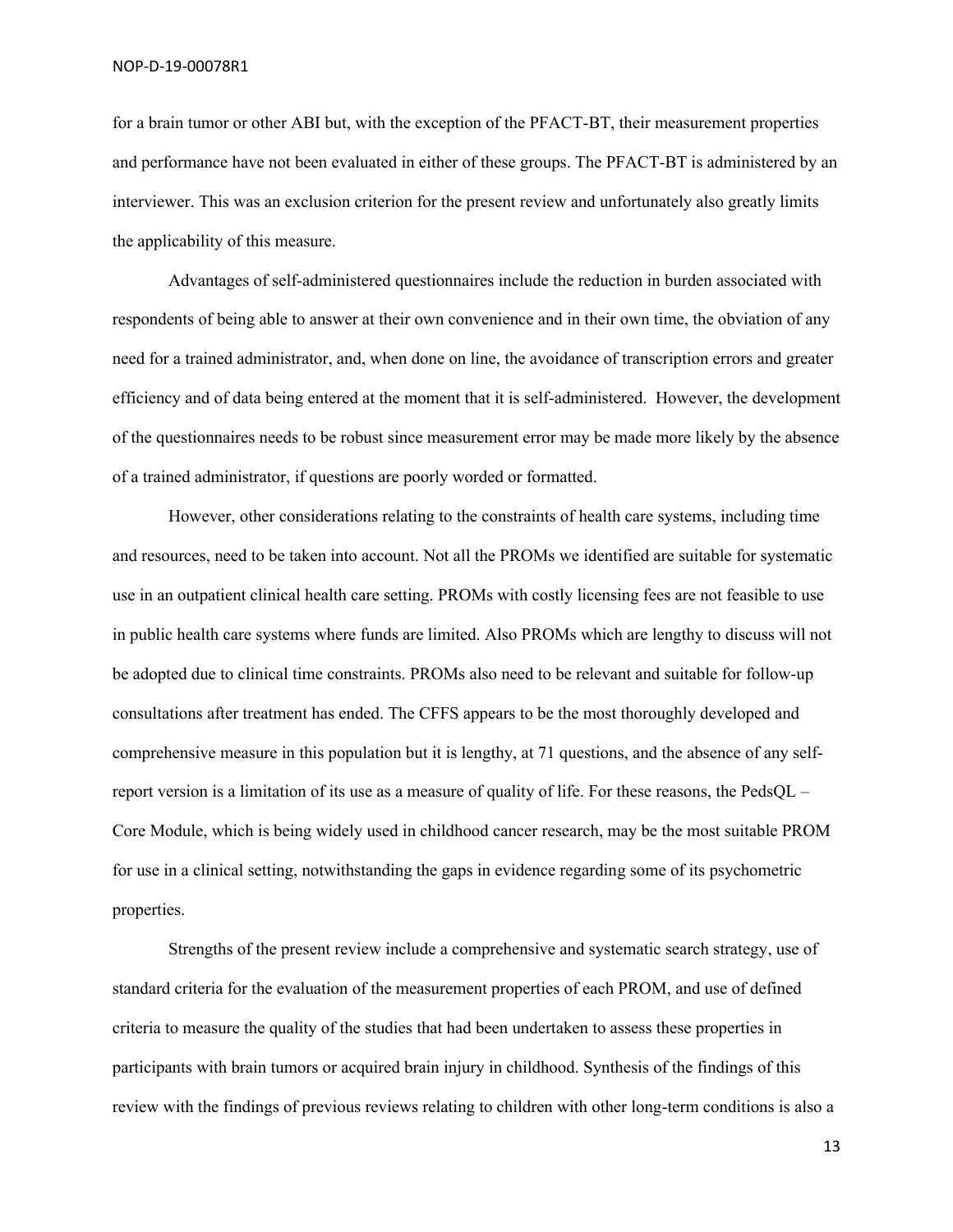NOP-D-19-00078R1

strength. The restriction of the systematic review to evaluations of questionnaires in the English language is both a limitation of this study, in that it restricts its relevance to English speaking service users, and a strength in that issues of cross-cultural validity apply to a much smaller extent than would be the case for an evaluation of instruments in more than one language<sup> $40$ </sup>.

In summary, both the present systematic review of measurement properties of PROMs when used in child survivors of brain tumors or other ABI and the preceding systematic reviews of PROMs when used in survivors of childhood cancer and in children with neurodisability indicate lack of evidence regarding measurement error or responsiveness to change and, in the case of preference-based measures, lack of evidence of content or construct validity, or test-retest reliability. Factors contributing to this lack of evidence may include the assumption by investigators that psychometric properties shown in healthy populations also apply to survivors of brain tumors, difficulty of accessing study populations of sufficient size to reach reliable conclusions about the validity of measures used, and/or limited awareness of investigators about the importance of validating psychometric properties of those measures.

To conclude, the four PROMs that were identified in our systematic review and a handful of other PROMs identified in previous systematic reviews of child survivors of non-CNS cancers and of children with neuro-disability had some evidence of favorable measurement properties but this was limited and insufficient to enable selection of PROMs suitable for use in survivors of childhood brain tumors or other ABI, particularly for the measurement of change. For communication about HRQoL, the paucity of evidence of content validity in these groups suggests the need for further discussion with these patient groups to inform selection of questions that address their concerns and we are, to that end, currently engaged in a qualitative study of the expressed views of brain tumor survivors. In the meantime there is clearly a need for studies that evaluate the measurement properties of those generic PROMs of HRQoL when used in these patients whether the purpose is to inform the care of individuals or to describe the HRQoL of groups of patients.

#### **Funding**

The Brain Tumour Charity Quality of Life Award (GN-000366).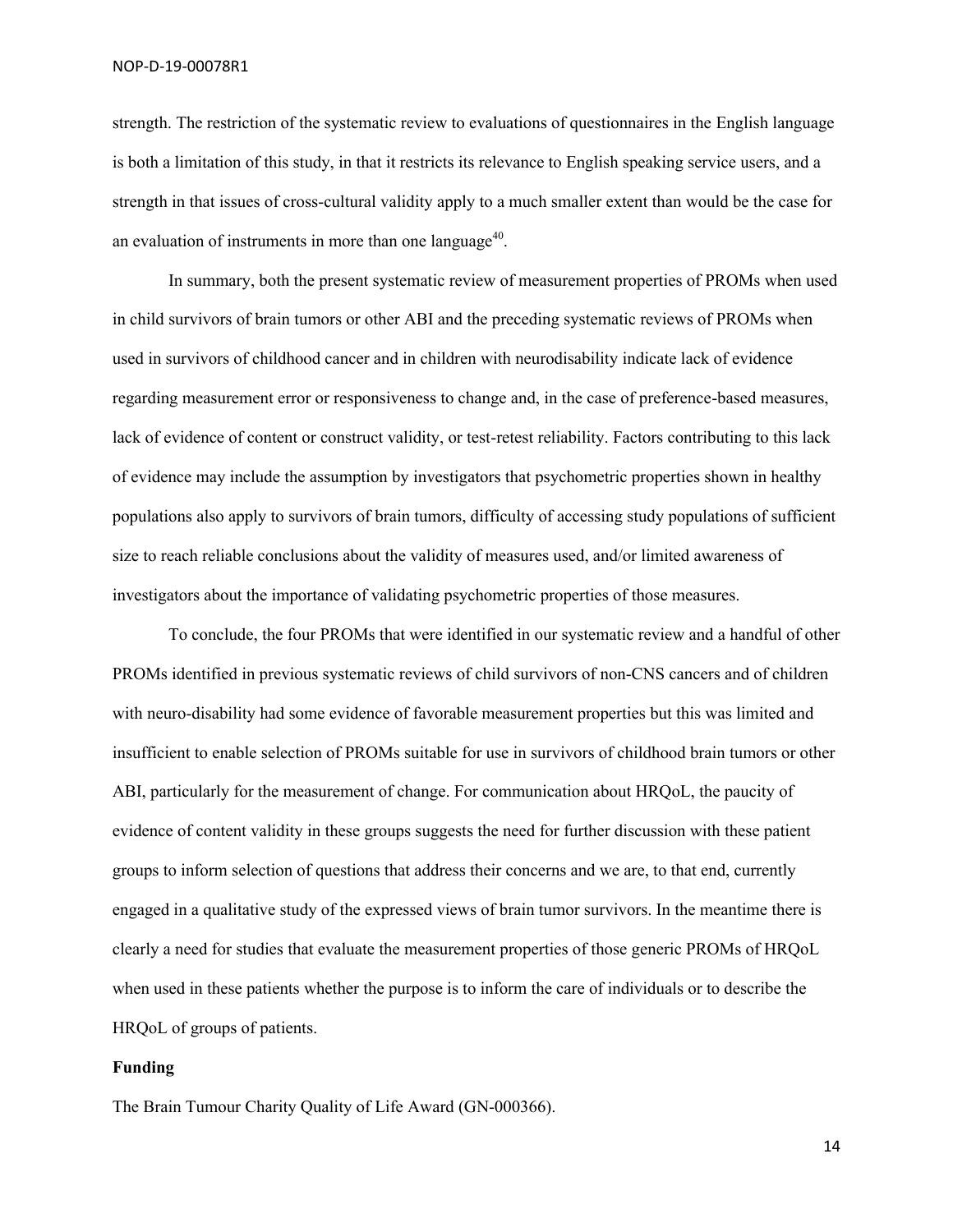# **Acknowledgements**

We would like to acknowledge the help of Karen Welch who conducted the systematic search on our behalf. Also thanks goes to Sasja Schepers who commented on a draft of the systematic review protocol on which the methods used were based.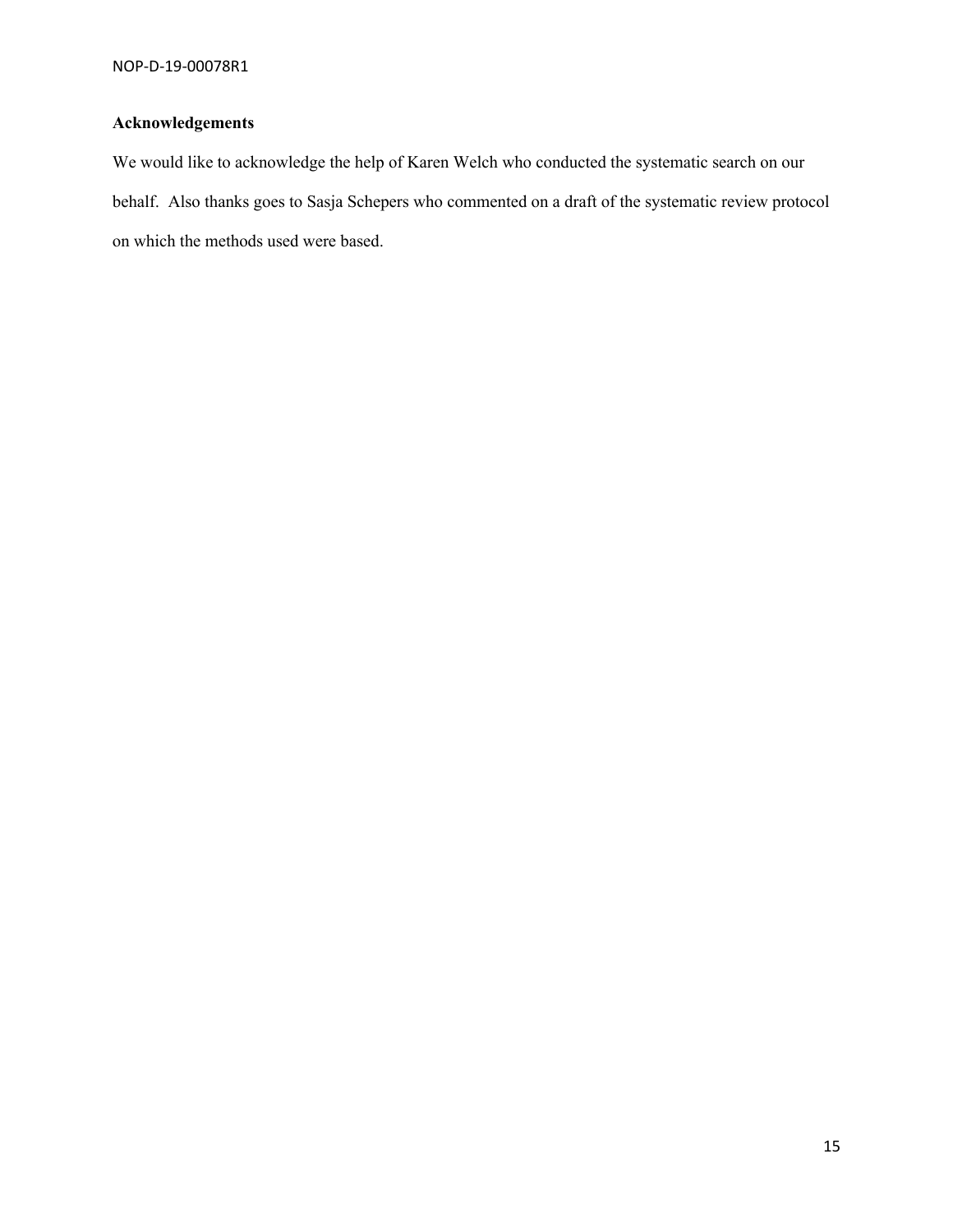#### **References**

- 1. Stiller CA. *Childhood cancer in Britain: Incidence, survival, mortality*. Oxford: Oxford University Press; 2007.
- 2. Baade PD, Youlden DR, Valery PC, et al. Trends in incidence of childhood cancer in Australia, 1983- 2006. *Br J Cancer* 2010;102(3):620-626.
- 3. Gatta G, Botta L, Rossi S, et al. Childhood cancer survival in Europe 1999-2007: results of EUROCARE-5--a population-based study. *Lancet Oncol* 2014;15(1):35-47.
- 4. Packer RJ, Gurney JG, Punyko JA, et al. Long-term neurologic and neurosensory sequelae in adult survivors of a childhood brain tumor: childhood cancer survivor study. *J Clin Oncol* 2003;21(17):3255-3261.
- 5. Boman KK, Hoven E, Anclair M, et al. Health and persistent functional late effects in adult survivors of childhood CNS tumours: a population-based cohort study. *Eur J Cancer* 2009;45(14):2552-2561.
- 6. Cardarelli C, Cereda C, Masiero L, et al. Evaluation of health status and health-related quality of life in a cohort of Italian children following treatment for a primary brain tumor. *Pediatr Blood Cancer* 2006;46(5):637-644.
- 7. Boman KK, Lindblad F, Hjern A. Long-term outcomes of childhood cancer survivors in Sweden: A population-based study of education, employment, and income. *Cancer* 2010;116(5):1385-1391.
- 8. Bull KS, Liossi C, Culliford D, et al. Child-related characteristics predicting subsequent health-related quality of life in 8- to 14-year-old children with and without cerebellar tumors: a prospective longitudinal study. *Neuro-Oncol Pract* 2014;1(3):114-122.
- 9. Macedoni-Luksic M, Jereb B, Todorovski L. Long-term sequelae in children treated for brain tumors: Impairments, disability, and handicap. *Pediatr Hematol Oncol* 2003;20(2):89-101.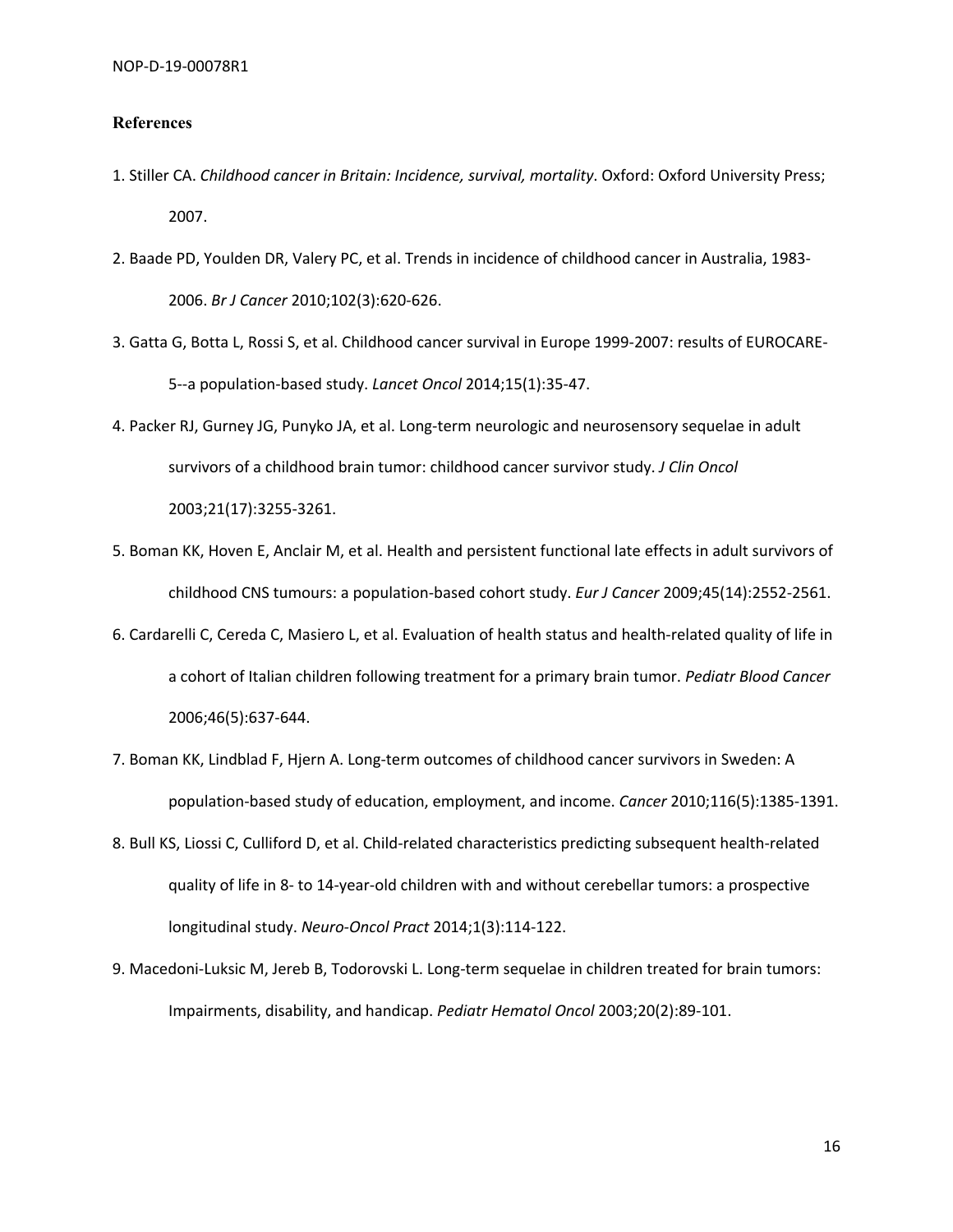10. NHS England. *2013/14 NHS standard contract for paediatric neurorehabilitation*. https://www.england.nhs.uk/wp-content/uploads/2018/09/Paediatric-Neurorehabilitation.pdf. Accessed May 5, 2019

- 11. Ostrom QT, Gittleman H, Liao P, et al. CBTRUS Statistical Report: Primary brain and other central nervous system tumors diagnosed in the United States in 2010-2014. *Neuro-Oncol* 2017;19:V1- V88.
- 12. Tsze DS, Valente JH. Pediatric stroke: a review. *Emerg Med Int* 2011;2011:734506.
- 13. NICE. *Children and young people cancer survivorship initiative: Improving quality and the patient experience*.

http://www.nice.org.uk/savingsAndProductivityAndLocalPracticeResource?ci=http%3a%2f%2far ms.evidence.nhs.uk%2fresources%2fQIPP%2f844812%3fniceorg%3dtrue. Accessed May 5, 2019.

- 14. Engelen V, van Zwieten M, Koopman H, et al. The influence of patient reported outcomes on the discussion of psychosocial issues in children with cancer. *Pediatr Blood Cancer* 2012;59(1):161- 166.
- 15. Sibelli A. *Quality of Life following Treatment for a Brain Tumour: child and parent perspectives*. MSc. Southampton, 2011.
- 16. King T. *A Qualitative Exploration of Longitudinal Quality of Life and Illness Experience in Childhood LGCA Brain Tumour Survivors: From a Child's Perspective*. MSc. Southampton, 2012.
- 17. . *Patient Reported Outcome Measures (PROMs)*. https://www.england.nhs.uk/statistics/statisticalwork-areas/proms/. Accessed May 5, 2019.
- 18. Bull KS, Spoudeas HA, Yadegarfar G, et al. Reduction of health status 7 years after addition of chemotherapy to craniospinal irradiation for medulloblastoma: A follow-up study in PNET 3 trial survivors - On behalf of the CCLG (formerly UKCCSG). *J Clin Oncol* 2007;25(27):4239-4245.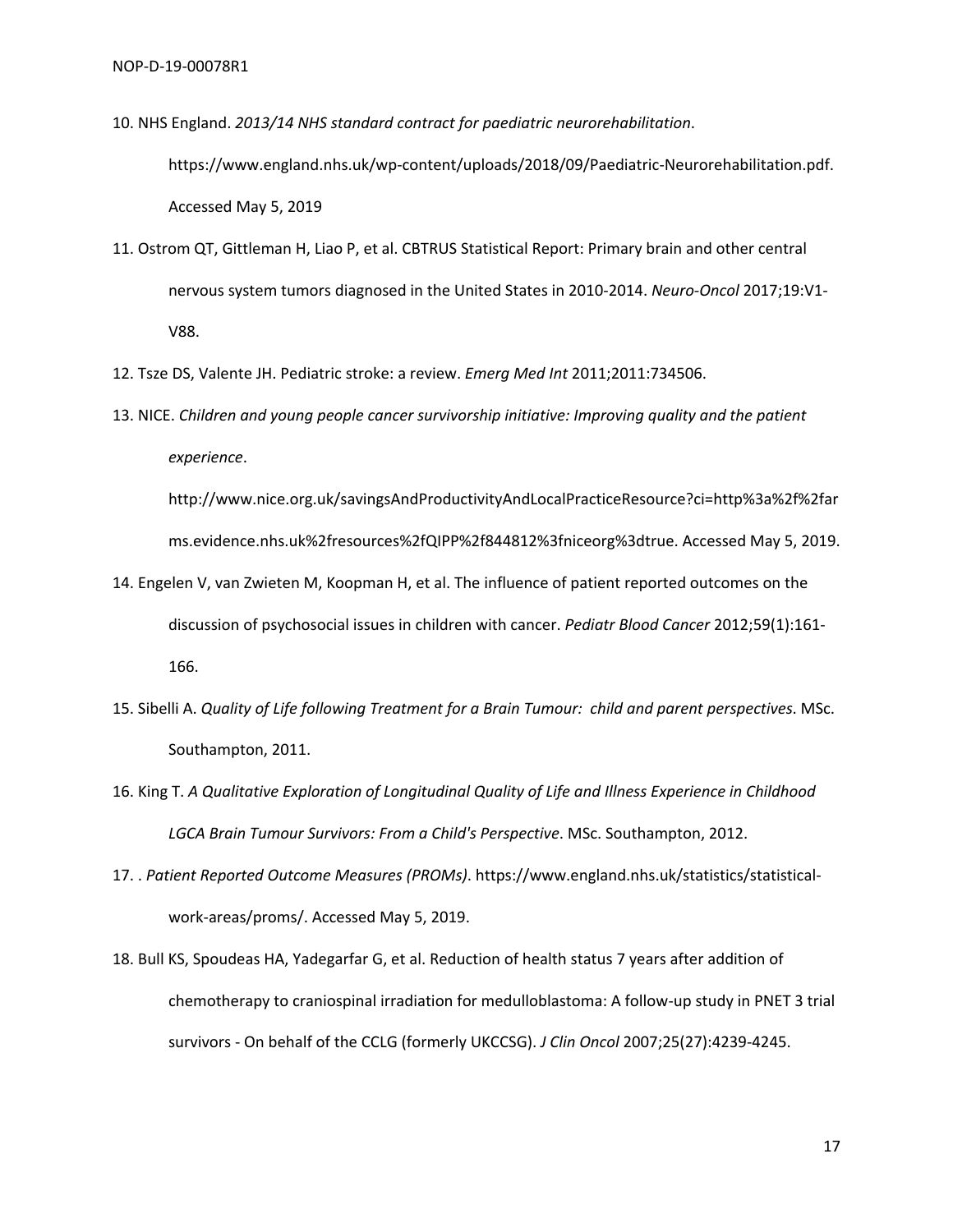- 19. Limond JA, Bull KS, Calaminus G, et al. Quality of survival assessment in European childhood brain tumour trials, for children aged 5 years and over. *Eur J Paediatr Neurol* 2015;19(2):202-210.
- 20. Santana MJ, Feeny D. Framework to assess the effects of using patient-reported outcome measures in chronic care management. *Qual Life Res* 2014;23(5):1505-1513.
- 21. Ireland P, Horridge KA. The Health, Functioning and Wellbeing Summary Traffic Light Communication Tool: a survey of families' views. *Dev Med Child Neurol* 2017;59(6):661-664.
- 22. NHS England. *Putting Patients First: The NHS business plan for 2013/2014-2015/2016*. http://www.england.nhs.uk/pp-1314-1516/. Accessed May 5, 2019.
- 23. Velikova G, Booth L, Smith AB, et al. Measuring quality of life in routine oncology practice improves communication and patient well-being: A randomized controlled trial. *J Clin Oncol* 2004;22(4):714-724.
- 24. Tavernor L, Barron E, Rodgers J, et al. Finding out what matters: validity of quality of life measurement in young people with ASD. *Child Care Health Dev* 2013;39(4):592-601.
- 25. Haverman L, van Rossum MA, van Veenendaal M, et al. Effectiveness of a web-based application to monitor health-related quality of life. *Pediatr* 2013;131(2):e533-543.
- 26. Haverman L, Engelen V, van Rossum MA, et al. Monitoring health-related quality of life in paediatric practice: development of an innovative web-based application. *BMC Pediatr* 2011;11:3.
- 27. Snyder CF. Using Patient-Reported Outcomes in Clinical Practice: A Promising Approach? *J Clin Oncol* 2014;32(11):1099-+.
- 28. Mokkink LB, Terwee CB, Patrick DL, et al. The COSMIN study reached international consensus on taxonomy, terminology, and definitions of measurement properties for health-related patientreported outcomes. *J Clin Epidem* 2010;63(7):737-745.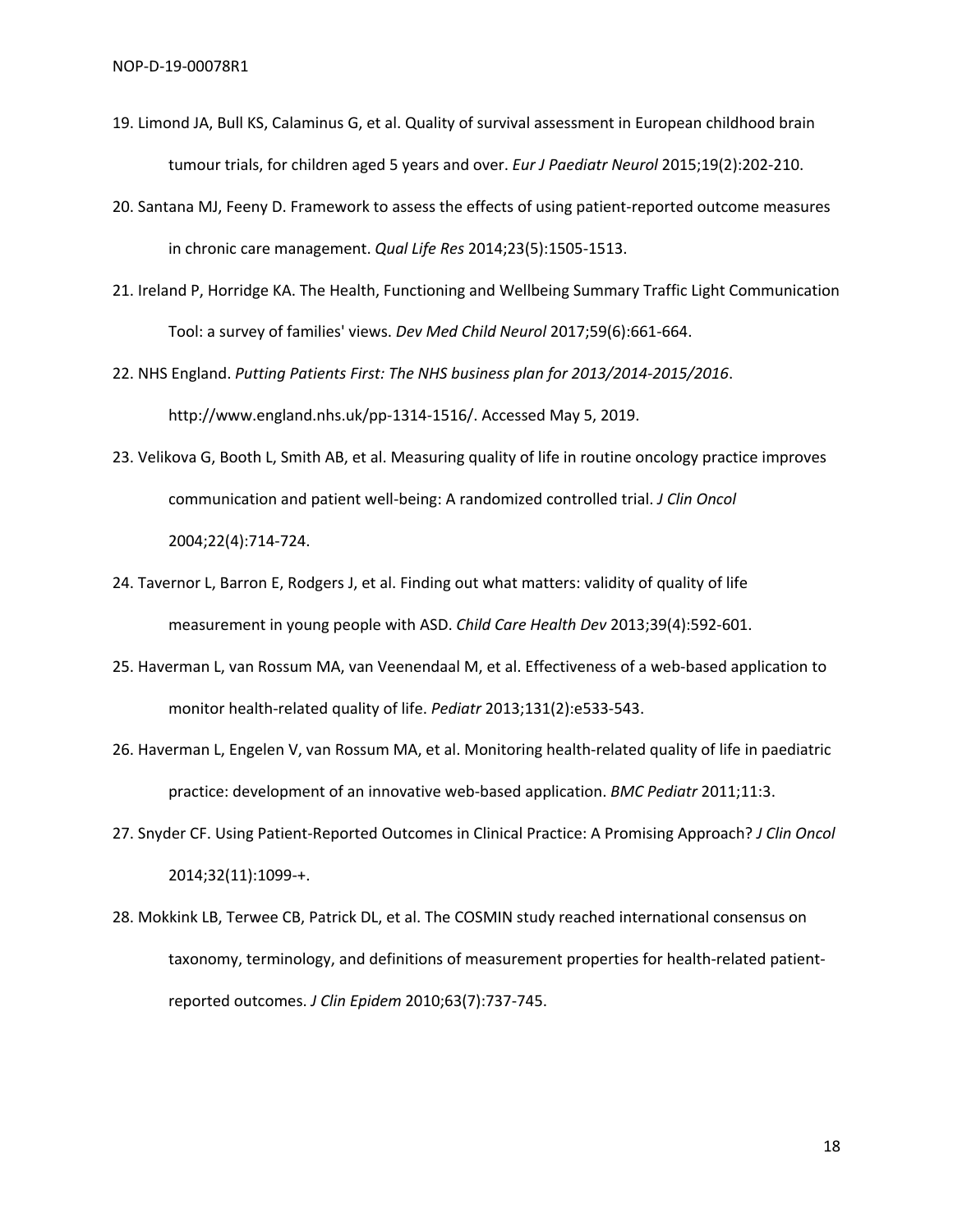- 29. Liberati A, Altman DG, Tetzlaff J, et al. The PRISMA statement for reporting systematic reviews and meta-analyses of studies that evaluate healthcare interventions: explanation and elaboration. *Brit Med J* 2009;339.
- 30. Dissemination CfRa. *Systematic reviews: CRD's guidance for undertaking reviews in health care*. 3rd ed. York, UK York Publishing Services Ltd.; 2009.
- 31. Mokkink LB, de Vet HCW, Prinsen CAC, et al. COSMIN Risk of Bias checklist for systematic reviews of Patient-Reported Outcome Measures. *Qual Life Res* 2018;27(5):1171-1179.
- 32. Janssens A, Rogers M, Gumm R, et al. Measurement properties of multidimensional patient-reported outcome measures in neurodisability: a systematic review of evaluation studies. *Dev Med Child Neurol* 2016;58(5):437-451.
- 33. Fitzpatrick R, Davey C, Buxton MJ, et al. Evaluating patient-based outcome measures for use in clinical trials. *Health Technol Assess* 1998;2(14):i-iv,1-74.
- 34. Uijen AA, Heinst CW, Schellevis FG, et al. Measurement Properties of Questionnaires Measuring Continuity of Care: A Systematic Review. *PloS one* 2012;7(7).
- 35. Terwee CB, Mokkink LB, Knol DL, et al. Rating the methodological quality in systematic reviews of studies on measurement properties: a scoring system for the COSMIN checklist. *Qual Life Res* 2012;21(4):651-657.
- 36. Varni JW, Seid M, Knight TS, et al. The PedsQL (TM) 4.0 Generic Core Scales: Sensitivity, responsiveness, and impact on clinical decision-making. *J Beh Med* 2002;25(2):175-193.
- 37. Varni JW, Burwinkle TM, Seid M. The PedsQL as a pediatric patient-reported outcome: Reliability and validity of the PedsQL Measurement Model in 25,000 children. *Expert Rev Pharmacoecon Outcomes Res* 2005;5(6):705-719.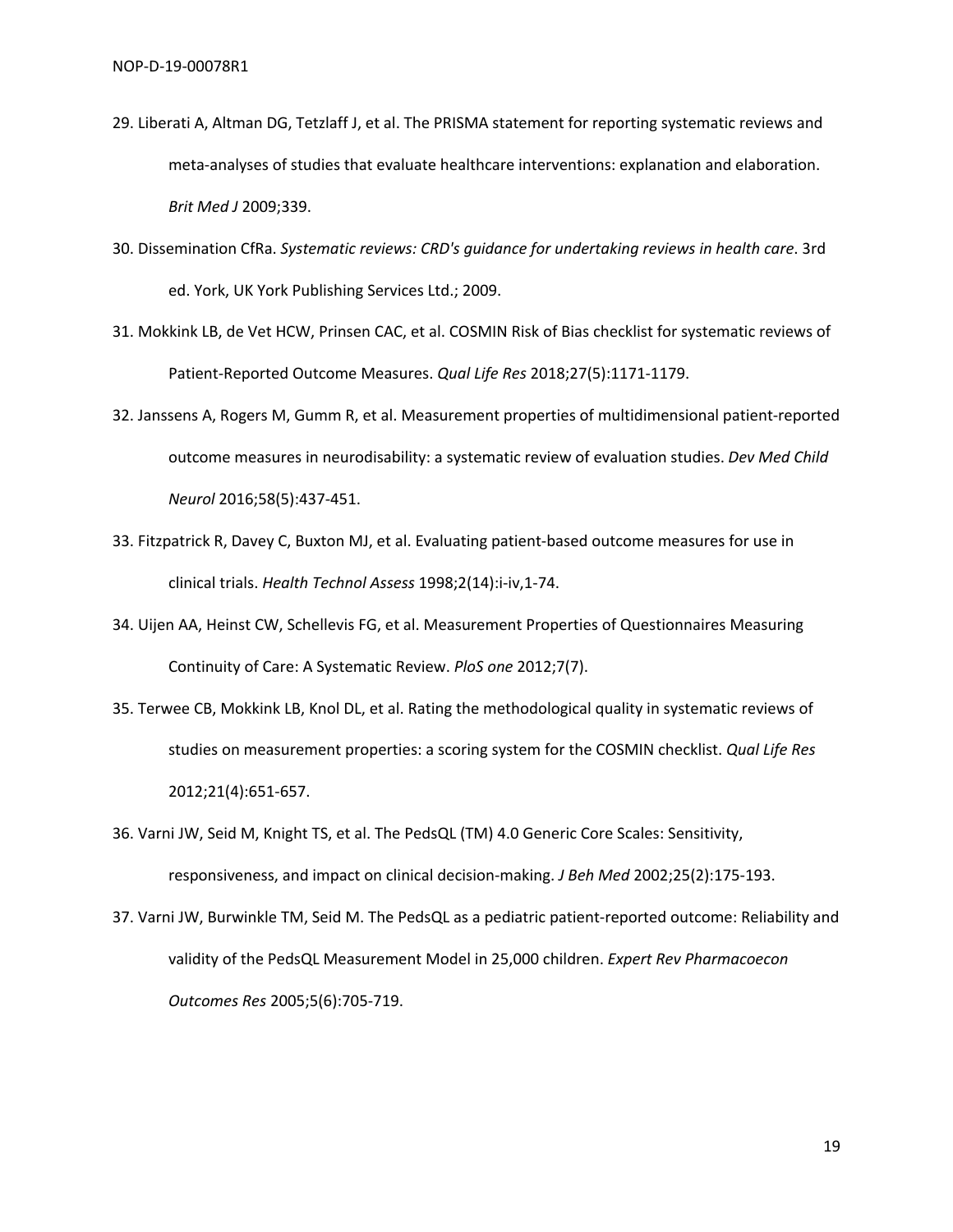- 38. Janssens A, Rogers M, Coon JT, et al. A Systematic Review of Generic Multidimensional Patient-Reported Outcome Measures for Children, Part II: Evaluation of Psychometric Performance of English-Language Versions in a General Population. *Val Health* 2015;18(2):334-345.
- 39. Klassen AF, Strohm SJ, Maurice-Stam H, et al. Quality of life questionnaires for children with cancer and childhood cancer survivors: A review of the development of available measures. *Support Care Cancer* 2010;18(9):1207-1217.
- 40. Wild D, Grove A, Martin M, et al. Principles of good practice for the translation and cultural adaptation process for patient-reported outcomes (PRO) measures: Report of the ISPOR Task Force for Translation and Cultural Adaptation. *Val Health* 2005;8(2):94-104.
- 41. Barr RD, Simpson T, Whitton A, et al. Health-related quality of life in survivors of tumours of the central nervous system in childhood - a preference-based approach to measurement in a crosssectional study. *Euro J Cancer* 1999;35(2):248-55.
- 42. Glaser AW, Davies K, Walker D, et al. Influence of proxy respondents and mode of administration on health status assessment following central nervous system tumours in childhood. *Qual Life Res* 1997;6(1):43-53.
- 43. Glaser AW, Furlong W, Walker DA, et al. Applicability of the Health Utilities Index to a population of childhood survivors of central nervous system tumours in the U.K. *Euro J Cancer* 1999;35(2):256- 61.
- 44. Bhat SR, Goodwin TL, Burwinkle TM, et al. Profile of daily life in children with brain tumors: An assessment of health-related quality of life. *J Clin Oncol* 2005;23(24):5493-500.
- 45. Eiser C, Vance YH, Horne B, et al. The value of the PedsQLTM in assessing quality of life in survivors of childhood cancer. *Child Care Health Dev* 2003;29(2):95-102.
- 46. Palmer SN, Meeske KA, Katz ER, et al. The PedsQL (TM) brain tumor module: Initial reliability and validity. *Pediatr Blood Cancer* 2007;49(3):287-293.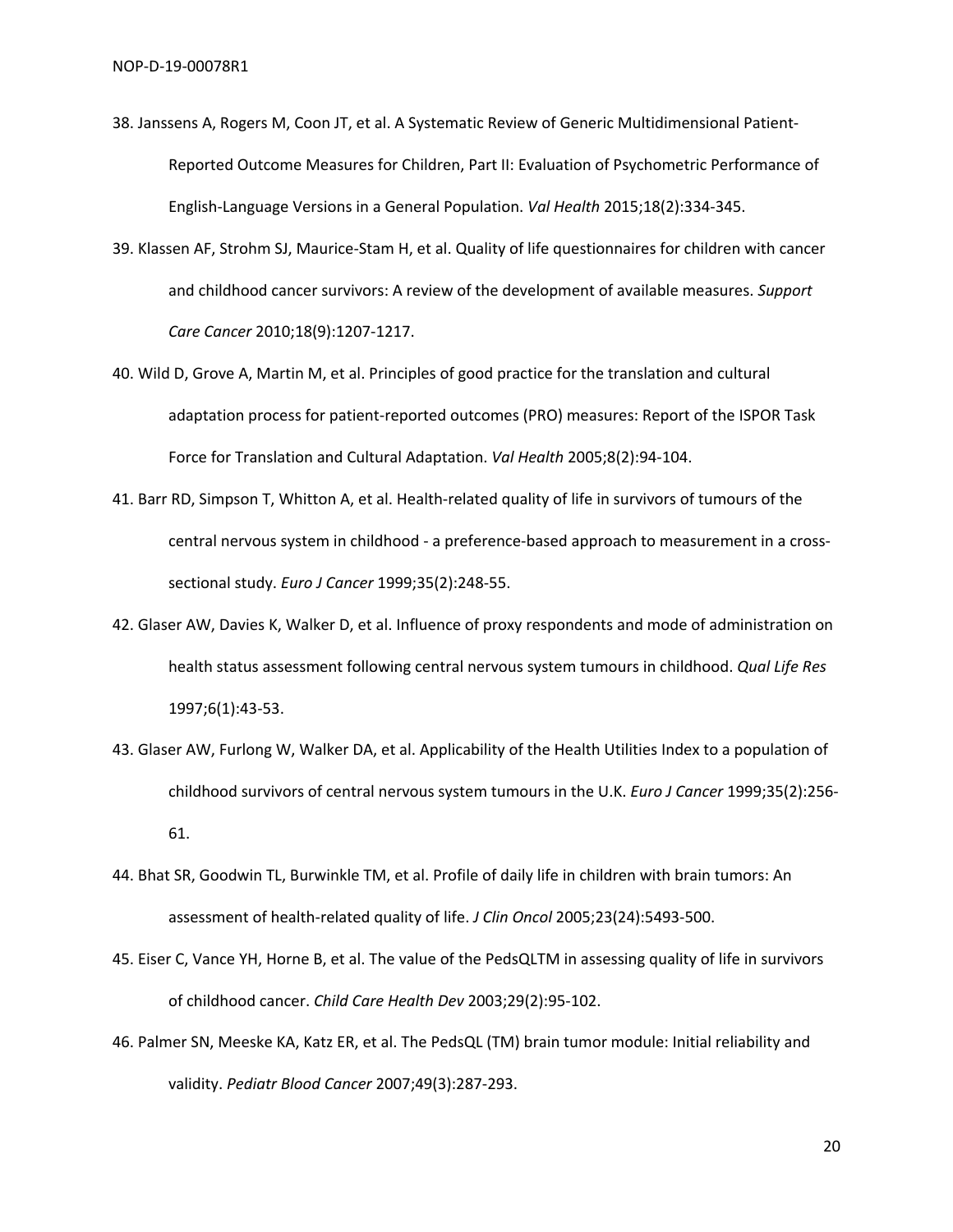- 47. Bedell GM. Developing a follow-up survey focused on participation of children and youth with acquired brain injuries after discharge from inpatient rehabilitation. *NeuroRehab* 2004;19(3):191-205.
- 48. Bedell G. Further validation of the Child and Adolescent Scale of Participation (CASP). *Dev Neurorehab* 2009;12(5):342-351.
- 49. Torrance GW, Feeny DH, Furlong WJ, et al. Multiattribute utility function for a comprehensive health status classification system. Health Utilities Index Mark 2. *Med Care* 1996;34(7):702-22.
- 50. Feeny D, Furlong W, Torrance GW, et al. Multiattribute and single-attribute utility functions for the health utilities index mark 3 system. *Med Care* 2002;40(2):113-28.
- 51. Varni JW, Seid M, Kurtin PS. PedsQL (TM) 4.0: Reliability and validity of the pediatric quality of life Inventory (TM) Version 4.0 generic core scales in healthy and patient populations. *Med Care* 2001;39(8):800-12.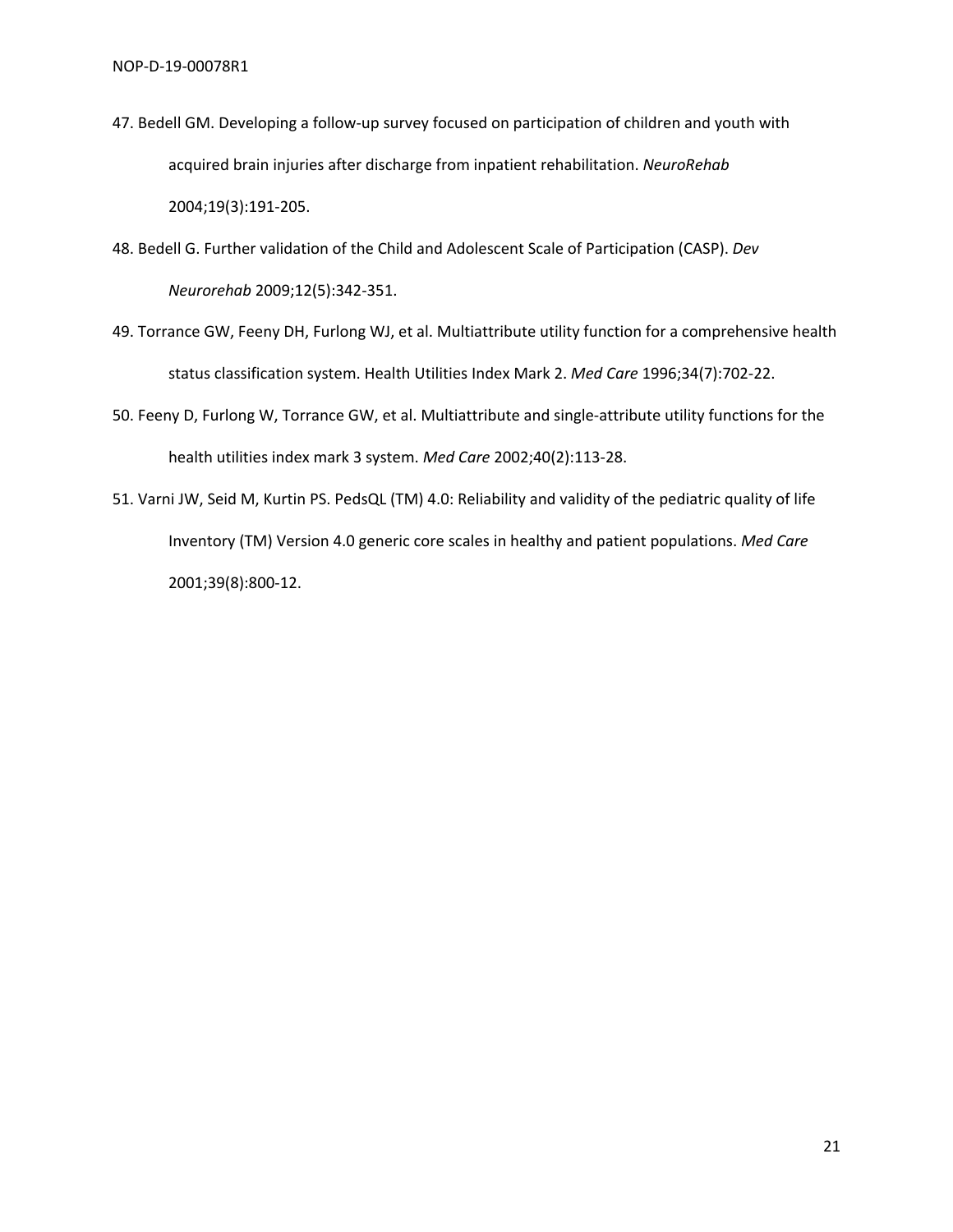### **Figure Legend**

# **Figure 1. PRISMA flowchart for the identification and selection of studies evaluating psychometric properties of PROMs in children treated for brain tumors or acquired brain injury.**

PRISMA=Preferred Reporting Items for Systematic Reviews and Meta-Analyses; PROMs=Patient-

reported outcome measures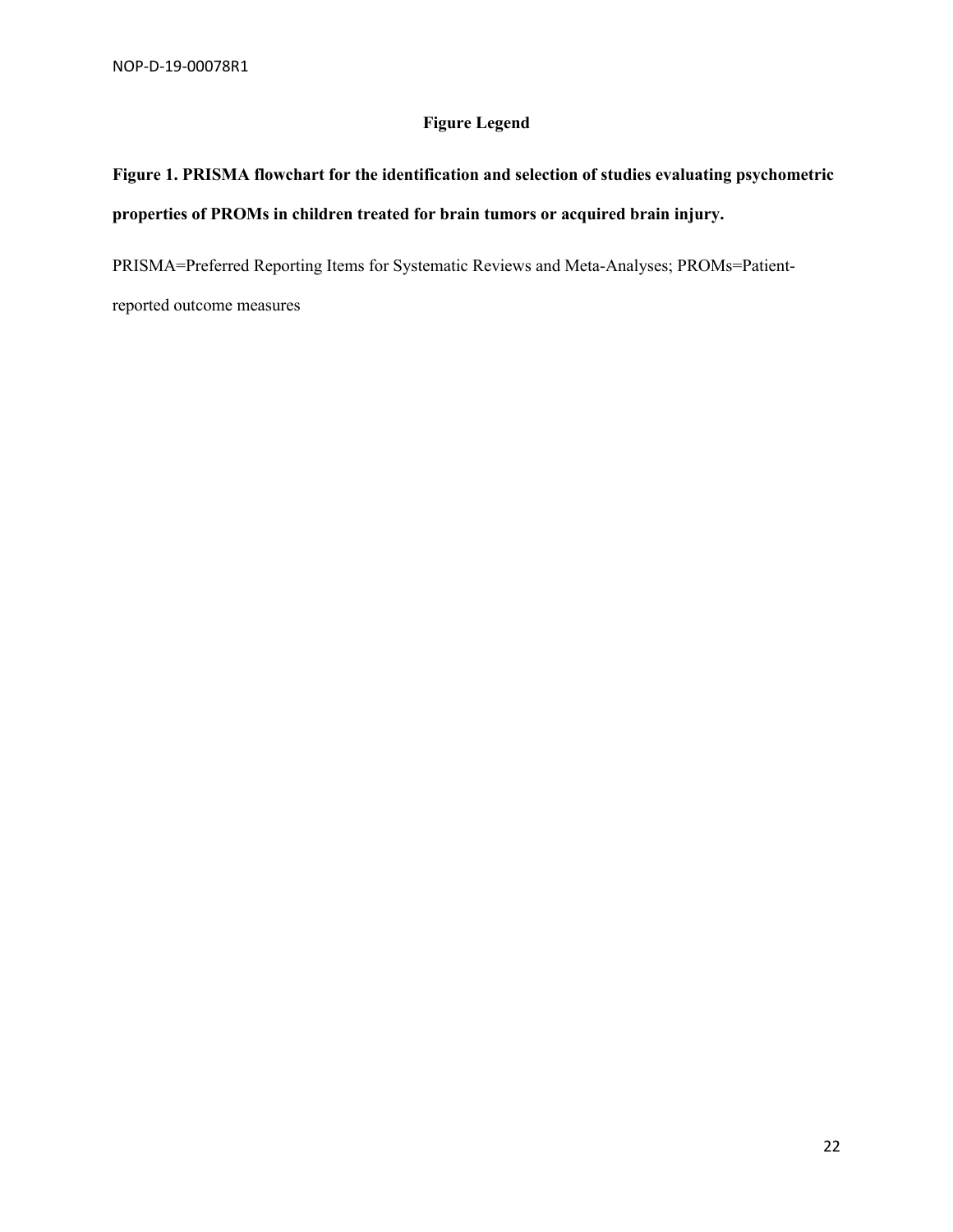NOP-D-19-00078R1



Figure 1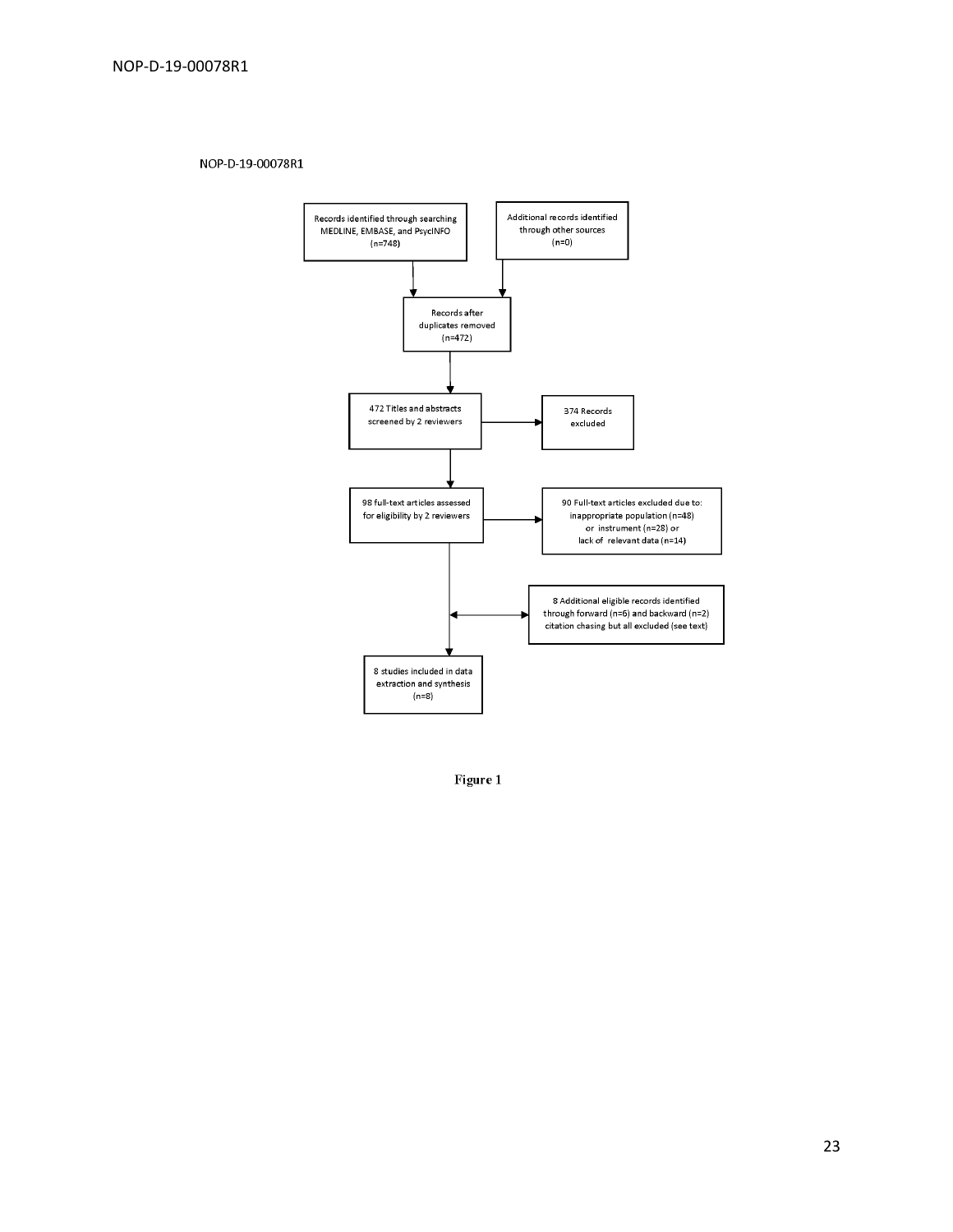| Psychometric              |                                                                                 |  |  |  |  |  |  |
|---------------------------|---------------------------------------------------------------------------------|--|--|--|--|--|--|
| property                  | Indicative criteria                                                             |  |  |  |  |  |  |
|                           | • Clear conceptual framework consistent with stated purpose of measurement      |  |  |  |  |  |  |
| <b>Content validity</b>   | • Qualitative research with potential respondents                               |  |  |  |  |  |  |
|                           | • Structural validity Factor analysis & post-hoc tests of uni-dimensionality by |  |  |  |  |  |  |
|                           | Rasch analysis                                                                  |  |  |  |  |  |  |
| <b>Internal structure</b> | • Internal consistency: Cronbach's alpha coefficient $>0.7$ and $< 0.9$         |  |  |  |  |  |  |
|                           | · Differential item and scale functioning between different sexes, ages, and    |  |  |  |  |  |  |
|                           | diagnoses                                                                       |  |  |  |  |  |  |
| Reliability/              | • Test-retest reliability: ICC > 0.7 adequate, > 0.9 excellent                  |  |  |  |  |  |  |
| <b>Reproducibility</b>    | • Proxy-reliability: Child and parent-reported reliability ICC $>0.7$           |  |  |  |  |  |  |
| Measurement error/        | • Assessment of measurement error; floor or ceiling effects <15%; evidence      |  |  |  |  |  |  |
| <b>Precision</b>          | provided by Rasch analysis and/or interval level scaling                        |  |  |  |  |  |  |
| Hypothesis testing/       | · Hypothesis testing, with a priori hypotheses about direction and magnitude    |  |  |  |  |  |  |
| <b>Construct validity</b> | of expected effect sizes                                                        |  |  |  |  |  |  |
| <b>Criterion validity</b> | • Comparison of a shortened PROM to the original long version                   |  |  |  |  |  |  |
| (Cross-cultural           |                                                                                 |  |  |  |  |  |  |
| validity)                 | • (Not assessed in this systematic review of English language PROMs)            |  |  |  |  |  |  |
|                           | · Longitudinal data about change in scores with reference to hypotheses,        |  |  |  |  |  |  |
| <b>Responsiveness</b>     | measurement error, and minimal important difference                             |  |  |  |  |  |  |

# **Table 1 Appraisal of measurement properties and indicative criteria (COSMIN checklist)**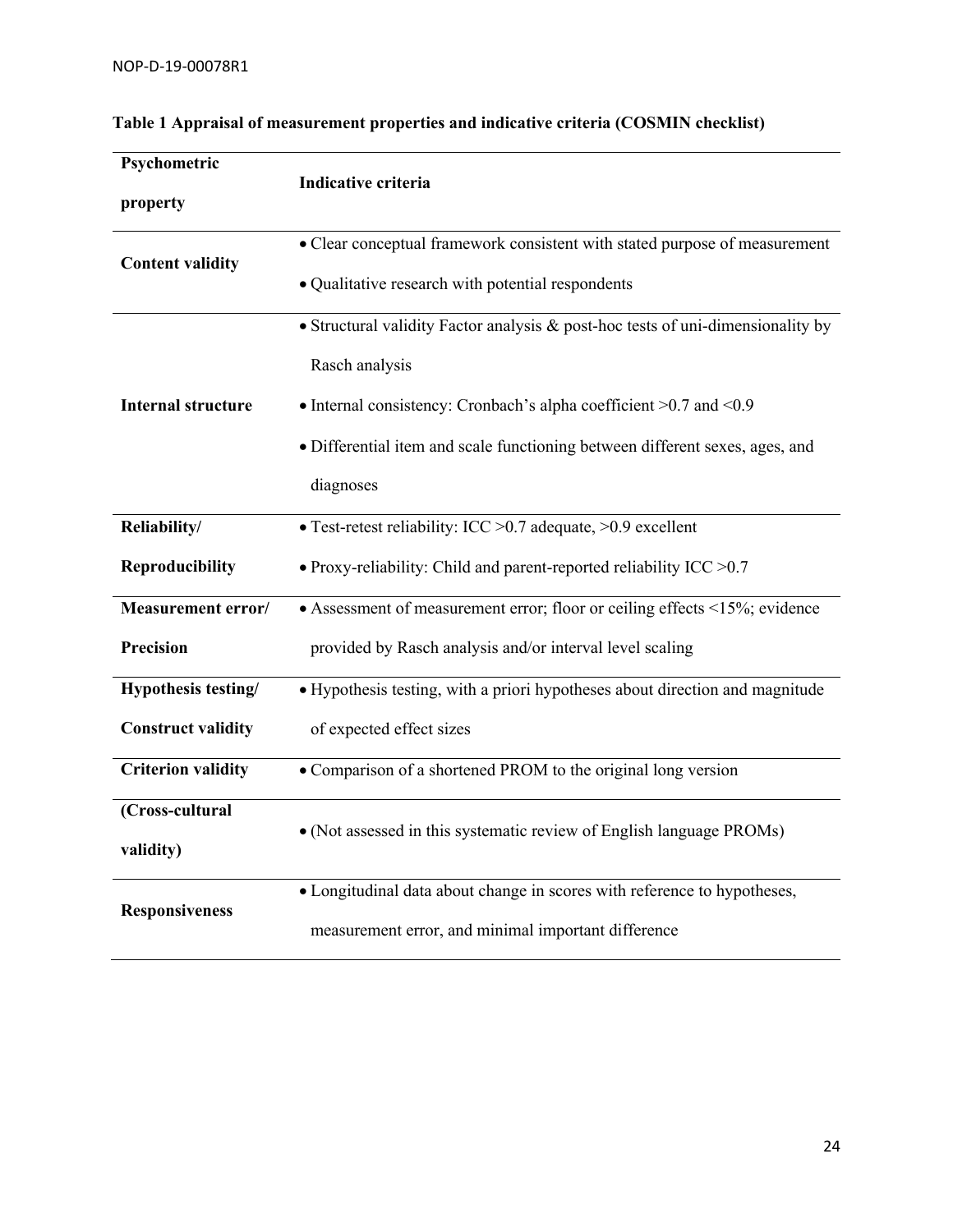| Table 2. Indices for appraising psychometric properties of patient-reported outcome measures |
|----------------------------------------------------------------------------------------------|
| $\sqrt{2}$                                                                                   |

| <b>Rating</b>    | <b>Definition</b>           | <b>Description</b>                                               |  |  |  |  |  |
|------------------|-----------------------------|------------------------------------------------------------------|--|--|--|--|--|
| ?                | Not clearly determined      | studies were rated poor methodological quality; results not      |  |  |  |  |  |
|                  |                             | considered robust                                                |  |  |  |  |  |
|                  | Evidence not in favor       | studies were rated good or excellent methodological quality;     |  |  |  |  |  |
|                  |                             | results did not meet standard criteria for this property         |  |  |  |  |  |
| $+/-$            |                             | studies were rated fair, good, or excellent methodological       |  |  |  |  |  |
|                  | Conflicting evidence        | quality; results did not consistently meet standard criteria for |  |  |  |  |  |
|                  |                             | this property, e.g. not for all domain scales                    |  |  |  |  |  |
| $\mathrm{+}$     | Some evidence in favor      | studies were rated fair or good methodological quality;          |  |  |  |  |  |
|                  |                             | standard criteria were met for the property                      |  |  |  |  |  |
| $^{\mathrm{++}}$ | Some good evidence in favor | studies were rated good or excellent methodological quality;     |  |  |  |  |  |
|                  |                             | standard criteria were met or exceeded                           |  |  |  |  |  |
| $^{\rm ++}$      | Good evidence in favor      | studies were rated good or excellent methodological quality;     |  |  |  |  |  |
|                  |                             | standard criteria were exceeded; results have been replicated    |  |  |  |  |  |

### **(PROMs) (COSMIN checklist)**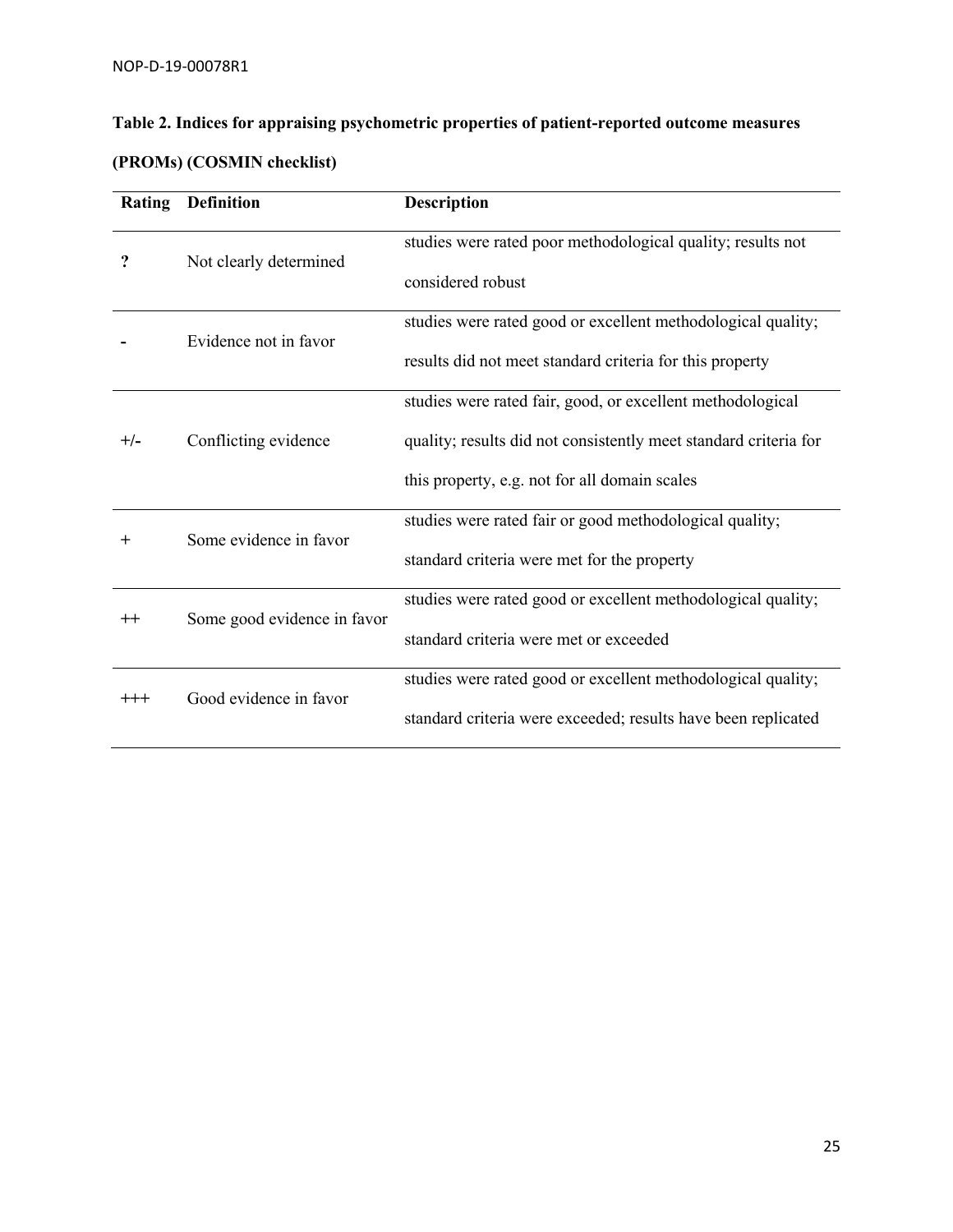**Table 3. Studies identified in the systematic review as reporting psychometric properties of PROMs in children with brain tumors or acquired brain injury up to 18 years old** 

|                            |               |                                           |                                |               |          | Mean  |                                 |
|----------------------------|---------------|-------------------------------------------|--------------------------------|---------------|----------|-------|---------------------------------|
| Acronym of                 | Author        |                                           |                                |               | Age      | age   |                                 |
| <b>PROM</b>                | (year)        | Aim/Purpose                               | <b>Study population</b>        | N             | range    | years | Country                         |
|                            |               |                                           |                                |               | years    | (SD)  |                                 |
| HUI2/HUI3                  | Barr et       | To assess inter-rater                     | Brain tumors                   | 44 families   | $1.7-$   | 9.5   | Canada                          |
|                            | al.           | agreement/reliability and                 |                                |               | 17.9     |       |                                 |
|                            | $(1999)^{41}$ | construct validity                        |                                |               |          |       |                                 |
| HUI2/HUI3                  | Glaser et     | To assess test-retest reliability         | CNS tumors                     | 33 families   | $5 - 16$ | 10.7  | England                         |
|                            | al.           | when HUI completed at home                |                                |               |          | (3.3) |                                 |
|                            | $(1997)^{42}$ | and within 2 weeks, in clinic,            |                                |               |          |       |                                 |
|                            |               | and compare agreement between             |                                |               |          |       |                                 |
|                            |               | patients and parents                      |                                |               |          |       |                                 |
| HUI2/HUI3                  | Glaser et     | To assess the acceptability,              | CNS tumors                     | 30 families   | $6 - 16$ | 10.5  | $\ensuremath{\text{UK}}\xspace$ |
|                            | al.           | inter-observer reliability and            |                                |               |          |       |                                 |
|                            | $(1999)^{43}$ | interpretability of HUI2 & HUI3           |                                |               |          |       |                                 |
|                            |               | in UK survivors of childhood              |                                |               |          |       |                                 |
|                            |               | cancer                                    |                                |               |          |       |                                 |
| $PedsQL^{TM}$              | Bhat et       | To assess reliability and validity        | Brain tumors                   | 108           | $\rm NR$ | 11.8  | <b>USA</b>                      |
| (Generic                   | al.           |                                           |                                | families, 17  |          | (5.4) |                                 |
| <b>Core Scales)</b>        | $(2005)^{44}$ |                                           |                                | parents only, |          |       |                                 |
|                            |               |                                           |                                | 9 children    |          |       |                                 |
|                            |               |                                           |                                | only          |          |       |                                 |
| $PedsQL^{TM}$              | Eiser et      | To assess reliability and validity        | CNS tumors                     | 23 families   | NR       | 13.7  | England                         |
| (Generic                   | al.           |                                           | Other cancers (not included in | 45 families   | NR.      | (3.1) |                                 |
| Core Scales) $(2003)^{45}$ |               |                                           | this review)                   |               |          | 13.5  |                                 |
|                            |               |                                           |                                |               |          | (3.2) |                                 |
| $PedsQL^{TM}$              |               | Palmer et To assess validity and internal | Brain tumors                   | 99 families   | $2 - 18$ | 9.8   | <b>USA</b>                      |
| (Brain                     | al.           | consistency reliability                   |                                |               |          |       |                                 |
| <b>Tumor</b>               | $(2007)^{46}$ |                                           |                                |               |          |       |                                 |
| Module)                    |               |                                           |                                |               |          |       |                                 |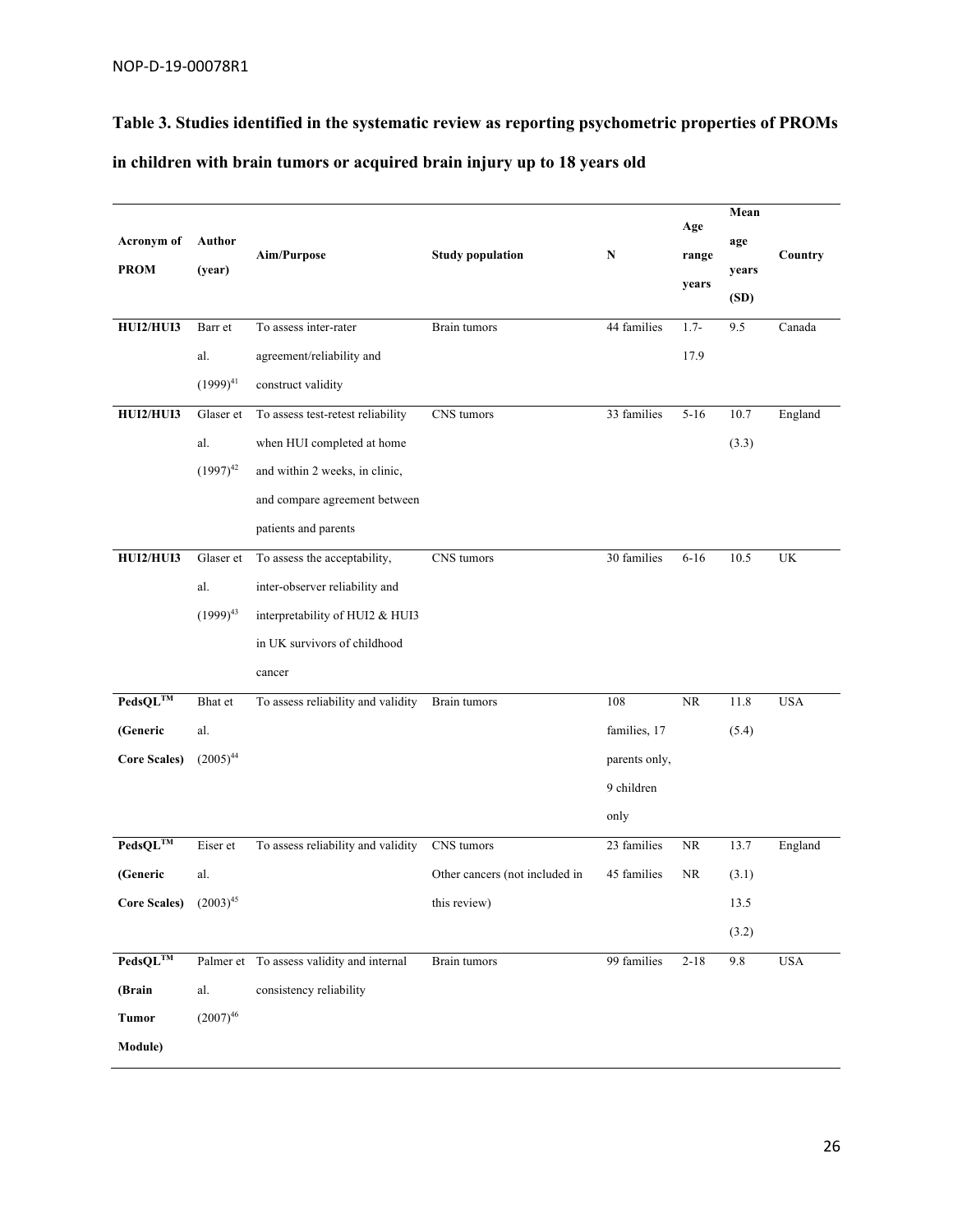|             |               |                                |                                |             | Age      | Mean  |            |
|-------------|---------------|--------------------------------|--------------------------------|-------------|----------|-------|------------|
| Acronym of  | Author        |                                |                                | $\mathbf N$ |          | age   | Country    |
| <b>PROM</b> | (year)        | Aim/Purpose                    | <b>Study population</b>        |             | range    | years |            |
|             |               |                                |                                |             | years    | (SD)  |            |
| <b>CFFS</b> | Bedell        | To assess preliminary findings | ABI                            | 60 parents  | $3 - 27$ | 13.2  | <b>USA</b> |
|             | $(2004)^{47}$ | of reliability, internal       |                                |             |          | (5.2) |            |
|             |               | consistency, and criterion     |                                |             |          |       |            |
|             |               | validity.                      |                                |             |          |       |            |
| <b>CASP</b> | Bedell        | To validate the CASP for young | ABI, developmental disability, | 313 parents | $3 - 22$ | 12.8  | USA,       |
| (section of | $(2009)^{48}$ | people/children with ABI       | no identified disability, and  | $ABI=176$   |          | (4.6) | Canada,    |
| the CFFS)   |               |                                | learning/attention/sensory     | (56%)       |          |       | Australia, |
|             |               |                                | disability                     |             |          |       | Israel     |
|             |               |                                |                                |             |          |       |            |

PROM, patient-reported outcome measure; N, sample size; SD, standard deviation; HUI2/HUI3, Health Utilities Index 2/3; PedsQL, Pediatric

Quality of Life Inventory; CFFS, The Childhood and Family Follow-Up Survey; CASP, Child and Adolescent Scale of Participation; NR, not

reported; ABI, acquired brain injury; CNS, central nervous system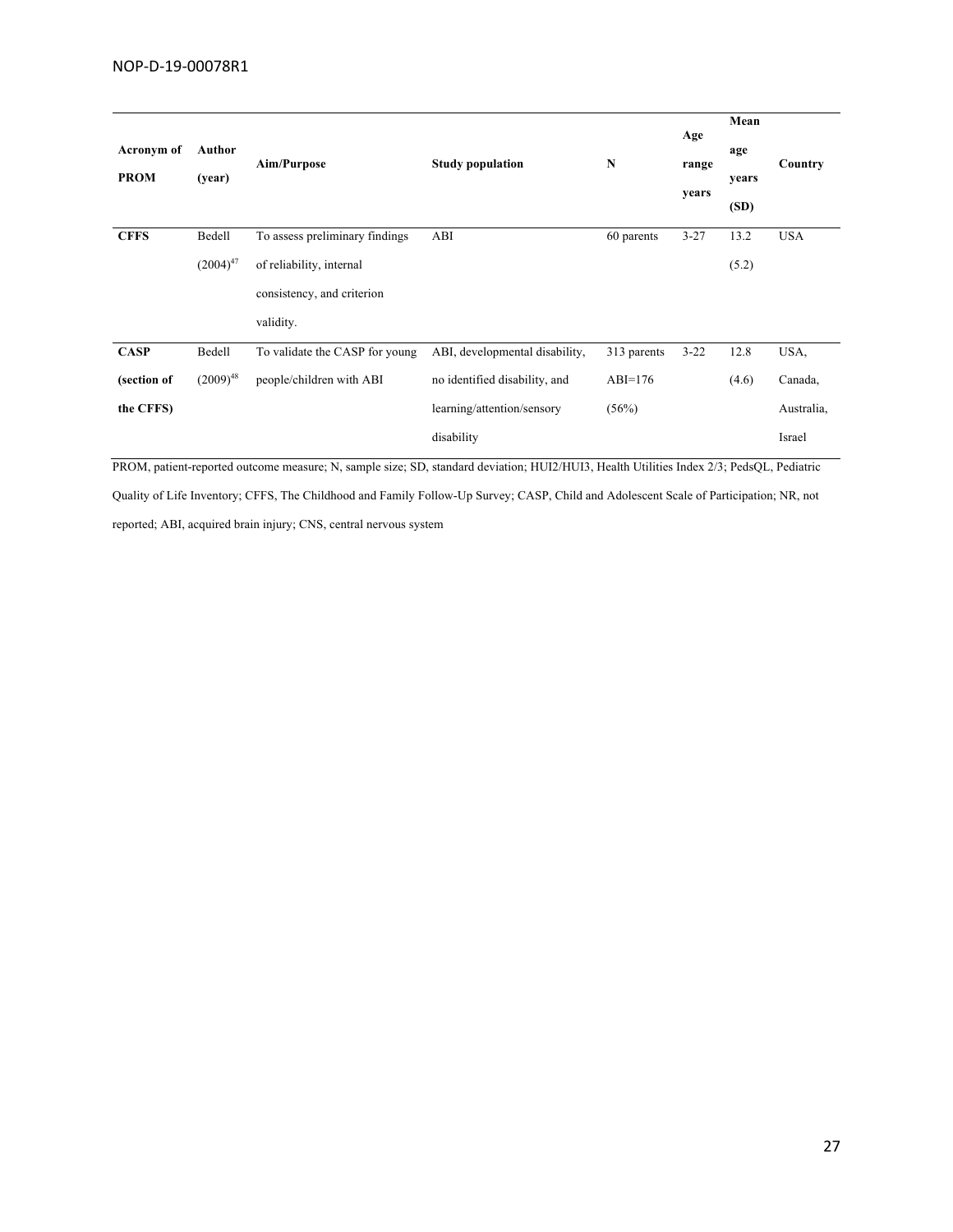# **Table 4. Characteristics of the PROMs described in studies of children with brain tumors or**

|  |  |  | acquired brain injury up to 18 years old identified by the systematic review |  |
|--|--|--|------------------------------------------------------------------------------|--|
|  |  |  |                                                                              |  |

|                             | Original                 |                    | No. of     |                    |                       | Recall               | <b>Time to</b> |           | Age       |
|-----------------------------|--------------------------|--------------------|------------|--------------------|-----------------------|----------------------|----------------|-----------|-----------|
| Acronym                     | publication              | <b>Description</b> | items      | Scoring            | <b>Domains/scales</b> |                      | complete       | Responder | range     |
| of PROM                     | (year)                   |                    | (type)     |                    |                       | period               | (mins)         |           | (years)   |
| ${\rm HUI2}$                | Torrance et              | Generic            | 15         | $-0.03$ (most      | sensation,            | $1-, 2-, 4-$         | $5 - 10$       | Proxy     | $\geq 5$  |
|                             | al. (1996) <sup>49</sup> | preference-        | (multiple  | $disabeled$ ) –    | mobility, emotion     | weeks;               |                | Self      | $\geq$ 12 |
|                             |                          | based system       | choice)    | $1.00$ (perfect    | (distress, anxiety),  | usual                |                |           |           |
|                             |                          | for measuring      |            | health)            | cognition             | health               |                |           |           |
|                             |                          | health status      |            |                    | (learning), self-     | status               |                |           |           |
|                             |                          | and HRQoL          |            |                    | care, pain            |                      |                |           |           |
|                             |                          |                    |            |                    | (frequency and        |                      |                |           |           |
|                             |                          |                    |            |                    | type of control),     |                      |                |           |           |
|                             |                          |                    |            |                    | fertility*            |                      |                |           |           |
| HUI3                        | Feeny et al.             | Generic            | 15         | $-0.36$ (most      | vision, hearing,      | $1-, 2-, 4-$         | $5 - 10$       | Proxy     | $\geq 5$  |
|                             | $(2002)^{50}$            | preference-        | (multiple  | $disabeled$ ) –    | speech,               | weeks;               |                | Self      | $\geq$ 12 |
|                             |                          | based system       | choice)    | $1.00$ (perfect    | ambulation,           | usual                |                |           |           |
|                             |                          | for measuring      |            | health)            | dexterity, emotion    | health               |                |           |           |
|                             |                          | health status      |            |                    | (happiness vs         | status               |                |           |           |
|                             |                          | and HRQoL          |            |                    | depression),          |                      |                |           |           |
|                             |                          |                    |            |                    | cognition (ability    |                      |                |           |           |
|                             |                          |                    |            |                    | to solve day-to-day   |                      |                |           |           |
|                             |                          |                    |            |                    | problems), pain       |                      |                |           |           |
|                             |                          |                    |            |                    | (severity)            |                      |                |           |           |
| PedsQL™                     | Varni et al.             | Generic            | 23 (Likert | $0 - 100$ , higher | Physical health,      | $1 \ \mathsf{month}$ | $\sqrt{5}$     | Child     | $5 - 18$  |
| 4.0                         | $(2001)^{51}$            | measure of         | scale)     | scores, better     | Psychosocial          |                      |                | Parent    | $2 - 18$  |
| (Generic                    |                          | <b>HRQoL</b>       |            | functioning        | health (comprising    |                      |                |           |           |
| Core                        |                          |                    |            |                    | emotional, social,    |                      |                |           |           |
| Scales)                     |                          |                    |            |                    | and school scales)    |                      |                |           |           |
| $\text{PedsQL}^{\text{TM}}$ | Palmer et                | Brain tumor        | 24 (Likert | $0 - 100$ , higher | Cognitive             | 7 days               | $\mathfrak{S}$ | Child     | $5 - 18$  |
| 4.0                         | al.                      | specific           | scale)     | scores, better     | problems, pain and    |                      |                | parent    | $2 - 18$  |
|                             | $(2007)^{46}$            | measure of         |            | functioning        | hurt, movement        |                      |                |           |           |
|                             |                          | HRQoL              |            |                    | and balance,          |                      |                |           |           |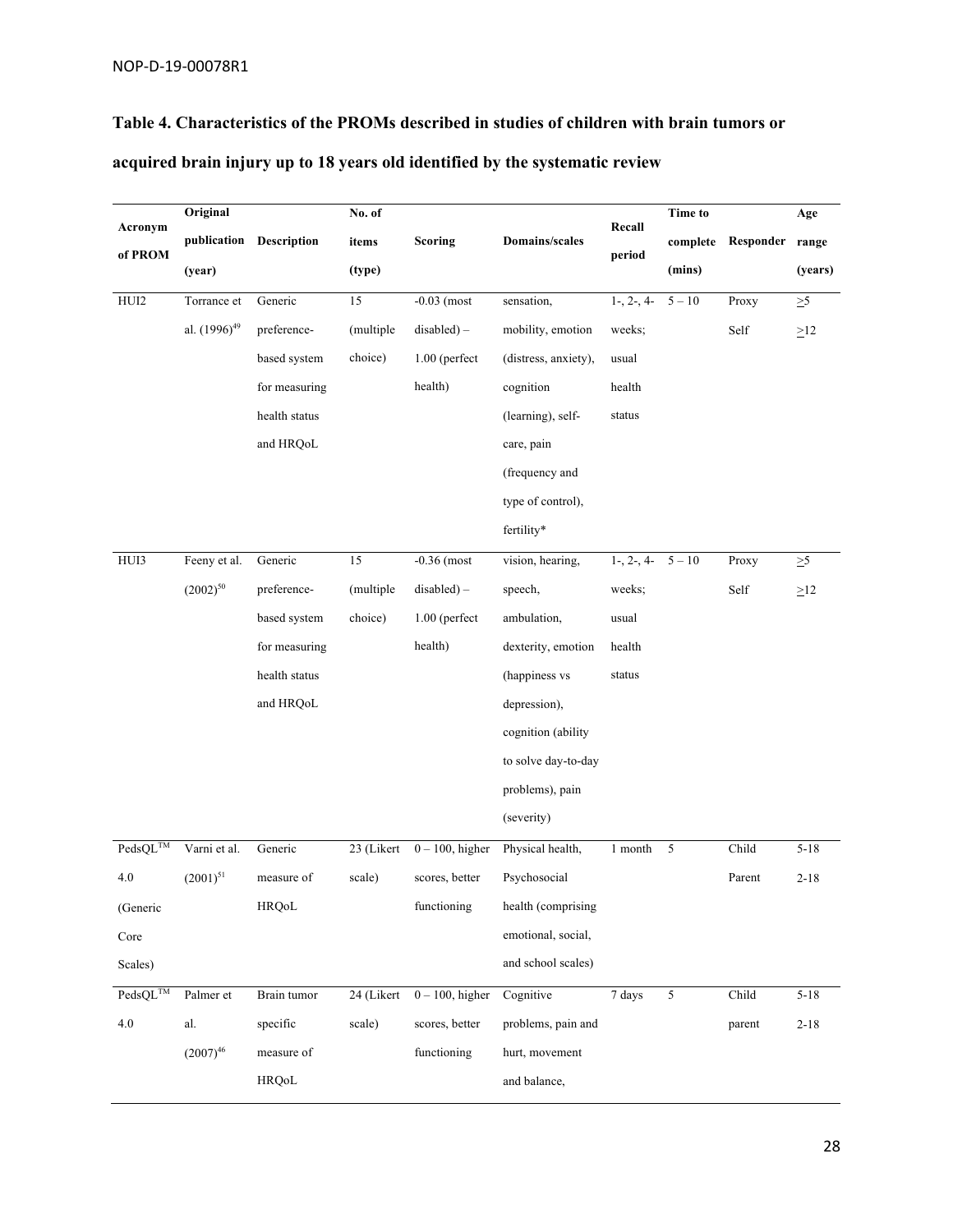| Acronym      | Original      |                 | No. of      |                  |                       | Recall    | <b>Time to</b> | Age             |          |
|--------------|---------------|-----------------|-------------|------------------|-----------------------|-----------|----------------|-----------------|----------|
|              | publication   | Description     | items       | <b>Scoring</b>   | <b>Domains/scales</b> |           | complete       | Responder range |          |
| of PROM      | (year)        |                 | (type)      |                  |                       | period    | (mins)         |                 | (years)  |
| (Brain       |               |                 |             |                  | procedural anxiety,   |           |                |                 |          |
| Tumor        |               |                 |             |                  | nausea, worry         |           |                |                 |          |
| Module)      |               |                 |             |                  |                       |           |                |                 |          |
| ${\rm CFFS}$ | Bedell        | To monitor      | 5 sections: | I. categorical   | 5 sections:           | within    | 30             | Parent          | $5 - 18$ |
| (includes    | $(2004)^{47}$ | needs and       | I. 6        | II. CASP $0-$    | I. Physical and       | the       |                |                 |          |
| CASP,        |               | outcomes of     | (multiple   | 100, higher      | emotional health      | last year |                |                 |          |
| CAFI, and    |               | children and    | choice)     | scores, greater  | and well-being,       | or since  |                |                 |          |
| CASE)        |               | adolescents     | II. 20 in   | age-expected     | primary way of        | leaving   |                |                 |          |
|              |               | with ABI and    | the CASP    | participation    | moving around and     | the       |                |                 |          |
|              |               | their families  | $(4$ -point | III. CAFI $0-$   | communicating,        | program   |                |                 |          |
|              |               | after discharge | scale) and  | 100, higher      | and medical           |           |                |                 |          |
|              |               | from inpatient  | 3 open-     | scores, greater  | problems or           |           |                |                 |          |
|              |               | rehabilitation  | ended       | extent of        | hospitalizations      |           |                |                 |          |
|              |               |                 | III. 15 in  | problem;         | II. CASP including    |           |                |                 |          |
|              |               |                 | the CAFI,   | CASE $0 - 100$ , | equipment,            |           |                |                 |          |
|              |               |                 | 18 in the   | higher scores    | modifications or      |           |                |                 |          |
|              |               |                 | $\rm CASE$  | greater extent   | strategies to         |           |                |                 |          |
|              |               |                 | $(both 3-$  | of environment   | promote               |           |                |                 |          |
|              |               |                 | point       | problem          | participation.        |           |                |                 |          |
|              |               |                 | scales)     |                  | III. CAFI and         |           |                |                 |          |
|              |               |                 | and 1       |                  | $\rm CASE$            |           |                |                 |          |
|              |               |                 | open-       |                  | IV. Educational       |           |                |                 |          |
|              |               |                 | ended       |                  | placement,            |           |                |                 |          |
|              |               |                 | IV. 6       |                  | rehabilitation and    |           |                |                 |          |
|              |               |                 | (multiple   |                  | health services,      |           |                |                 |          |
|              |               |                 | choice)     |                  | satisfaction with     |           |                |                 |          |
|              |               |                 | V. 2        |                  | services; family's    |           |                |                 |          |
|              |               |                 | (open-      |                  | quality of life,      |           |                |                 |          |
|              |               |                 | ended)      |                  | services, and needs   |           |                |                 |          |
|              |               |                 | Total 71    |                  | V. Suggestions to     |           |                |                 |          |
|              |               |                 |             |                  | improve services      |           |                |                 |          |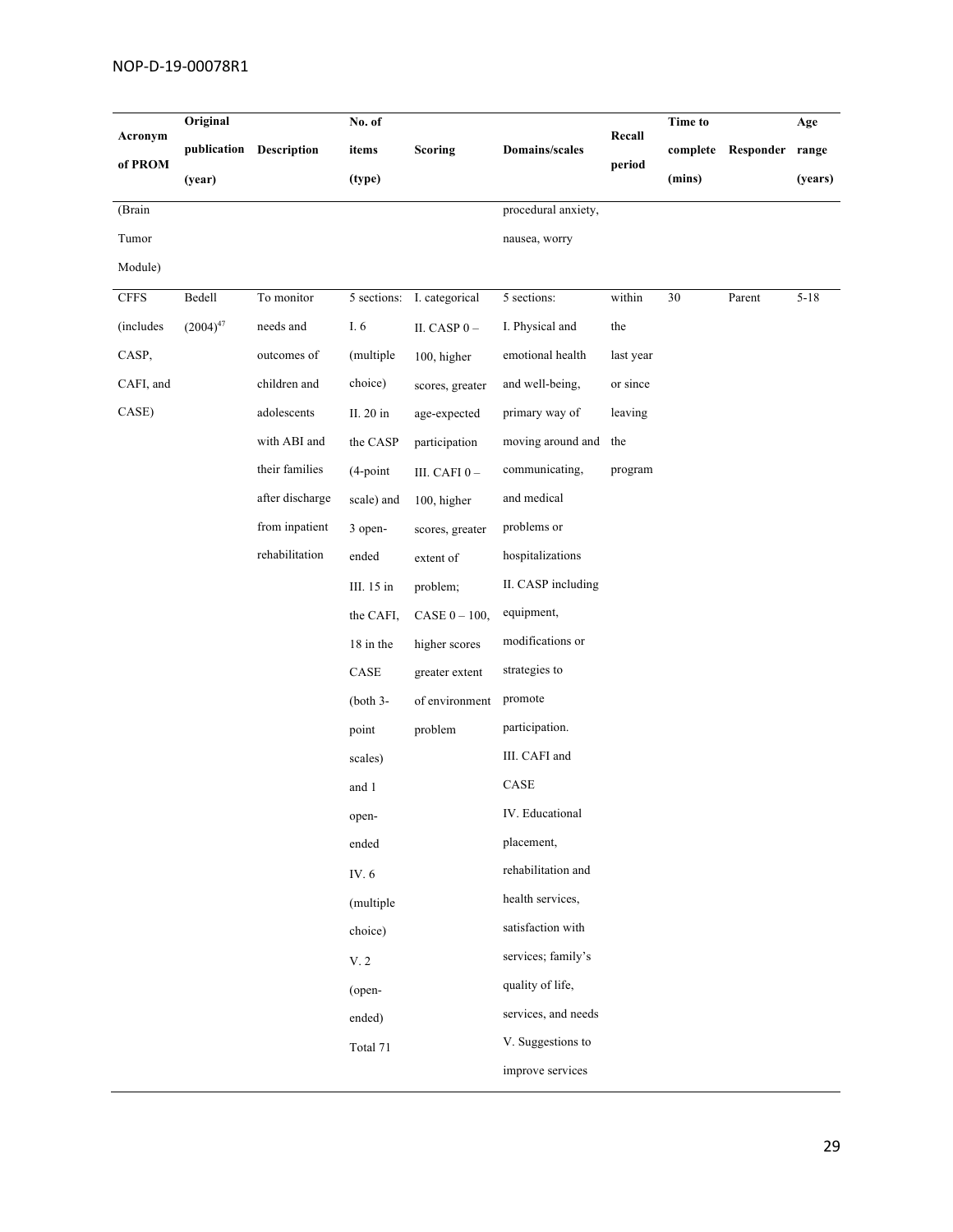| Acronym<br>of PROM | Original              |                    | No. of          |                |                                                                                                                                       | Recall<br>period | Time to            |           | Age              |
|--------------------|-----------------------|--------------------|-----------------|----------------|---------------------------------------------------------------------------------------------------------------------------------------|------------------|--------------------|-----------|------------------|
|                    | publication<br>(year) | <b>Description</b> | items<br>(type) | <b>Scoring</b> | Domains/scales                                                                                                                        |                  | complete<br>(mins) | Responder | range<br>(years) |
|                    |                       |                    |                 |                | and additional                                                                                                                        |                  |                    |           |                  |
|                    |                       |                    |                 |                | information not                                                                                                                       |                  |                    |           |                  |
|                    |                       |                    |                 |                | already addressed                                                                                                                     |                  |                    |           |                  |
|                    |                       |                    |                 |                | PROM, patient-reported outcome measure; HUI2/HUI3, Health Utilities Index 2/3; PedsQL, Pediatric Quality of Life Inventory; CFFS, The |                  |                    |           |                  |

Childhood and Family Follow-Up Survey; CASP, Child and Adolescent Scale of Participation; HRQoL, Health-related quality of life; ABI, acquired brain injury; \*The fertility question is not integral to the questionnaire but can be added if relevant to the population (Furlong et al. 2001); CAFI, Child and Adolescent Factors Inventory; CASE, Child and Adolescent Scale of Environment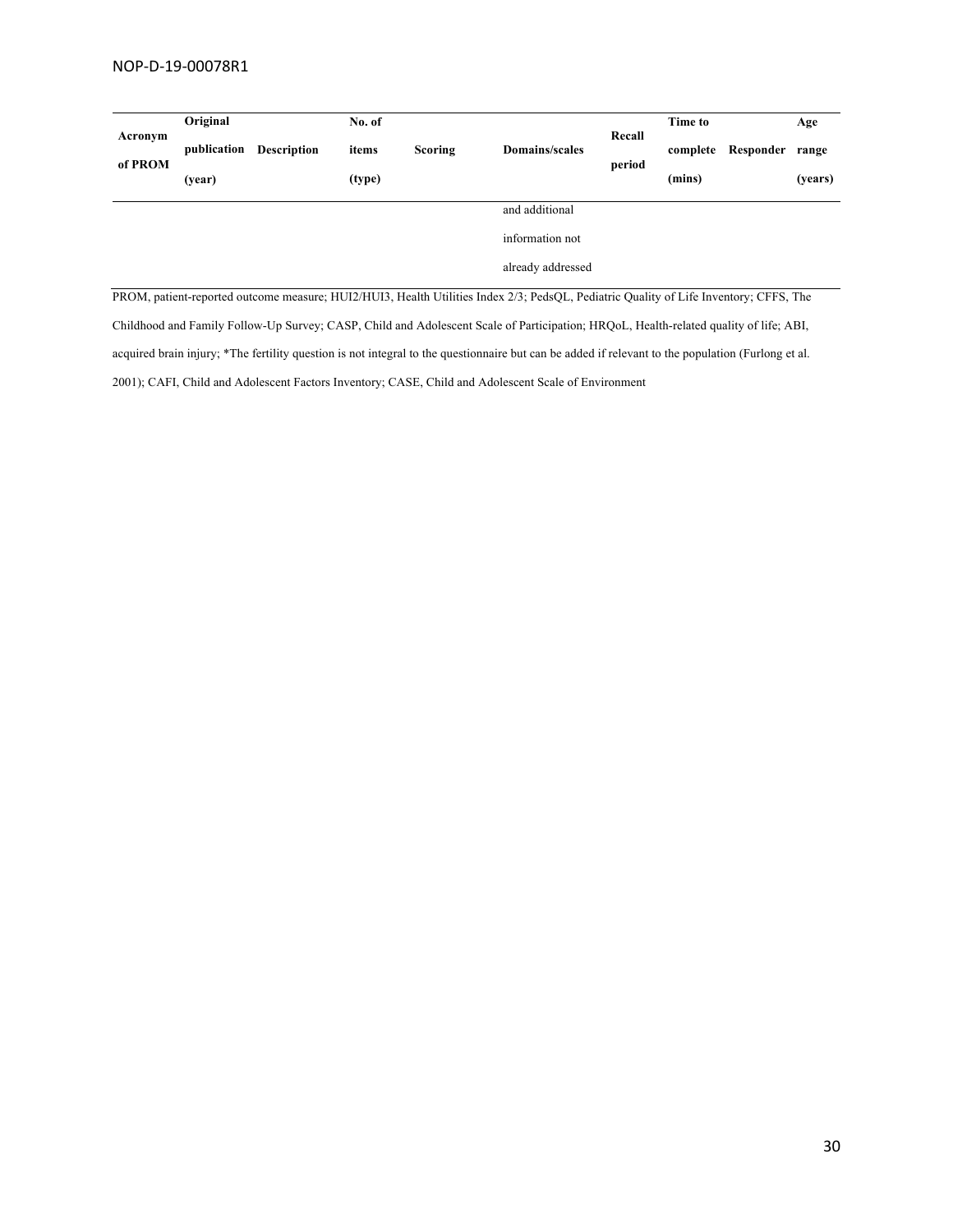# **Table: 5 Summary appraisal of measurement properties of each PROM identified in the systematic**

**review**

| Instrument   |          | Content Structural | Internal    | <b>Test-retest</b> | <b>Proxy</b>    | Measurement | <b>Hypothesis</b> | <b>Responsiveness</b> |
|--------------|----------|--------------------|-------------|--------------------|-----------------|-------------|-------------------|-----------------------|
| version      | validity | validity           | consistency | reliability/       | reliability/    | error/      | testing/          |                       |
|              |          |                    |             | Reproducibility    | Reproducibility | Precision   | Construct         |                       |
|              |          |                    |             |                    |                 |             | validity          |                       |
| HUI          |          |                    |             | $^{+/-}$           | $+/-$           | $^+$        | $^+$              |                       |
| PedsQL       |          |                    | $+/-$       | $+/-$              | $+/-$           |             | $\,$ + $\,$       |                       |
| PedsQL       |          |                    |             |                    |                 |             |                   |                       |
| <b>Brain</b> |          |                    |             |                    |                 |             |                   |                       |
| <b>Tumor</b> |          |                    | $+/-$       |                    |                 |             | $^+$              |                       |
| Module       |          |                    |             |                    |                 |             |                   |                       |
| <b>CFFS</b>  |          |                    |             |                    |                 |             |                   |                       |
| (including   |          | $^{++}$            |             |                    |                 |             |                   |                       |
| <b>CASP</b>  | $^{+}$   |                    | $++$        |                    |                 | $^{+}$      | $\! + \!\!\!\!$   |                       |
| section)     |          |                    |             |                    |                 |             |                   |                       |

PROM, patient-reported outcome measure; HUI, Health Utilities Index; PedsQL, Pediatric Quality of Life Inventory; CASP, Child and

Adolescent Scale of Participation; CFFS, Childhood and Family Follow-Up Survey; +, some evidence in favor; ++, some good evidence in favor; +/-, conflicting evidence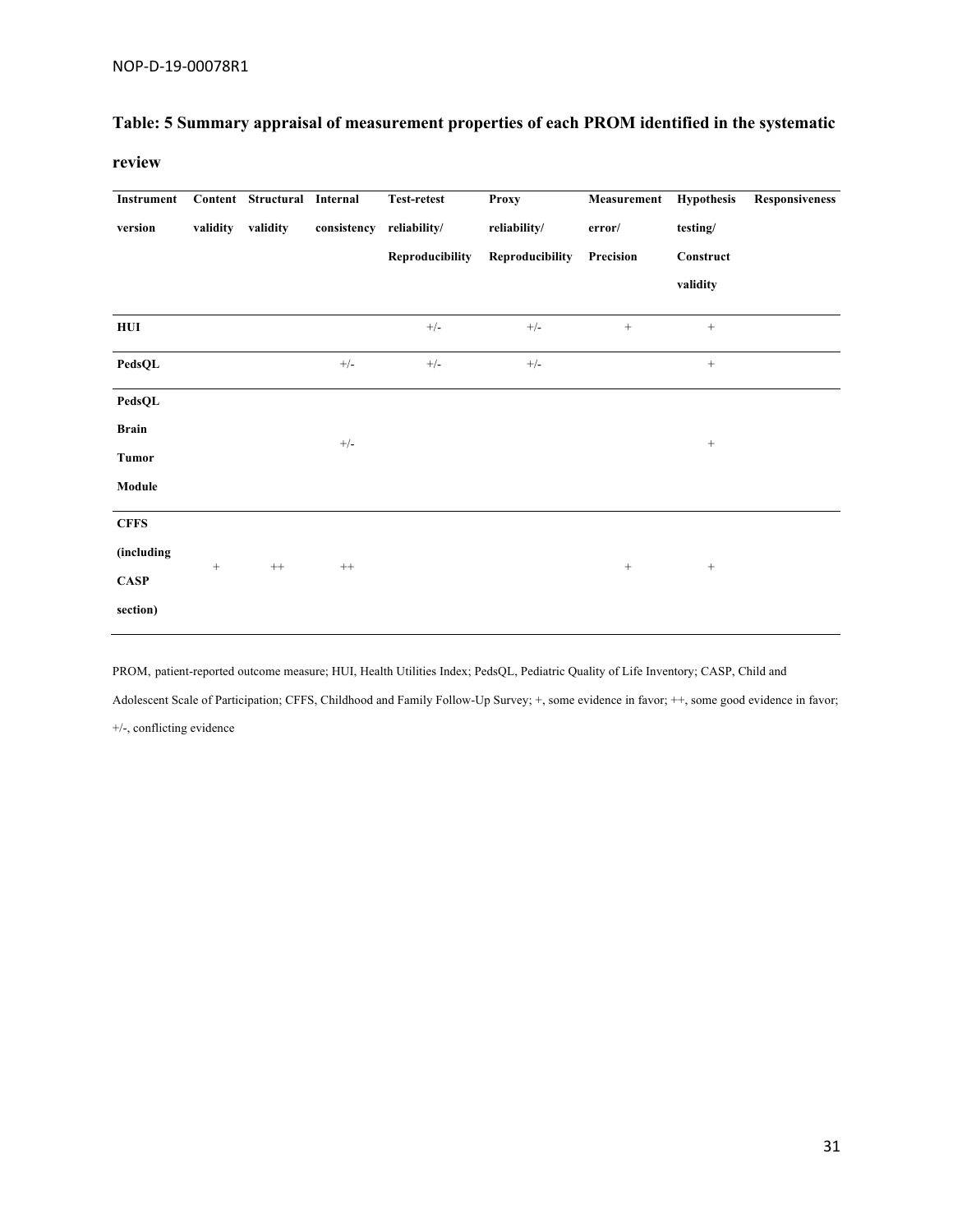## **Table: 6 Summary appraisal of measurement properties of each PROM identified in the systematic**

**review**

| Instrument   |          | Content Structural | Internal    | <b>Test-retest</b> | <b>Proxy</b>    | Measurement | <b>Hypothesis</b> | <b>Responsiveness</b> |
|--------------|----------|--------------------|-------------|--------------------|-----------------|-------------|-------------------|-----------------------|
| version      | validity | validity           | consistency | reliability/       | reliability/    | error/      | testing/          |                       |
|              |          |                    |             | Reproducibility    | Reproducibility | Precision   | Construct         |                       |
|              |          |                    |             |                    |                 |             | validity          |                       |
| HUI          |          |                    |             | $^{+/-}$           | $+/-$           | $^+$        | $^+$              |                       |
| PedsQL       |          |                    | $+/-$       | $+/-$              | $+/-$           |             | $\,$ + $\,$       |                       |
| PedsQL       |          |                    |             |                    |                 |             |                   |                       |
| <b>Brain</b> |          |                    |             |                    |                 |             |                   |                       |
| <b>Tumor</b> |          |                    | $+/-$       |                    |                 |             | $^+$              |                       |
| Module       |          |                    |             |                    |                 |             |                   |                       |
| <b>CFFS</b>  |          |                    |             |                    |                 |             |                   |                       |
| (including   |          | $^{++}$            |             |                    |                 |             |                   |                       |
| <b>CASP</b>  | $^{+}$   |                    | $++$        |                    |                 | $^{+}$      | $\! + \!\!\!\!$   |                       |
| section)     |          |                    |             |                    |                 |             |                   |                       |

PROM, patient-reported outcome measure; HUI, Health Utilities Index; PedsQL, Pediatric Quality of Life Inventory; CASP, Child and

Adolescent Scale of Participation; CFFS, Childhood and Family Follow-Up Survey; +, some evidence in favor; ++, some good evidence in favor; +/-, conflicting evidence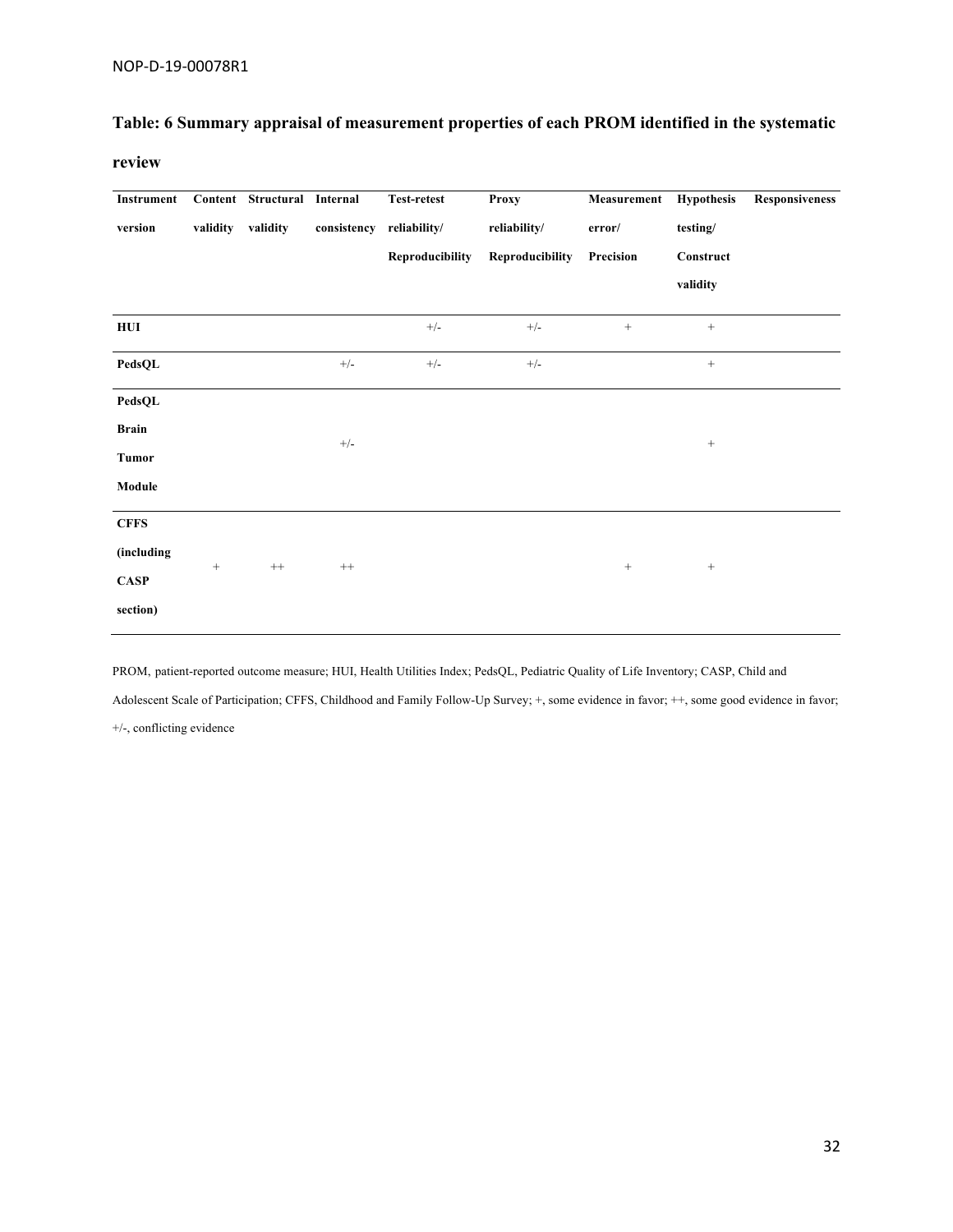## **Supplementary Table S1. Psychometric properties of PROMs validated in children treated for**

**brain tumors or acquired brain injury up to 18 years old**

|                           |               |          |            |             |                   | Measurement | <b>Hypothesis</b>    |                       |
|---------------------------|---------------|----------|------------|-------------|-------------------|-------------|----------------------|-----------------------|
| Acronym of Author Content |               |          | Structural | Internal    | Reliability/      | Error/      | Testing /            | <b>Responsiveness</b> |
| <b>PROM</b>               | (year)        | Validity | Validity   | Consistency | Reproducibility   | Precision   | Construct            |                       |
|                           |               |          |            |             |                   |             | <b>Validity</b>      |                       |
| HUI2/HUI3 Barr et         |               |          |            |             | No interrater     |             | Impact of (i)        |                       |
|                           | al.           |          |            |             | reliability       |             | radiotherapy, (ii)   |                       |
|                           | $(1999)^{41}$ |          |            |             | reported for      |             | disease status on    |                       |
|                           |               |          |            |             | children vs       |             | HUI2/HUI3            |                       |
|                           |               |          |            |             | parents           |             | (mean) scores        |                       |
|                           |               |          |            |             |                   |             | (i) HUI2: None       |                       |
|                           |               |          |            |             | ICC between       |             | $(0.9)$ , posterior  |                       |
|                           |               |          |            |             | raters for global |             | fossa (0.92),        |                       |
|                           |               |          |            |             | scores ranged     |             | supratentorium       |                       |
|                           |               |          |            |             | from 0.54-0.95    |             | (0.82),              |                       |
|                           |               |          |            |             |                   |             | craniospinal         |                       |
|                           |               |          |            |             | Attribute/tem     |             | (0.71)               |                       |
|                           |               |          |            |             | agreement         |             | HUI3: None           |                       |
|                           |               |          |            |             | varied            |             | $(0.82)$ , posterior |                       |
|                           |               |          |            |             | poor/fair/good    |             | fossa (0.79),        |                       |
|                           |               |          |            |             |                   |             | supratentorium       |                       |
|                           |               |          |            |             |                   |             | (0.71),              |                       |
|                           |               |          |            |             |                   |             | craniospinal         |                       |
|                           |               |          |            |             |                   |             | (0.42)               |                       |
|                           |               |          |            |             |                   |             | (ii) HUI2: None      |                       |
|                           |               |          |            |             |                   |             | $(0.89)$ , residual  |                       |
|                           |               |          |            |             |                   |             | tumor $(0.81)$ ,     |                       |
|                           |               |          |            |             |                   |             | recurrent tumor      |                       |
|                           |               |          |            |             |                   |             | (0.56)               |                       |
|                           |               |          |            |             |                   |             | HUI3: None           |                       |
|                           |               |          |            |             |                   |             | $(0.78)$ , residual  |                       |
|                           |               |          |            |             |                   |             | tumor (0.56),        |                       |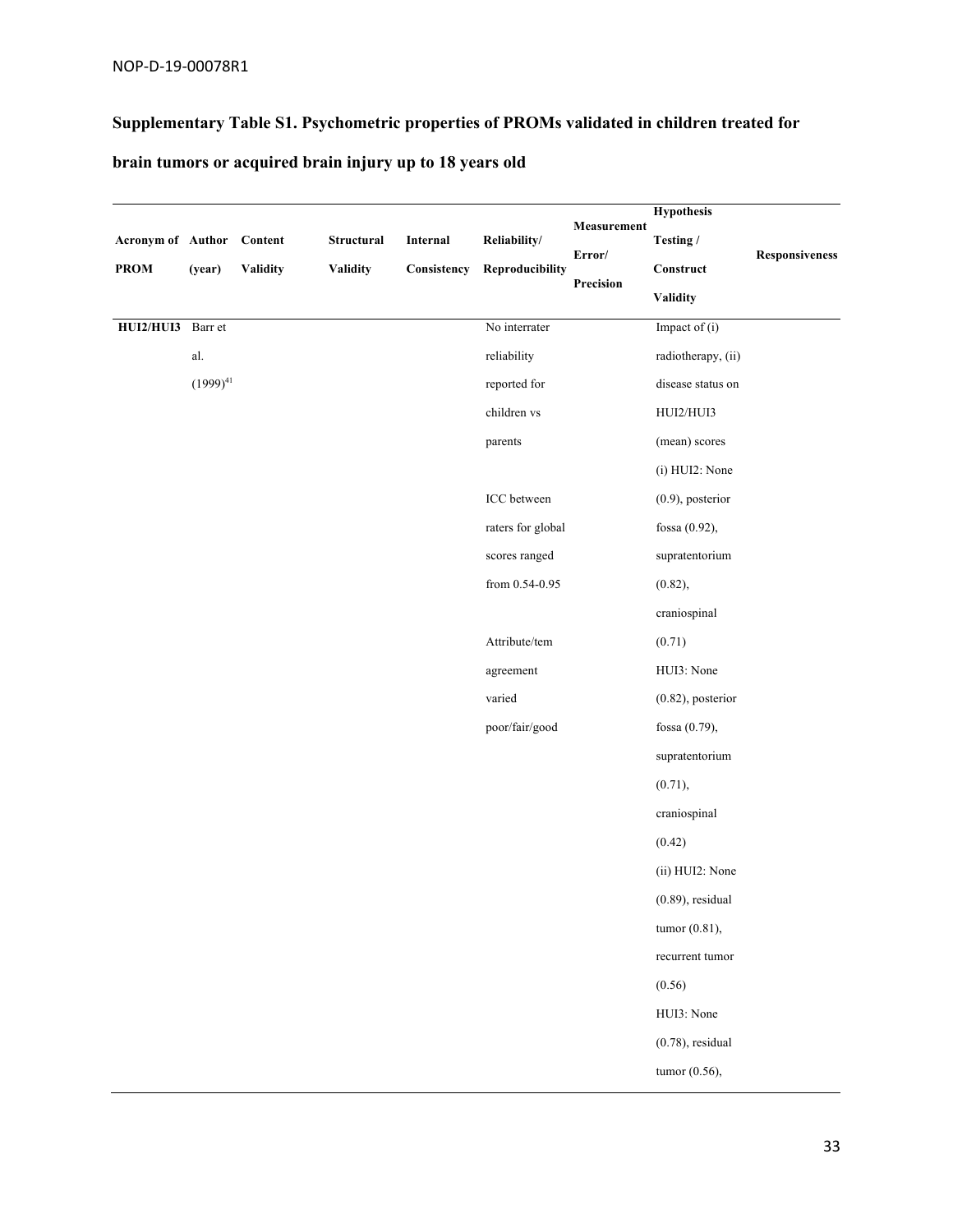| Acronym of Author<br><b>PROM</b> | (year)        | $\label{1} \textbf{Content}$<br><b>Validity</b> | Structural<br><b>Validity</b> | Internal<br>Consistency | Reliability/<br>Reproducibility       | <b>Hypothesis</b><br>Measurement<br>Testing /<br>Error/<br>$\label{eq:construct} Construct$<br>Precision<br><b>Validity</b> |                          | Responsiveness |
|----------------------------------|---------------|-------------------------------------------------|-------------------------------|-------------------------|---------------------------------------|-----------------------------------------------------------------------------------------------------------------------------|--------------------------|----------------|
|                                  |               |                                                 |                               |                         |                                       |                                                                                                                             | recurrent tumor          |                |
|                                  |               |                                                 |                               |                         |                                       |                                                                                                                             | (0.32)                   |                |
| HUI2/HUI3 Glaser                 |               |                                                 |                               |                         | $\operatorname{\mathsf{Test}-retest}$ |                                                                                                                             |                          |                |
|                                  | et al.        |                                                 |                               |                         | reliability of                        |                                                                                                                             |                          |                |
|                                  | $(1997)^{42}$ |                                                 |                               |                         | HUI single                            |                                                                                                                             |                          |                |
|                                  |               |                                                 |                               |                         | attributes                            |                                                                                                                             |                          |                |
|                                  |               |                                                 |                               |                         | Kappa values                          |                                                                                                                             |                          |                |
|                                  |               |                                                 |                               |                         | $0.02 - 1.0;$                         |                                                                                                                             |                          |                |
|                                  |               |                                                 |                               |                         | Percentages 12-                       |                                                                                                                             |                          |                |
|                                  |               |                                                 |                               |                         | $100\,$                               |                                                                                                                             |                          |                |
|                                  |               |                                                 |                               |                         | Patient-parent                        |                                                                                                                             |                          |                |
|                                  |               |                                                 |                               |                         | interrater                            |                                                                                                                             |                          |                |
|                                  |               |                                                 |                               |                         | reliability of                        |                                                                                                                             |                          |                |
|                                  |               |                                                 |                               |                         | single attributes                     |                                                                                                                             |                          |                |
|                                  |               |                                                 |                               |                         | Kappa values                          |                                                                                                                             |                          |                |
|                                  |               |                                                 |                               |                         | $0.28 - 1.0;$                         |                                                                                                                             |                          |                |
|                                  |               |                                                 |                               |                         | Percentages 53-                       |                                                                                                                             |                          |                |
|                                  |               |                                                 |                               |                         | $100\,$                               |                                                                                                                             |                          |                |
| HUI2/HUI3 Glaser                 |               |                                                 |                               |                         | Test-retest                           |                                                                                                                             | Similarities in          |                |
|                                  | et al.        |                                                 |                               |                         | reliability of                        |                                                                                                                             | health status            |                |
|                                  | $(1999)^{43}$ |                                                 |                               |                         | HUI emotion                           |                                                                                                                             | between patients         |                |
|                                  |               |                                                 |                               |                         | utility score:                        |                                                                                                                             | in Canada (Barr et       |                |
|                                  |               |                                                 |                               |                         | Parent Kappa                          |                                                                                                                             | al., 1999) and the       |                |
|                                  |               |                                                 |                               |                         | 0.84, 90%, ICC                        |                                                                                                                             | $\mathbf{U}.\mathbf{K}.$ |                |
|                                  |               |                                                 |                               |                         | 0.87;                                 |                                                                                                                             |                          |                |
|                                  |               |                                                 |                               |                         | Children Kappa                        |                                                                                                                             |                          |                |
|                                  |               |                                                 |                               |                         | 0.54, 68%, ICC                        |                                                                                                                             |                          |                |
|                                  |               |                                                 |                               |                         | 0.62.                                 |                                                                                                                             |                          |                |
|                                  |               |                                                 |                               |                         | HUI2 patient-                         |                                                                                                                             |                          |                |
|                                  |               |                                                 |                               |                         | parent                                |                                                                                                                             |                          |                |
|                                  |               |                                                 |                               |                         | interrater                            |                                                                                                                             |                          |                |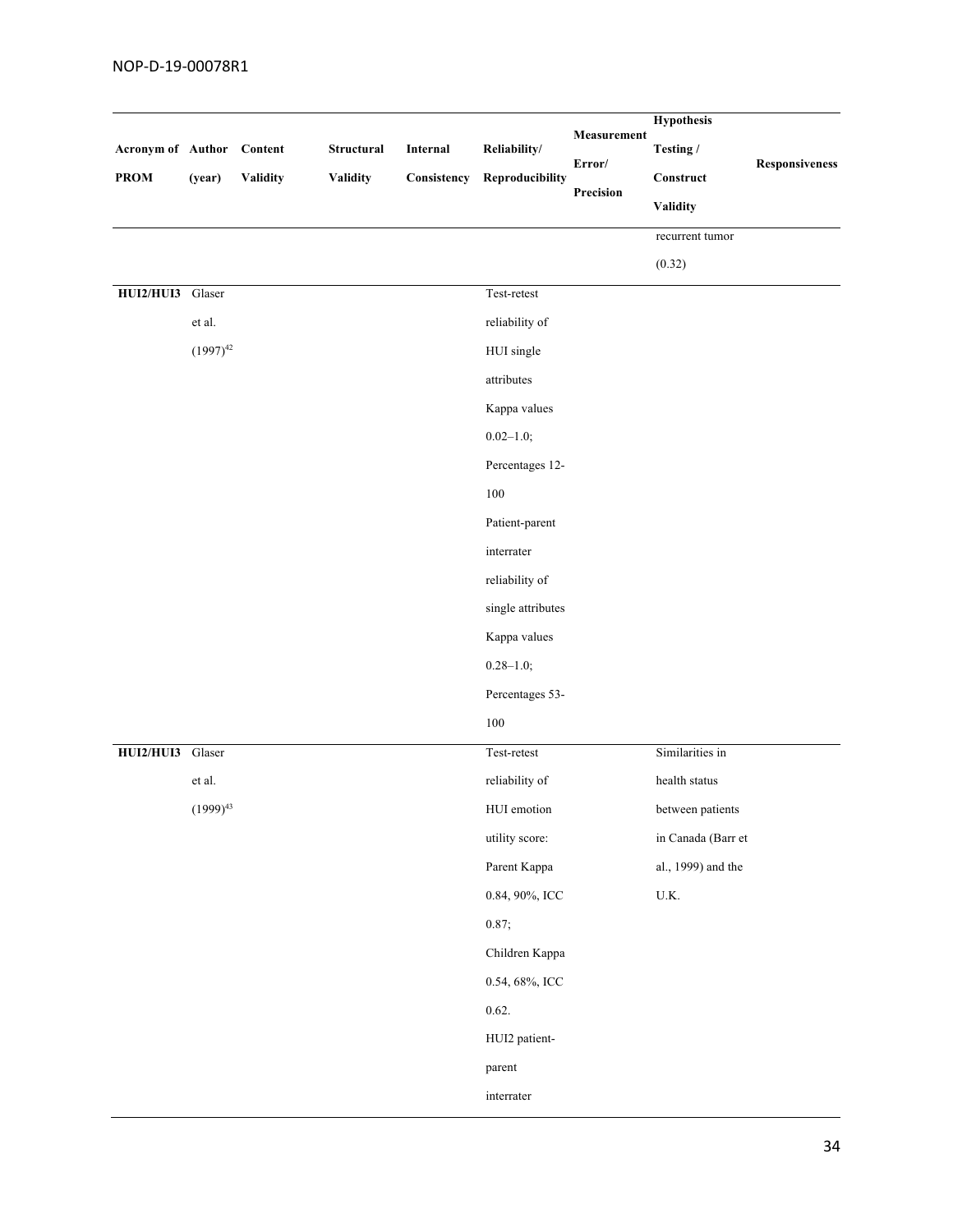| Acronym of Author<br><b>PROM</b> | (year)         | Content<br><b>Validity</b> | Structural<br>Validity | Internal<br>Consistency | Reliability/<br>Reproducibility<br>reliability of<br>single attributes<br>Kappa values<br>$0.37 - 0.72,$<br>percentages 67-<br>88; global | Measurement<br>Error/<br>Precision | <b>Hypothesis</b><br>Testing /<br>Construct<br>Validity | Responsiveness |
|----------------------------------|----------------|----------------------------|------------------------|-------------------------|-------------------------------------------------------------------------------------------------------------------------------------------|------------------------------------|---------------------------------------------------------|----------------|
|                                  |                |                            |                        |                         | HRQoL ICC<br>0.57                                                                                                                         |                                    |                                                         |                |
| $\mathbf{PedsQL}^{\textbf{TM}}$  | Bhat et        |                            |                        | Proxy and               | Parent-child                                                                                                                              |                                    | Significant                                             |                |
| 4.0                              | $\mathbf{al}.$ |                            |                        | self-reports            | interrater                                                                                                                                |                                    | difference                                              |                |
| (Generic                         | $(2005)^{44}$  |                            |                        | total HRQoL reliability |                                                                                                                                           |                                    | between patient                                         |                |
| Core                             |                |                            |                        | and                     | Pearson's                                                                                                                                 |                                    | and parent                                              |                |
| Scales)                          |                |                            |                        | psychosocial            | correlation                                                                                                                               |                                    | responses and                                           |                |
|                                  |                |                            |                        | summary                 | coefficients for                                                                                                                          |                                    | healthy controls                                        |                |
|                                  |                |                            |                        | scores                  | subscales and                                                                                                                             |                                    | for all subscales                                       |                |
|                                  |                |                            |                        | Cronbach's              | total HRQoL                                                                                                                               |                                    | $(P<0.001)$ .                                           |                |
|                                  |                |                            |                        | $\alpha$                | scores 0.34-                                                                                                                              |                                    | Age, time from                                          |                |
|                                  |                |                            |                        | coefficients            | 0.73                                                                                                                                      |                                    | diagnosis, and sex                                      |                |
|                                  |                |                            |                        | $>0.70$ ; Self-         |                                                                                                                                           |                                    | no significant                                          |                |
|                                  |                |                            |                        | report                  |                                                                                                                                           |                                    | association with                                        |                |
|                                  |                |                            |                        | domain                  |                                                                                                                                           |                                    | total HRQoL or                                          |                |
|                                  |                |                            |                        | scores                  |                                                                                                                                           |                                    | psychosocial                                            |                |
|                                  |                |                            |                        | ranged 0.49-            |                                                                                                                                           |                                    | health. Lower                                           |                |
|                                  |                |                            |                        | $0.68$ ).               |                                                                                                                                           |                                    | social functioning                                      |                |
|                                  |                |                            |                        |                         |                                                                                                                                           |                                    | (P < 0.05)                                              |                |
|                                  |                |                            |                        |                         |                                                                                                                                           |                                    | associated with                                         |                |
|                                  |                |                            |                        |                         |                                                                                                                                           |                                    | longer time from                                        |                |
|                                  |                |                            |                        |                         |                                                                                                                                           |                                    | diagnosis (parent-                                      |                |
|                                  |                |                            |                        |                         |                                                                                                                                           |                                    | report). Females                                        |                |
|                                  |                |                            |                        |                         |                                                                                                                                           |                                    | reported higher                                         |                |
|                                  |                |                            |                        |                         |                                                                                                                                           |                                    | school                                                  |                |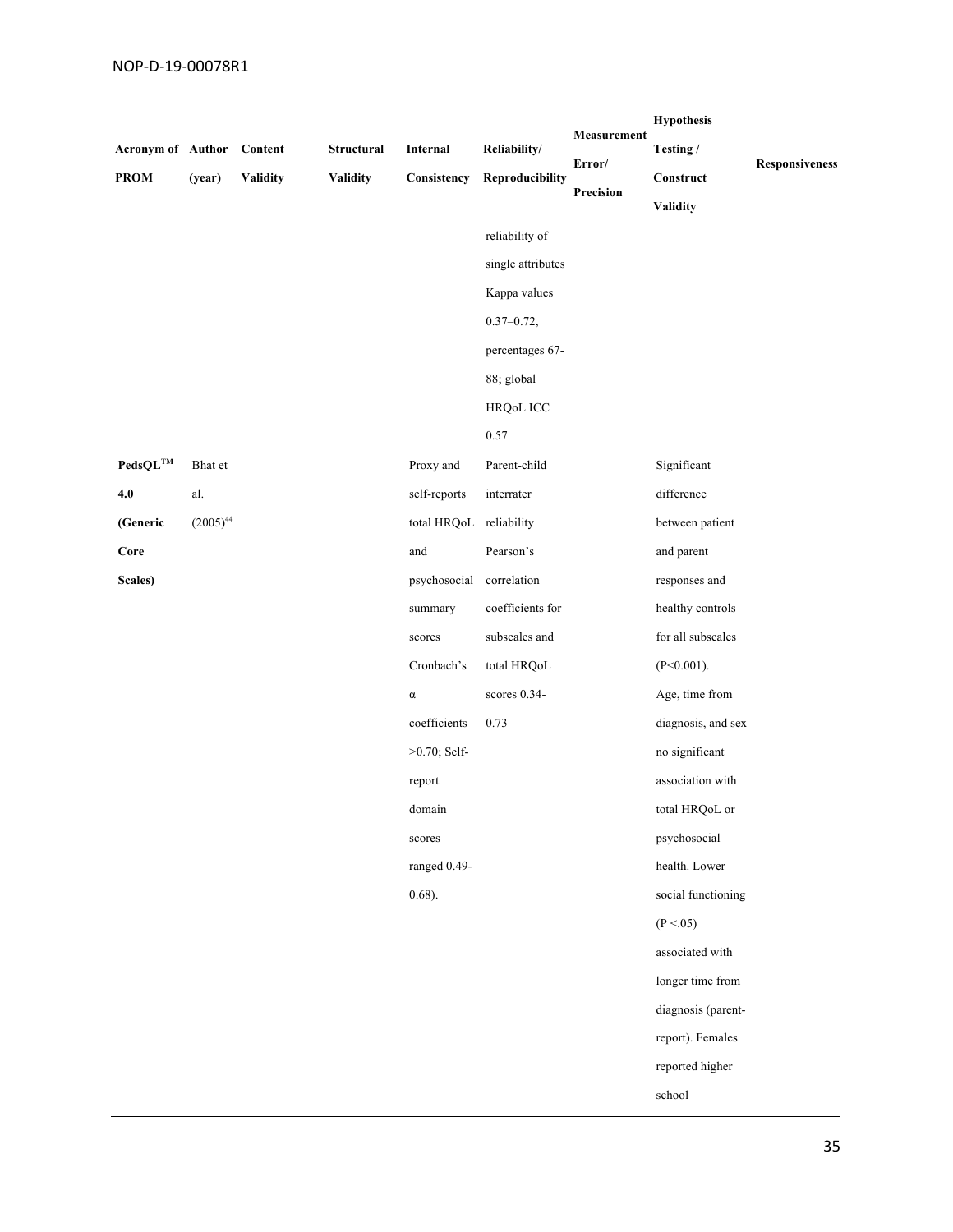| Acronym of Author<br>PROM | (year) | Content<br>Validity | Structural<br><b>Validity</b> | Internal<br>Consistency | Reliability/<br>Reproducibility | Measurement<br>$\mbox{Error}/$<br>Precision | <b>Hypothesis</b><br>Testing /<br>$\label{eq:construct} Construct$<br><b>Validity</b> | <b>Responsiveness</b> |
|---------------------------|--------|---------------------|-------------------------------|-------------------------|---------------------------------|---------------------------------------------|---------------------------------------------------------------------------------------|-----------------------|
|                           |        |                     |                               |                         |                                 |                                             | functioning than                                                                      |                       |
|                           |        |                     |                               |                         |                                 |                                             | males (P<.05).                                                                        |                       |
|                           |        |                     |                               |                         |                                 |                                             | No impact of                                                                          |                       |
|                           |        |                     |                               |                         |                                 |                                             | tumor location                                                                        |                       |
|                           |        |                     |                               |                         |                                 |                                             | and for child-                                                                        |                       |
|                           |        |                     |                               |                         |                                 |                                             | report no impact                                                                      |                       |
|                           |        |                     |                               |                         |                                 |                                             | of pathology.                                                                         |                       |
|                           |        |                     |                               |                         |                                 |                                             | Parents showed                                                                        |                       |
|                           |        |                     |                               |                         |                                 |                                             | significant                                                                           |                       |
|                           |        |                     |                               |                         |                                 |                                             | differences by                                                                        |                       |
|                           |        |                     |                               |                         |                                 |                                             | pathology for the                                                                     |                       |
|                           |        |                     |                               |                         |                                 |                                             | physical (P<0.01)                                                                     |                       |
|                           |        |                     |                               |                         |                                 |                                             | and emotional                                                                         |                       |
|                           |        |                     |                               |                         |                                 |                                             | $(P<0.01)$ scales.                                                                    |                       |
|                           |        |                     |                               |                         |                                 |                                             | Parents of                                                                            |                       |
|                           |        |                     |                               |                         |                                 |                                             | children with low-                                                                    |                       |
|                           |        |                     |                               |                         |                                 |                                             | grade gliomas                                                                         |                       |
|                           |        |                     |                               |                         |                                 |                                             | reported higher                                                                       |                       |
|                           |        |                     |                               |                         |                                 |                                             | total HRQOL                                                                           |                       |
|                           |        |                     |                               |                         |                                 |                                             | $(P<0.05)$ and                                                                        |                       |
|                           |        |                     |                               |                         |                                 |                                             | better emotional                                                                      |                       |
|                           |        |                     |                               |                         |                                 |                                             | and physical                                                                          |                       |
|                           |        |                     |                               |                         |                                 |                                             | functioning                                                                           |                       |
|                           |        |                     |                               |                         |                                 |                                             | $(P<0.05)$ .                                                                          |                       |
|                           |        |                     |                               |                         |                                 |                                             | Presence of a                                                                         |                       |
|                           |        |                     |                               |                         |                                 |                                             | shunt lower total                                                                     |                       |
|                           |        |                     |                               |                         |                                 |                                             | HRQoL (P<0.01                                                                         |                       |
|                           |        |                     |                               |                         |                                 |                                             | self-reports;                                                                         |                       |
|                           |        |                     |                               |                         |                                 |                                             | $P<0.05$ parent-                                                                      |                       |
|                           |        |                     |                               |                         |                                 |                                             | reports) and                                                                          |                       |
|                           |        |                     |                               |                         |                                 |                                             | decreased social                                                                      |                       |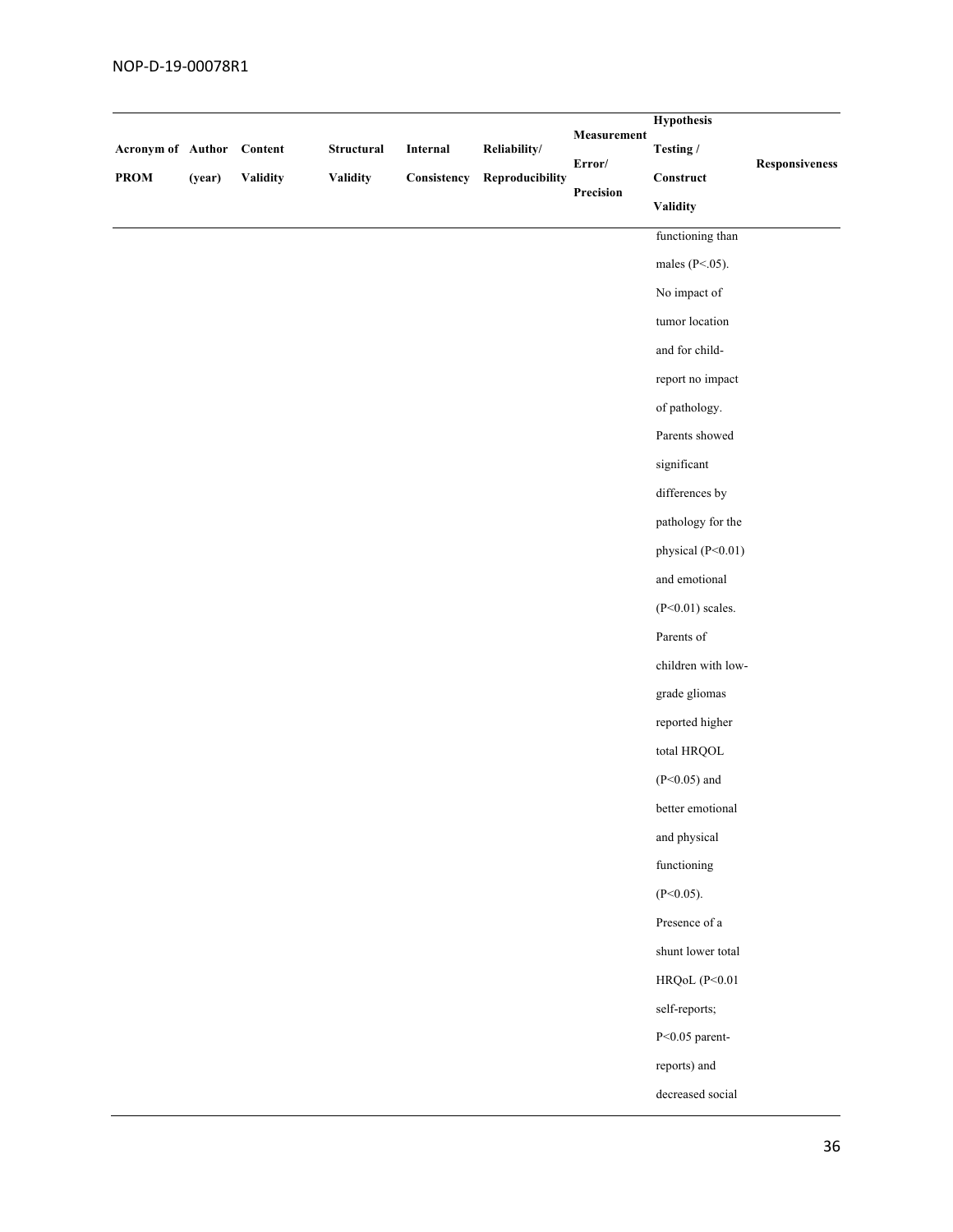| Acronym of Author<br><b>PROM</b> | (year)        | Content<br><b>Validity</b> | <b>Structural</b><br><b>Validity</b> | Internal<br>Consistency | Reliability/<br>Reproducibility | Measurement<br>Error/<br>Precision | <b>Hypothesis</b><br>Testing /<br>$Construct$<br><b>Validity</b><br>functioning<br>$(P<0.05)$ ; Self-<br>report lower<br>physical (P<0.05)<br>and psychosocial<br>functioning<br>$(P<0.01)$ .<br>Treatment type<br>revealed<br>significant<br>differences in<br>total HRQOL for<br>child $(P<0.03)$<br>and parent<br>$(P<0.001)$ reports.<br>Magnitude of | <b>Responsiveness</b> |
|----------------------------------|---------------|----------------------------|--------------------------------------|-------------------------|---------------------------------|------------------------------------|-----------------------------------------------------------------------------------------------------------------------------------------------------------------------------------------------------------------------------------------------------------------------------------------------------------------------------------------------------------|-----------------------|
|                                  |               |                            |                                      |                         |                                 |                                    | expected effect<br>sizes not reported.                                                                                                                                                                                                                                                                                                                    |                       |
| $\mathbf{PedsQL}^{\mathrm{TM}}$  | Eiser et      |                            |                                      |                         | Interrater                      | Ceiling                            | As predicted,                                                                                                                                                                                                                                                                                                                                             |                       |
| 4.0                              | al.           |                            |                                      | Cronbach's              | reliability                     | effects for                        | ALL better                                                                                                                                                                                                                                                                                                                                                |                       |
| (Generic                         | $(2003)^{45}$ |                            |                                      | $\alpha$ >0.7           | between                         | proxy-                             | physical and                                                                                                                                                                                                                                                                                                                                              |                       |
| Core                             |               |                            |                                      | Item-total              | mother and                      | $(4.35\%)$ and                     | psychosocial                                                                                                                                                                                                                                                                                                                                              |                       |
| Scales)                          |               |                            |                                      | correlations            | child: physical                 | self-report                        | scores than CNS:                                                                                                                                                                                                                                                                                                                                          |                       |
|                                  |               |                            |                                      | broadly                 | health 0.29,                    | $(4.34\%)$ for                     | Child means                                                                                                                                                                                                                                                                                                                                               |                       |
|                                  |               |                            |                                      | acceptable              | psychosocial                    | physical                           | 86.16 vs 70.65,                                                                                                                                                                                                                                                                                                                                           |                       |
|                                  |               |                            |                                      |                         | health 0.51,                    | functioning.                       | 79.07 vs 69.19;                                                                                                                                                                                                                                                                                                                                           |                       |
|                                  |               |                            |                                      |                         | total HRQoL                     | No floor                           | mother means                                                                                                                                                                                                                                                                                                                                              |                       |
|                                  |               |                            |                                      |                         | scores 0.50                     | effects.                           | 84.74 vs 60.05,                                                                                                                                                                                                                                                                                                                                           |                       |
|                                  |               |                            |                                      |                         |                                 |                                    | 73.71 vs 57.74;                                                                                                                                                                                                                                                                                                                                           |                       |
|                                  |               |                            |                                      |                         |                                 |                                    | mothers' lower                                                                                                                                                                                                                                                                                                                                            |                       |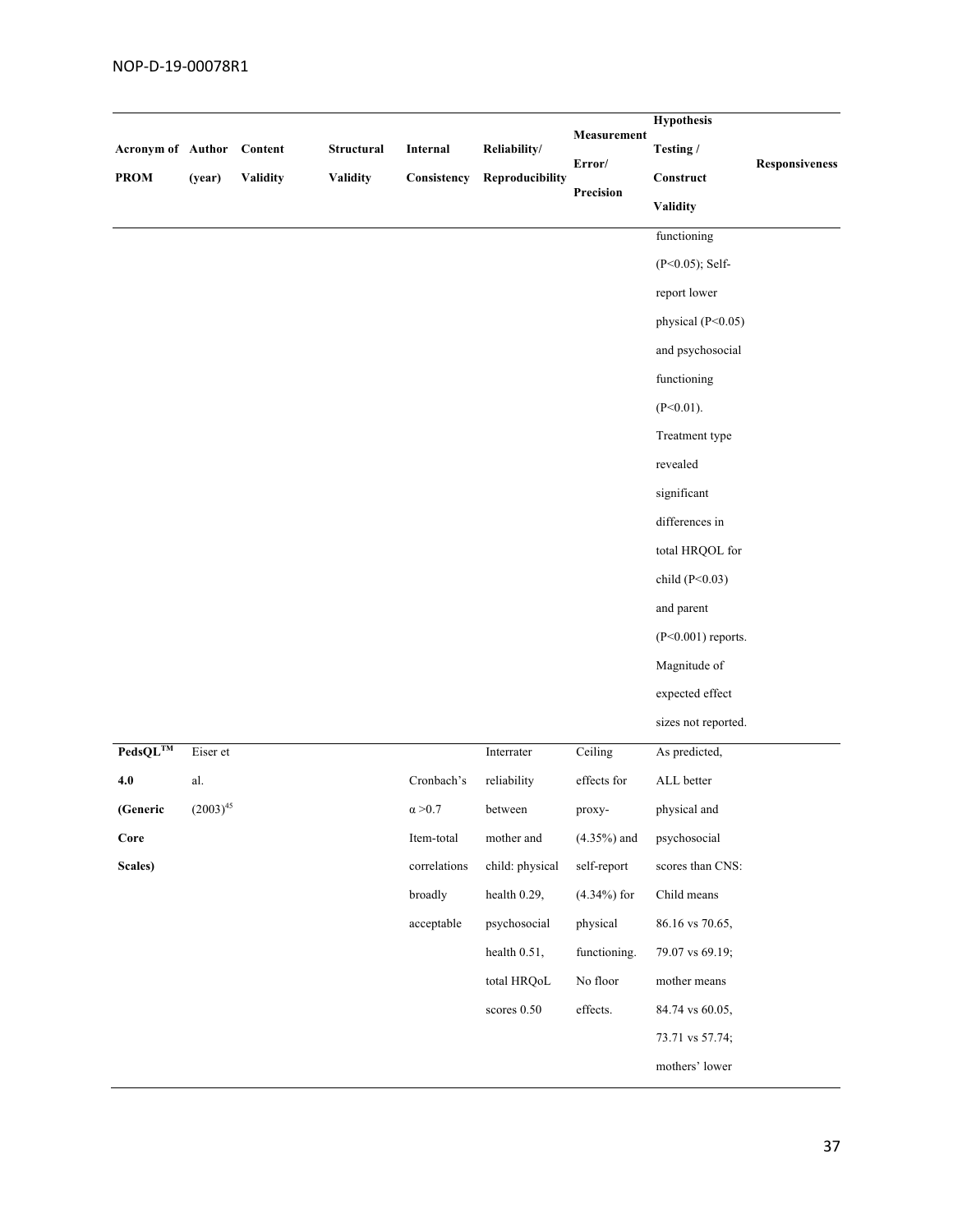|                           |               |          |            |                |                                      |             | <b>Hypothesis</b>     |                |
|---------------------------|---------------|----------|------------|----------------|--------------------------------------|-------------|-----------------------|----------------|
| Acronym of Author Content |               |          | Structural | Internal       | Reliability/                         | Measurement | Testing /             |                |
| <b>PROM</b>               | (year)        | Validity | Validity   | Consistency    | Reproducibility                      | Error/      | $\bf Construct$       | Responsiveness |
|                           |               |          |            |                |                                      | Precision   | <b>Validity</b>       |                |
|                           |               |          |            |                |                                      |             | scores than           |                |
|                           |               |          |            |                |                                      |             | survivors.            |                |
| PedsQL                    | Palmer        |          |            | Parent         | $\label{eq:inter} \text{Interrater}$ |             | Inter-correlations    |                |
| <b>Brain</b>              | et al.        |          |            | proxy-report   | reliability                          |             | between child-        |                |
| <b>Tumour</b>             | $(2007)^{46}$ |          |            | for all scales | between parent                       |             | report PedsQL         |                |
| Module                    |               |          |            | and age        | and child                            |             | <b>Brain Tumor</b>    |                |
|                           |               |          |            | groups         | reports are 0.39                     |             | Module Scales         |                |
|                           |               |          |            | Cronbach       | to $0.53\,$                          |             | and the Generic       |                |
|                           |               |          |            | alpha range    |                                      |             | Core Scales range     |                |
|                           |               |          |            | $0.66 - 0.95;$ |                                      |             | $0.03 - 0.73;$        |                |
|                           |               |          |            | child-report   |                                      |             | Multidimensional      |                |
|                           |               |          |            | $0.30 - 0.93$  |                                      |             | Fatigue Scales        |                |
|                           |               |          |            |                |                                      |             | range 0.05-0.77.      |                |
|                           |               |          |            |                |                                      |             | Parent-report         |                |
|                           |               |          |            |                |                                      |             | PedsQL Brain          |                |
|                           |               |          |            |                |                                      |             | Tumor                 |                |
|                           |               |          |            |                |                                      |             | Module Scales         |                |
|                           |               |          |            |                |                                      |             | and the Generic       |                |
|                           |               |          |            |                |                                      |             | Core Scales range     |                |
|                           |               |          |            |                |                                      |             | $0.12 - 0.68;$        |                |
|                           |               |          |            |                |                                      |             | Multidimensional      |                |
|                           |               |          |            |                |                                      |             | <b>Fatigue Scales</b> |                |
|                           |               |          |            |                |                                      |             | range 0.08-           |                |
|                           |               |          |            |                |                                      |             | 0.77. Correlations    |                |
|                           |               |          |            |                |                                      |             | predicted between     |                |
|                           |               |          |            |                |                                      |             | <b>Brain Tumor</b>    |                |
|                           |               |          |            |                |                                      |             | Module Scales         |                |
|                           |               |          |            |                |                                      |             | and PedsQL Core       |                |
|                           |               |          |            |                |                                      |             | HRQoL total           |                |
|                           |               |          |            |                |                                      |             | score (range 0.11-    |                |
|                           |               |          |            |                |                                      |             | 0.60, child-report;   |                |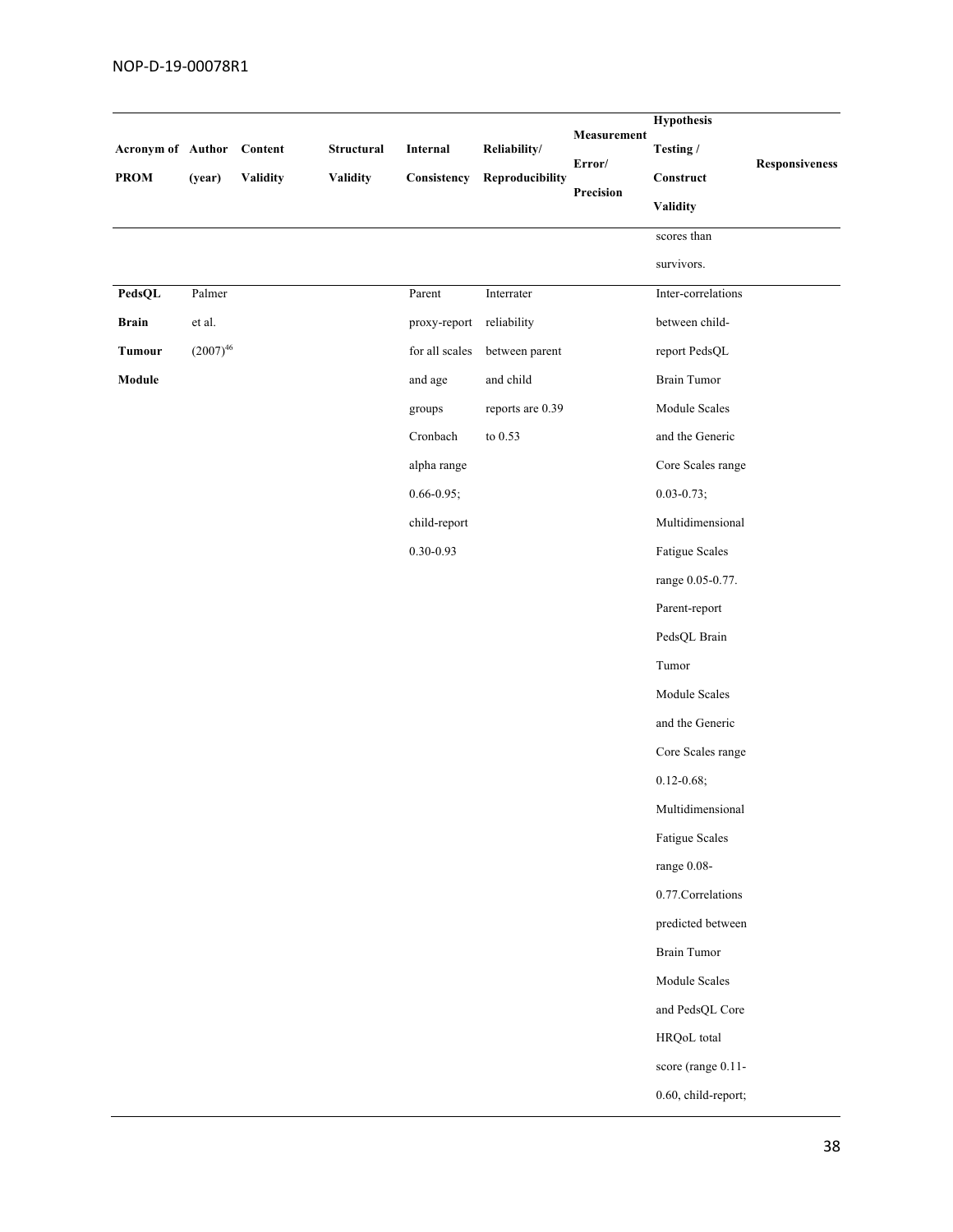| <b>Acronym of Author</b><br><b>PROM</b> | (year)        | Content<br><b>Validity</b> | Structural<br><b>Validity</b> | Internal<br>Consistency | Reliability/<br>Reproducibility | Measurement<br>Error/<br>Precision | <b>Hypothesis</b><br>Testing /<br>Construct<br><b>Validity</b> | <b>Responsiveness</b> |
|-----------------------------------------|---------------|----------------------------|-------------------------------|-------------------------|---------------------------------|------------------------------------|----------------------------------------------------------------|-----------------------|
|                                         |               |                            |                               |                         |                                 |                                    | 0.24-0.60 parent-                                              |                       |
|                                         |               |                            |                               |                         |                                 |                                    | report). High                                                  |                       |
|                                         |               |                            |                               |                         |                                 |                                    | correlations                                                   |                       |
|                                         |               |                            |                               |                         |                                 |                                    | predicted between                                              |                       |
|                                         |               |                            |                               |                         |                                 |                                    | <b>Brain Tumor</b>                                             |                       |
|                                         |               |                            |                               |                         |                                 |                                    | Module Cognitive                                               |                       |
|                                         |               |                            |                               |                         |                                 |                                    | Problems Scale                                                 |                       |
|                                         |               |                            |                               |                         |                                 |                                    | and                                                            |                       |
|                                         |               |                            |                               |                         |                                 |                                    | PedsQL Core                                                    |                       |
|                                         |               |                            |                               |                         |                                 |                                    | School                                                         |                       |
|                                         |               |                            |                               |                         |                                 |                                    | Functioning Scale                                              |                       |
|                                         |               |                            |                               |                         |                                 |                                    | $(0.56, child-$                                                |                       |
|                                         |               |                            |                               |                         |                                 |                                    | report; 0.65                                                   |                       |
|                                         |               |                            |                               |                         |                                 |                                    | parent-report).                                                |                       |
|                                         |               |                            |                               |                         |                                 |                                    | Correlations                                                   |                       |
|                                         |               |                            |                               |                         |                                 |                                    | predicted between                                              |                       |
|                                         |               |                            |                               |                         |                                 |                                    | <b>Brain Tumor</b>                                             |                       |
|                                         |               |                            |                               |                         |                                 |                                    | Module Cognitive                                               |                       |
|                                         |               |                            |                               |                         |                                 |                                    | Problems Scale                                                 |                       |
|                                         |               |                            |                               |                         |                                 |                                    | and                                                            |                       |
|                                         |               |                            |                               |                         |                                 |                                    | Multidimensional                                               |                       |
|                                         |               |                            |                               |                         |                                 |                                    | Fatigue Cognitive                                              |                       |
|                                         |               |                            |                               |                         |                                 |                                    | Fatigue Scale                                                  |                       |
|                                         |               |                            |                               |                         |                                 |                                    | $(0.77,$ both child-                                           |                       |
|                                         |               |                            |                               |                         |                                 |                                    | and parent-report)                                             |                       |
| <b>CFFS</b>                             | Bedell        | Developed                  | Factor,                       | Cronbach's              | Test retest ICC: CASP floor     |                                    | CASP summary                                                   |                       |
| including                               | $(2004)^{47}$ | from the ICF,              | Principal                     | alpha = $0.98$          | $CASP = 0.94$                   | and ceiling                        | scores positively                                              |                       |
| the CASP,                               |               | rehabilitation             | Components,                   | and 0.95 for            | $CAFI = 0.67$                   | effects: 1.5%                      | correlated with                                                |                       |
| CAFI, and                               |               | outcomes,                  | and Rasch                     | the CASP;               | $CASE = 0.75$                   | scored at                          | PEDI scores                                                    |                       |
| $\mathbf{CASE}$                         |               | feedback from              | analysis for                  | item - total            |                                 | floor 12% at                       | (greater                                                       |                       |
|                                         |               | stakeholders               | the CASP                      | score                   |                                 | the ceiling                        | participation,                                                 |                       |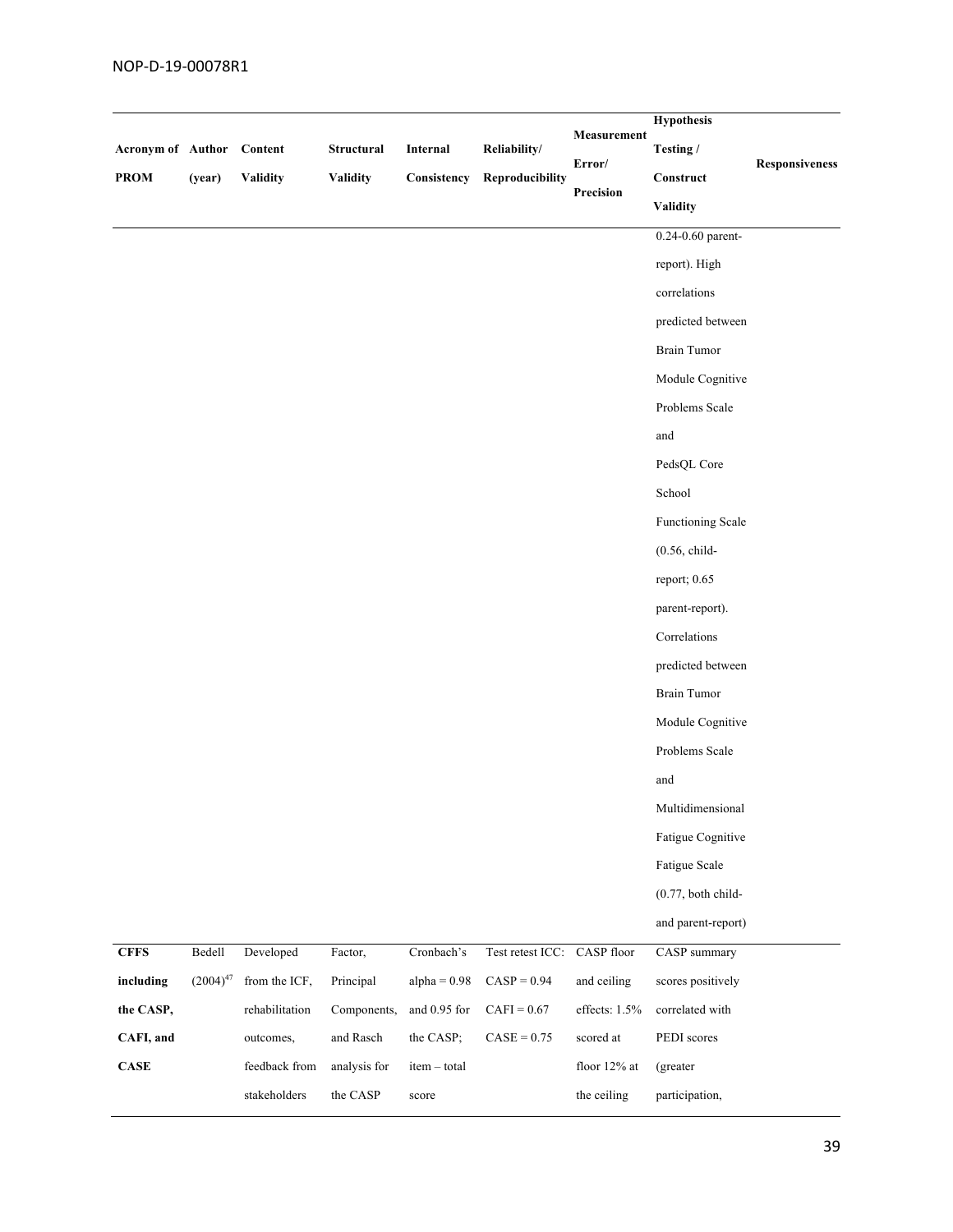| Acronym of Author Content<br><b>PROM</b> | (year)        | <b>Validity</b>                  | Structural<br><b>Validity</b> | Internal<br>Consistency | Reliability/<br>Reproducibility | Measurement<br>Error/<br>Precision | <b>Hypothesis</b><br>Testing /<br>Construct<br><b>Validity</b> | Responsiveness |
|------------------------------------------|---------------|----------------------------------|-------------------------------|-------------------------|---------------------------------|------------------------------------|----------------------------------------------------------------|----------------|
|                                          |               | including                        | section                       | correlations            |                                 | (other                             | higher functional                                              |                |
|                                          |               | rehabilitation                   | (other                        | $0.67$ to $0.81\,$      |                                 | sections not                       | activity ability) (r                                           |                |
|                                          |               | service                          | sections not                  |                         |                                 | reported)                          | $= 0.72$ , self-care; r                                        |                |
|                                          |               | providers and                    | reported)                     |                         |                                 |                                    | $= 0.65$ , social                                              |                |
|                                          |               | administrators,                  |                               |                         |                                 |                                    | function; $r = 0.51$ ,                                         |                |
|                                          |               | family                           |                               |                         |                                 |                                    | mobility, P<0.01).                                             |                |
|                                          |               | caregivers of                    |                               |                         |                                 |                                    | CASP summary                                                   |                |
|                                          |               | children with                    |                               |                         |                                 |                                    | scores negatively                                              |                |
|                                          |               | $\mathbf{A}\mathbf{B}\mathbf{I}$ |                               |                         |                                 |                                    | correlated with                                                |                |
|                                          |               |                                  |                               |                         |                                 |                                    | CASE (less                                                     |                |
|                                          |               |                                  |                               |                         |                                 |                                    | participation,                                                 |                |
|                                          |               |                                  |                               |                         |                                 |                                    | more impact of                                                 |                |
|                                          |               |                                  |                               |                         |                                 |                                    | environment ( $r =$                                            |                |
|                                          |               |                                  |                               |                         |                                 |                                    | $-0.57, P<0.01$ )                                              |                |
|                                          |               |                                  |                               |                         |                                 |                                    | and CAFI                                                       |                |
|                                          |               |                                  |                               |                         |                                 |                                    | summary scores                                                 |                |
|                                          |               |                                  |                               |                         |                                 |                                    | (more child-                                                   |                |
|                                          |               |                                  |                               |                         |                                 |                                    | related problems                                               |                |
|                                          |               |                                  |                               |                         |                                 |                                    | $(r = -0.58,$                                                  |                |
|                                          |               |                                  |                               |                         |                                 |                                    | $P<0.01$ ). (other                                             |                |
|                                          |               |                                  |                               |                         |                                 |                                    | sections not                                                   |                |
|                                          |               |                                  |                               |                         |                                 |                                    | reported)                                                      |                |
| <b>CASP</b>                              | Bedell        |                                  | Factor,                       | Cronbach's              |                                 | Ceiling                            | Significant                                                    |                |
| (section of                              | $(2009)^{48}$ |                                  | Principal                     | $alpha = 0.96$          |                                 | effects 10%;                       | differences in                                                 |                |
| the CFFS)                                |               |                                  | Components,                   |                         |                                 | no floor                           | scores between                                                 |                |
|                                          |               |                                  | and Rasch                     |                         |                                 | effects                            | disability groups                                              |                |
|                                          |               |                                  | analyses.                     |                         |                                 |                                    | $(p<.001)$ .                                                   |                |
|                                          |               |                                  |                               |                         |                                 |                                    | CASP scores                                                    |                |
|                                          |               |                                  |                               |                         |                                 |                                    | significantly                                                  |                |
|                                          |               |                                  |                               |                         |                                 |                                    | negatively                                                     |                |
|                                          |               |                                  |                               |                         |                                 |                                    | correlated with                                                |                |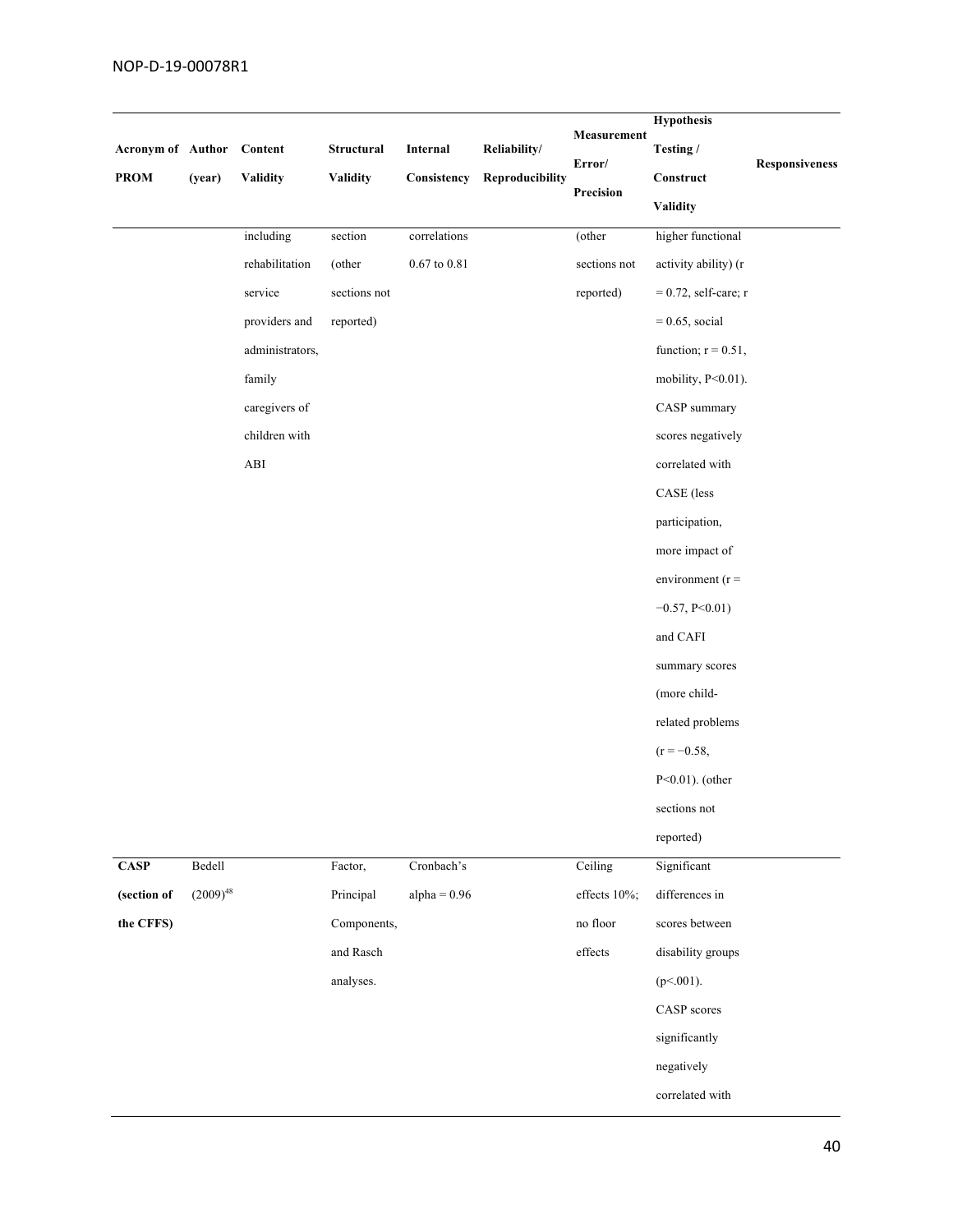| <b>Acronym of Author</b><br><b>PROM</b> | (year) | Content<br><b>Validity</b> | <b>Structural</b><br><b>Validity</b> | Internal<br>Consistency | Reliability/<br>Reproducibility | <b>Measurement</b><br>Error/<br>Precision | <b>Hypothesis</b><br>Testing /<br>Construct<br><b>Validity</b> | <b>Responsiveness</b> |
|-----------------------------------------|--------|----------------------------|--------------------------------------|-------------------------|---------------------------------|-------------------------------------------|----------------------------------------------------------------|-----------------------|
|                                         |        |                            |                                      |                         |                                 |                                           | CAFI and CASE                                                  |                       |
|                                         |        |                            |                                      |                         |                                 |                                           | scores $(r=0.66)$                                              |                       |
|                                         |        |                            |                                      |                         |                                 |                                           | and $-0.43$ ,                                                  |                       |
|                                         |        |                            |                                      |                         |                                 |                                           | $p<0.001$ ,                                                    |                       |
|                                         |        |                            |                                      |                         |                                 |                                           | respectively).                                                 |                       |

PROM, patient-reported outcome measures; HUI, Health Utilities Index; PedsQL, Pediatric Quality of Life Inventory; CASP, Child and Adolescent Scale of Participation; CFFS, Childhood and Family Follow-Up Survey; ICF, International Classification of Functioning, Disability and Health; PEDI, Pediatric Evaluation of Disability Inventory; CASE, Child and Adolescent Scale of Environment; CAFI, Child and Adolescent Factors Inventory; ALL, acute lymphoblastic leukemia; ABI, acquired brain injury; HRQoL, health-related quality of life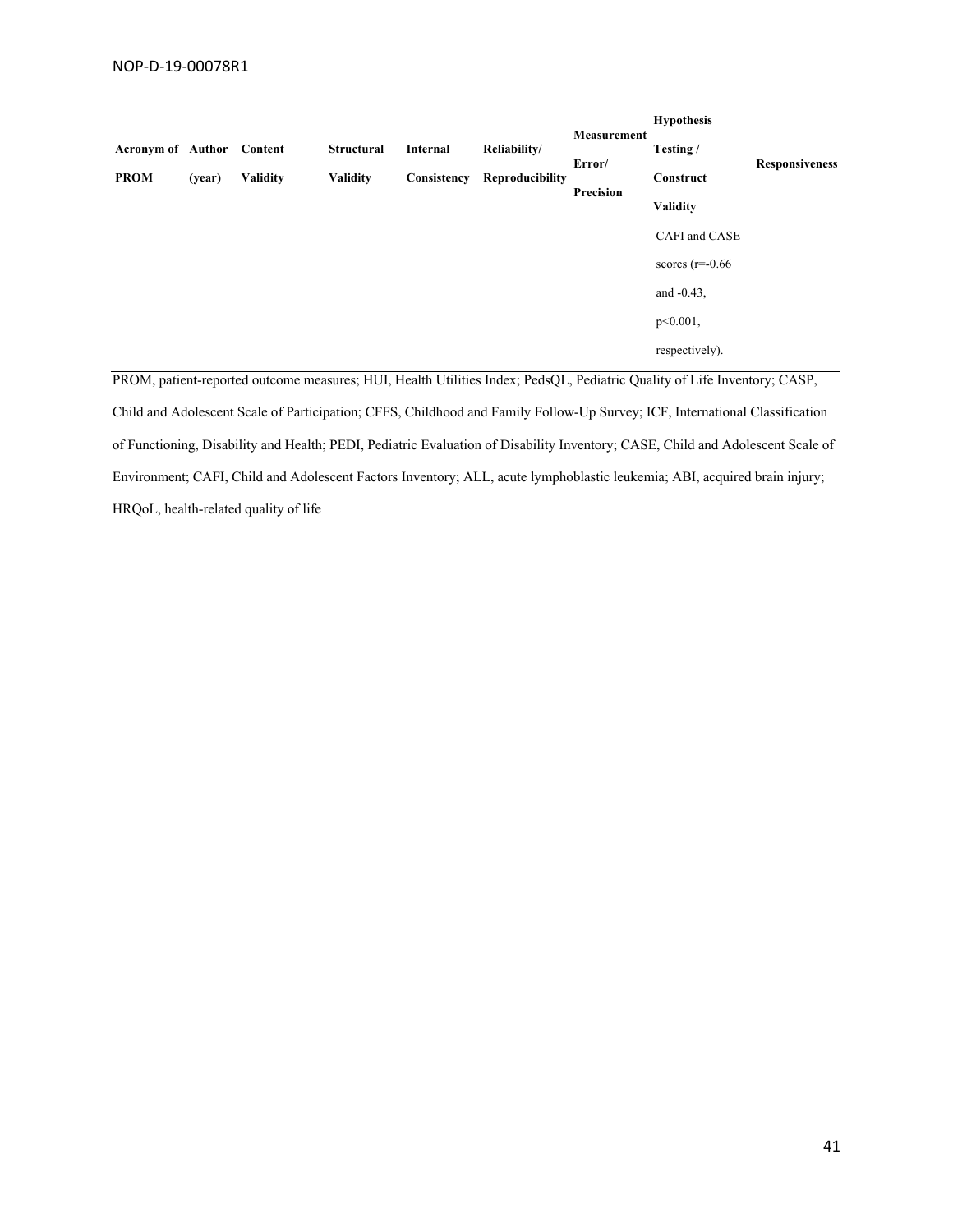# **Supplementary Table S2: COSMIN risk of bias checklist of methodological quality of studies**

|                                        |                      |          | <b>Internal structure</b>      |                                       |                                              | Reliability/                              |                                            |                                       |                      |
|----------------------------------------|----------------------|----------|--------------------------------|---------------------------------------|----------------------------------------------|-------------------------------------------|--------------------------------------------|---------------------------------------|----------------------|
|                                        |                      | Conten   |                                |                                       | <b>Reproducibility</b>                       |                                           |                                            | Hypothesi                             |                      |
| Instrumen<br>t version                 | Author t             | validity | <b>Structura</b><br>I validity | Internal<br>consistenc<br>$\mathbf y$ | Test-<br>retest<br>reliabilit<br>$\mathbf y$ | <b>Proxy</b><br>reliabilit<br>$\mathbf y$ | Measuremen<br>$t$ error/ $\,$<br>Precision | s testing/<br>Construct s<br>validity | <b>Responsivenes</b> |
| HUI2/HUI                               | Barr et              |          |                                |                                       |                                              | very                                      |                                            |                                       |                      |
| $\mathfrak{Z}$                         | al.                  |          |                                |                                       |                                              | good                                      |                                            |                                       |                      |
|                                        | $(1999)^4$           |          |                                |                                       |                                              |                                           |                                            |                                       |                      |
|                                        | $1\,$                |          |                                |                                       |                                              |                                           |                                            |                                       |                      |
| HUI2/HUI                               | Glaser               |          |                                |                                       |                                              |                                           |                                            |                                       |                      |
| $\mathfrak{Z}$                         | et al.               |          |                                |                                       | adequate                                     | adequate                                  |                                            |                                       |                      |
|                                        | $(1997)^4$           |          |                                |                                       |                                              |                                           |                                            |                                       |                      |
|                                        | $\sqrt{2}$           |          |                                |                                       |                                              |                                           |                                            |                                       |                      |
| HUI2/HUI                               | Glaser               |          |                                |                                       |                                              |                                           |                                            |                                       |                      |
| $\mathfrak{Z}$                         | et al.               |          |                                |                                       |                                              | adequate                                  |                                            |                                       |                      |
|                                        | $(1999)^4$           |          |                                |                                       |                                              |                                           |                                            |                                       |                      |
|                                        | $\mathbf 3$          |          |                                |                                       |                                              |                                           |                                            |                                       |                      |
| $\overline{\text{PedsQL}^{\text{TM}}}$ | Bhat et              |          |                                |                                       |                                              |                                           |                                            |                                       |                      |
| (Generic                               | al.                  |          |                                | very good                             |                                              | adequate                                  |                                            |                                       |                      |
| Core                                   | $(2005)^4$           |          |                                |                                       |                                              |                                           |                                            |                                       |                      |
| Scales)                                | $\sqrt{4}$           |          |                                |                                       |                                              |                                           |                                            |                                       |                      |
| $\text{PedsQL}^{\text{TM}}$            | Eiser et             |          |                                | very good                             |                                              | adequate                                  | adequate                                   |                                       |                      |
| (Generic                               | $\operatorname{al.}$ |          |                                |                                       |                                              |                                           |                                            |                                       |                      |
| Core                                   | $(2003)^4$           |          |                                |                                       |                                              |                                           |                                            |                                       |                      |
| Scales)                                | $\sqrt{5}$           |          |                                |                                       |                                              |                                           |                                            |                                       |                      |

### **evaluating measurement properties of candidate PROMs of included studies**